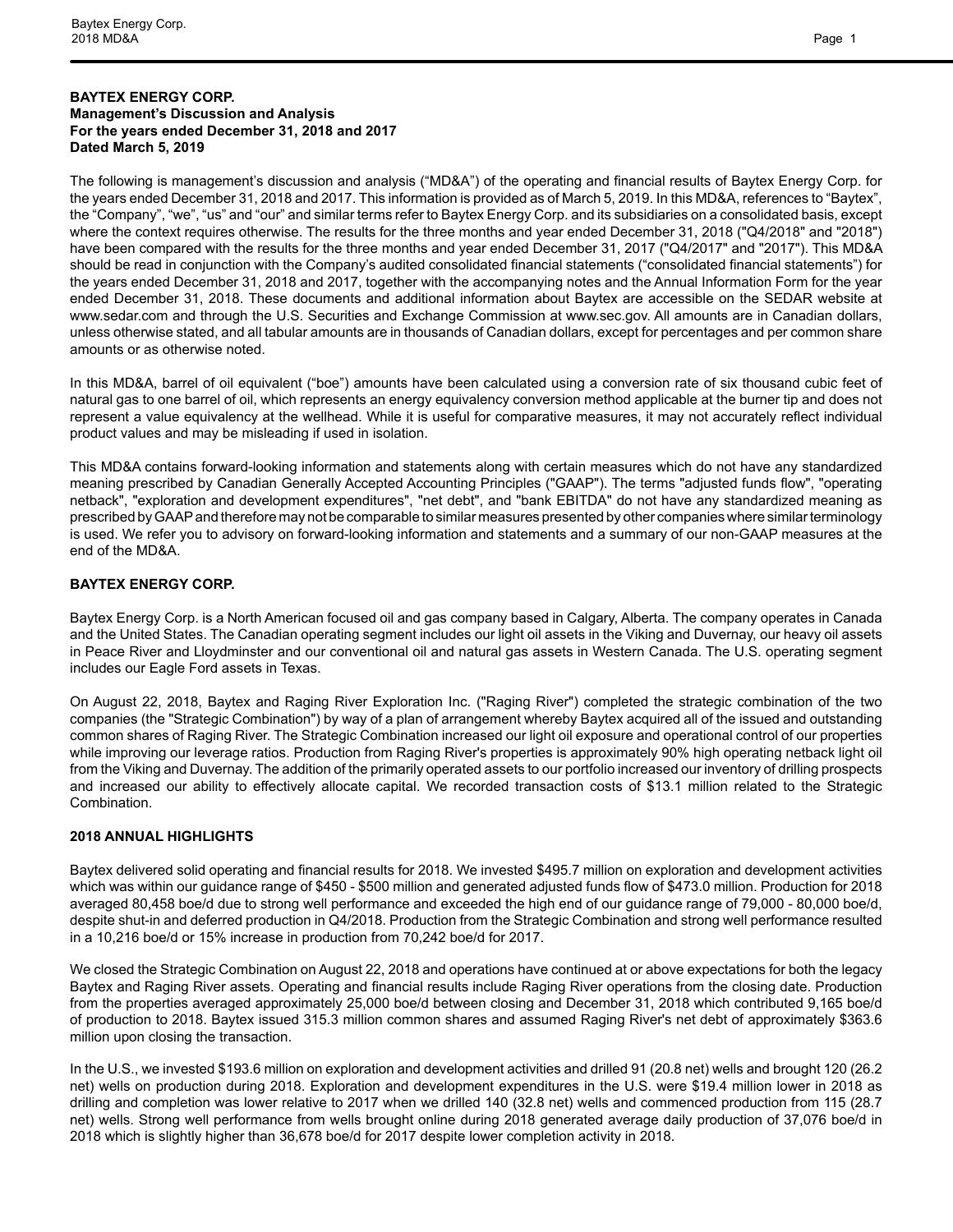In Canada, exploration and development expenditures of \$302.1 million were focused on our our heavy oil properties at Peace River and Lloydminster and our light oil Viking and Duvernay properties. Our heavy oil drilling activities during 2018 included 95 (70.5 net) wells drilled at Lloydminster and 13 (13.0 net) wells drilled at Peace River. Exploration and development activity on our light oil in 2018 included 121 (83.0 net) wells drilled on our Viking lands and 4 (4.0 net) wells drilled on our Duvernay lands subsequent to closing the Strategic Combination. Average daily production of 43,382 boe/d was 9,818 boe/d or 29% higher than 33,564 boe/d in 2017 which reflects the production contribution from the Strategic Combination.

Commodity prices continued to be volatile in 2018. Benchmark prices for crude oil strengthened going into Q4/2018 as robust global demand and ongoing OPEC production curtailments continued to reduce global inventory levels. Increasing production and geopolitical factors contributed to a sharp decline in global crude oil prices in Q4/2018. The West Texas Intermediate ('WTI") benchmark oil price averaged US\$58.81/bbl in Q4/2018, which was down from US\$69.50/bbl in Q3/2018 after waivers granted by the United States mitigated the impact of sanctions on Iranian production which became effective in November. The West Texas Intermediate ("WTI") benchmark oil price averaged US\$64.77/bbl for 2018 which is a US\$13.82/bbl increase from US\$50.95/bbl for 2017. Market prices for light and heavy grades of Canadian crude oil were impacted by increasing oil production and a lack of egress in Western Canada and traded at wider differentials to WTI in 2018 relative to 2017. Edmonton par averaged \$69.31/bbl in 2018 which represents a differential of US\$11.30/bbl to WTI as compared to a US\$2.47/bbl differential in 2017. The Western Canadian Select ("WCS") heavy oil differential averaged US\$26.31/bbl in 2018 relative to a differential of US\$11.98/bbl in 2017. Production curtailments mandated by the Alberta Government came into effect beginning in January 2019 and have recently resulted in a narrowing of Canadian oil differentials in 2019.

We generated adjusted funds flow of \$473.0 million in 2018 which is \$125.3 million or 36% higher than \$347.6 million for 2017. The increase in adjusted funds flow was primarily a result of higher realized pricing combined with the 15% increase in production for 2018 relative to 2017. Our realized price of \$46.31/boe for 2018 increased \$5.73/boe from \$40.58/boe for 2017 and reflects stronger pricing received on our U.S. production with the increase in U.S. benchmark prices for the first ten months of 2018. The increase in our realized price was partially offset by higher royalties, operating and transportation expense in 2018 and resulted in a \$202.5 million increase in operating netback relative to 2017. Our operating netback in 2018 was also offset by realized hedging losses of \$73.2 million compared to realized gains of \$7.6 million in 2017.

In 2018 we reported a net loss of \$325.3 million compared to net income of \$87.2 million in 2017. Depletion and depreciation increased by \$76.8 million in 2018 following the Strategic Combination. In 2018 we recorded an unrealized gain on financial derivatives of \$116.7 million as compared to an unrealized loss of \$2.4 million in 2017. The Canadian dollar weakened in 2018 which resulted in an unrealized foreign exchange loss of \$106.1 million primarily associated with the remeasurement of our U.S. dollar denominated debt. We recorded an unrealized foreign exchange gain of \$86.6 million in 2017 due to a strengthening of the Canadian dollar through 2017. The net loss for 2018 includes a \$285.3 million impairment expense recorded in Q4/2018 due to a change in development plans for our oil and natural gas properties.

At December 31, 2018, net debt was \$2,265.2 million, an increase of \$530.9 million from \$1,734.3 million at December 31, 2017. The increase is primarily due to the \$363.6 million of net debt assumed on closing of the Strategic Combination combined with a \$107.1 million increase in the reported amount of our U.S. dollar denominated debt due to a weaker Canadian dollar at December 31, 2018 compared to December 31, 2017. The precipitous widening of Canadian oil differentials and decline in global benchmark oil prices during Q4/2018 resulted in exploration and development expenditures for November and December 2018 exceeding adjusted funds flow by \$76.8 million which also contributed to the increase in net debt relative to December 31, 2017.

# **GUIDANCE**

The following table compares our 2018 annual guidance to our 2018 results.

|                                     | Current <sup>(1)</sup>            | 2018                         |
|-------------------------------------|-----------------------------------|------------------------------|
| Exploration and development capital | \$450 - \$500 million             | \$495.7 million              |
| Production (boe/d)                  | 79,000 to 80,000                  | 80,458                       |
| Expenses:                           |                                   |                              |
| Royalty rate                        | $\sim$ 22.0%                      | 23.1%                        |
| Operating                           | \$10.50 - \$10.75/boe             | \$10.61/boe                  |
| Transportation                      | $$1.25 - $1.30/$ boe              | \$1.26/boe                   |
| General and administrative          | $\sim$ \$45 million (\$1.55/boe)  | \$45.8 million (\$1.56/boe)  |
| Cash interest                       | $\sim$ \$104 million (\$3.58/boe) | \$104.3 million (\$3.55/boe) |
|                                     |                                   |                              |

*(1) Current as of November 2, 2018.*

We delivered strong operating and financial results for 2018. The disciplined execution of our exploration and development program resulted in total spending of \$495.7 million which was within our guidance range of \$450 - \$500 million. Strong well results in the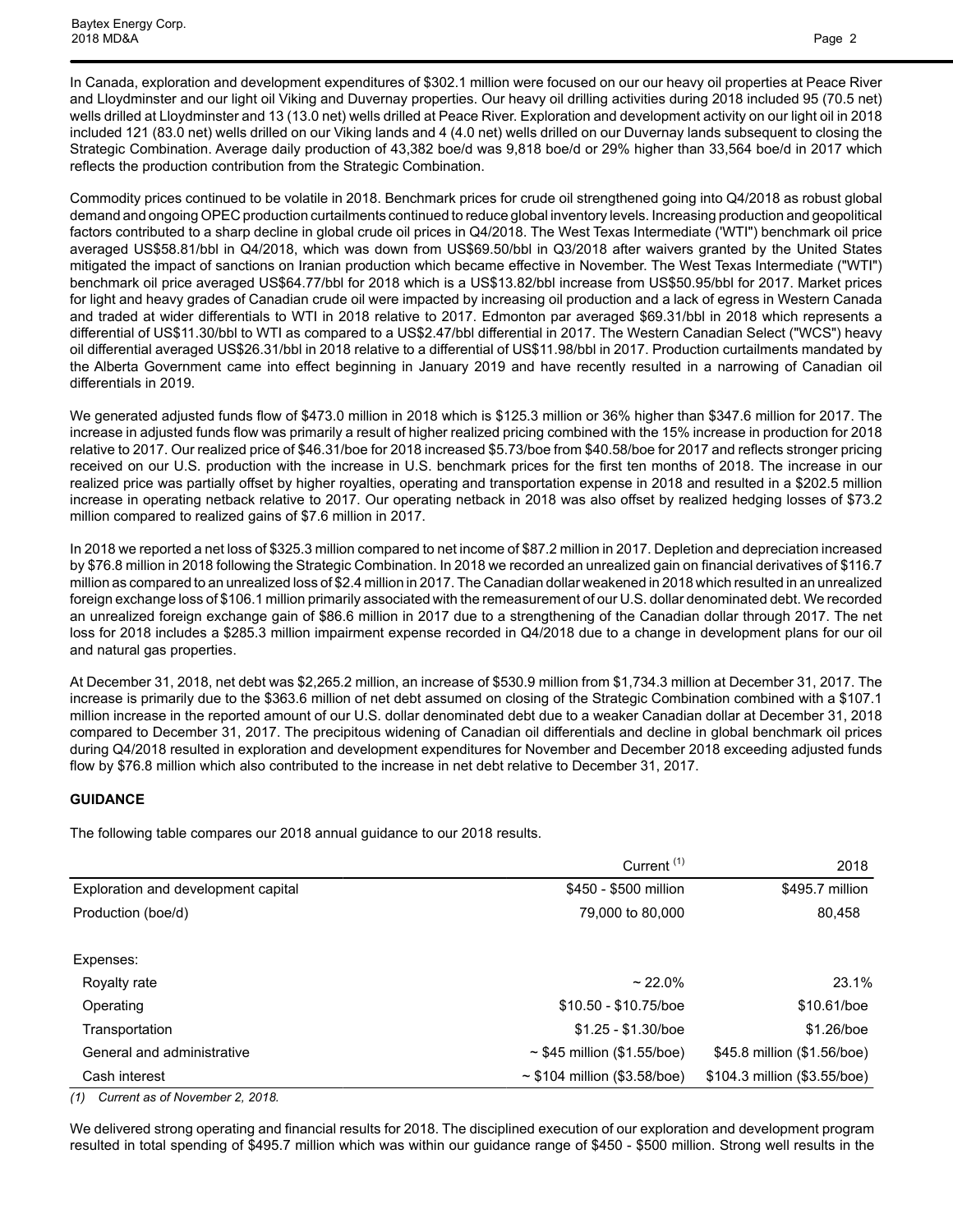U.S. and Canada resulted in production of 80,458 boe/d which exceeded our guidance range of 79,000 - 80,000 boe/d for 2018. Our royalty rate, along with operating, transportation, general and administrative, and cash interest expense were all in line with 2018 guidance and expectations.

The following table summarizes our 2019 guidance as previously released on December 17, 2018.

|                                     | 2019 Guidance                     |
|-------------------------------------|-----------------------------------|
| Exploration and development capital | \$550 - \$650 million             |
| Production (boe/d)                  | 93,000 to 97,000                  |
|                                     |                                   |
| Expenses:                           |                                   |
| Royalty rate                        | $~20.0\%$                         |
| Operating                           | \$10.75 - \$11.25/boe             |
| Transportation                      | $$1.25 - $1.35/$ boe              |
| General and administrative          | $\sim$ \$44 million (\$1.27/boe)  |
| Cash interest                       | $\sim$ \$112 million (\$3.23/boe) |

# **RESULTS OF OPERATIONS**

The Canadian operating segment includes our light oil assets in Viking and Duvernay subsequent to closing of the Strategic Combination, our heavy oil assets in Peace River and Lloydminster and our conventional oil and natural gas assets in Western Canada. The U.S. operating segment includes our Eagle Ford assets in Texas.

# **Production**

|                             |        | Years Ended December 31 |              |        |        |        |  |  |  |  |
|-----------------------------|--------|-------------------------|--------------|--------|--------|--------|--|--|--|--|
|                             |        | 2018                    |              |        | 2017   |        |  |  |  |  |
| <b>Daily Production</b>     | Canada | <b>U.S.</b>             | <b>Total</b> | Canada | U.S.   | Total  |  |  |  |  |
| Liquids (bbl/d)             |        |                         |              |        |        |        |  |  |  |  |
| Light oil and condensate    | 8,959  | 20,305                  | 29,264       | 1,163  | 20,151 | 21,314 |  |  |  |  |
| Heavy oil                   | 25,954 |                         | 25,954       | 25,326 |        | 25,326 |  |  |  |  |
| Natural Gas Liquids ("NGL") | 1,199  | 8,546                   | 9,745        | 1,044  | 8,162  | 9,206  |  |  |  |  |
| Total liquids (bbl/d)       | 36,112 | 28,851                  | 64,963       | 27,533 | 28,313 | 55,846 |  |  |  |  |
| Natural gas (mcf/d)         | 43,622 | 49,349                  | 92,971       | 36,186 | 50,189 | 86,375 |  |  |  |  |
| Total production (boe/d)    | 43,382 | 37,076                  | 80,458       | 33.564 | 36,678 | 70,242 |  |  |  |  |
| <b>Production Mix</b>       |        |                         |              |        |        |        |  |  |  |  |
| Light oil and condensate    | 21%    | 55%                     | 37%          | 3%     | 55%    | 30%    |  |  |  |  |
| Heavy oil                   | 60%    | $-\%$                   | 32%          | 76%    | $-\%$  | 36%    |  |  |  |  |
| <b>NGL</b>                  | 3%     | 23%                     | 12%          | 3%     | 22%    | 13%    |  |  |  |  |
| Natural gas                 | 16%    | 22%                     | 19%          | 18%    | 23%    | 21%    |  |  |  |  |

Production of 80,458 boe/d for 2018 is 10,216 boe/d or 15% higher than 70,242 boe/d in 2017. Strong well results in the U.S. resulted in production of 37,076 boe/d in 2018 which is consistent with 36,678 boe/d in 2017 despite lower completion activity on our lands. In Canada, production of 43,382 boe/d in 2018 was 9,818 boe/d higher than 33,564 boe/d in 2017 primarily due to the 9,165 boe/d production contribution from the Strategic Combination.

Production from our Canadian operations was 43,382 boe/d in 2018 up 29% from 33,564 boe/d in 2017. The increase is primarily from the Strategic Combination which added 9,165 boe/d to our annual average production. The properties from the combination were primarily light oil which increased our light oil production to 21% of our Canadian production in 2018 from 3% in 2017 and up to 40% in Q4/2018 compared to 3% in Q4/2017. Strong well results from our heavy oil drilling program in Peace River and Lloydminster resulted in heavy oil production of 25,954 boe/d in 2018 which is slightly higher than 25,326 boe/d in 2017.

U.S. production averaged 37,076 boe/d in 2018 which is up from 36,678 boe/d for 2017. Strong performance from wells brought on production in late 2017 and throughout 2018 resulted in higher production relative to 2017 and resulted in Q4/2018 production of 38,437 boe/d as compared to 37,362 boe/d in Q4/2017. During 2018 we commenced production from 120 (26.2 net) wells compared to 115 (28.7 net) wells on production during 2017.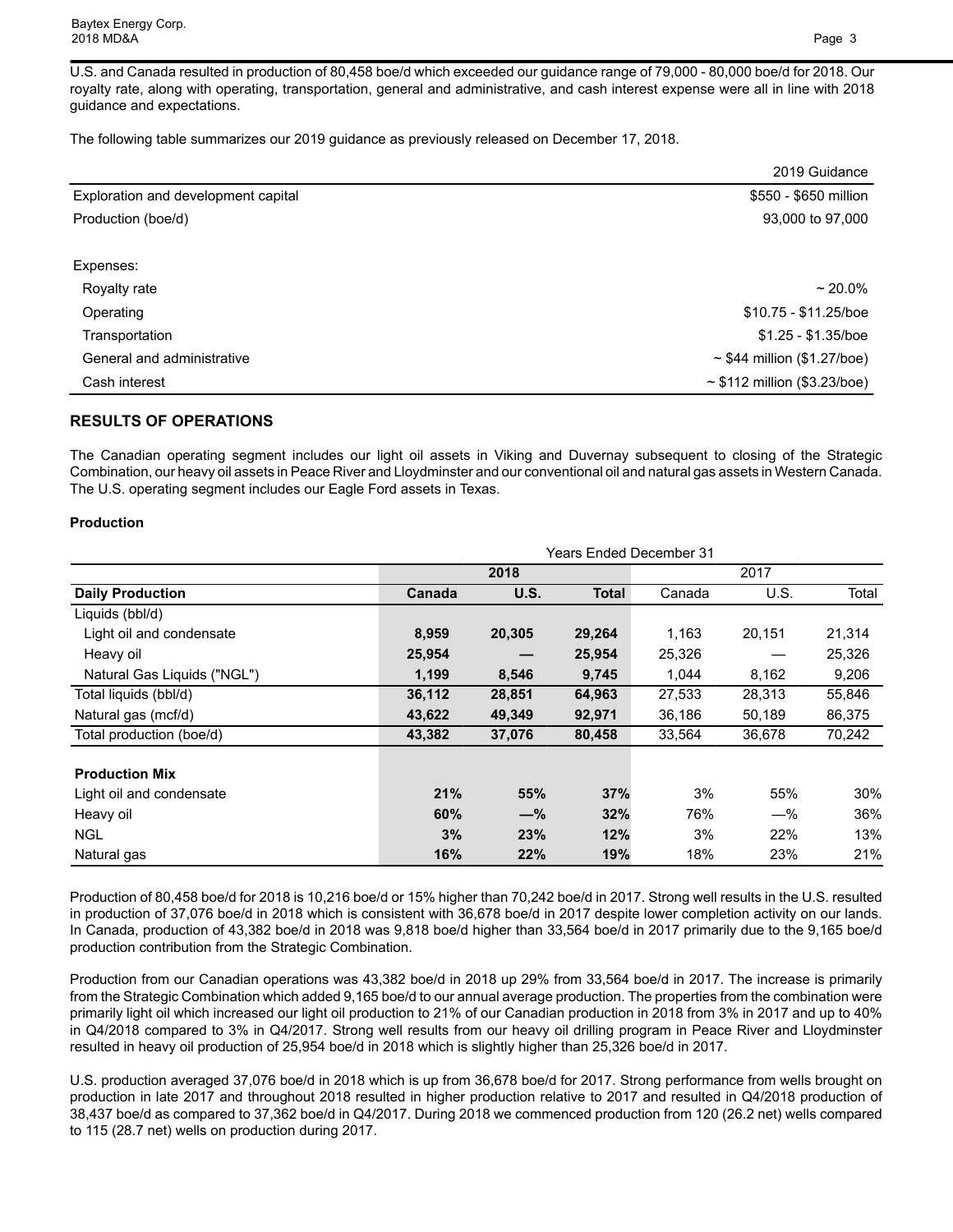Our production guidance range for 2019 is 93,000 to 97,000 boe/d as we will have a full year of production from the Strategic Combination.

## **Commodity Prices**

The prices received for our crude oil and natural gas production directly impact our earnings, adjusted funds flow and our financial position.

## *Crude Oil*

Global benchmark prices for crude oil remained volatile in 2018. Benchmark prices for crude oil strengthened going into Q4/2018 as robust global demand and ongoing OPEC production curtailments continued to reduce global inventory levels. Increasing production and geopolitical factors contributed to a sharp decline in global crude oil prices in Q4/2018 after waivers granted by the United States mitigated the impact of sanctions on Iranian production which became effective in November.

We compare our liquids pricing to the WTI benchmark oil price which is the representative index for inland North American light oil at Cushing, Oklahoma. The WTI benchmark price averaged US\$64.77/bbl during 2018, representing an increase of US\$13.82/bbl compared to 2017 when the benchmark price averaged US\$50.95/bbl.

Our U.S. crude oil production is primarily priced off the Louisiana Light Sweet ("LLS") stream at St. James, Louisiana, which is the representative benchmark for light oil pricing at the U.S. Gulf coast. During 2018, LLS averaged US\$70.09/bbl, which is a premium of US\$5.32/bbl relative to WTI, compared to an LLS price of US\$53.26/bbl or a US\$2.31/bbl premium to WTI for 2017.

Benchmark prices for Canadian light and heavy grades of crude oil were impacted by ongoing pipeline capacity constraints, a lack of rail transport capacity and increasing Western Canadian crude oil production, which resulted in benchmark pricing trading at a wider discount to WTI in 2018. After construction on the Trans Mountain pipeline expansion was delayed during Q3/2018 the differentials for light and heavy grades of Canadian oil widened. In Q4/2018, the WCS heavy differential averaged US\$39.42/bbl and the Edmonton par differential averaged US\$26.51/bbl after averaging US\$21.93/bbl and US\$6.03/bbl for the first nine months of 2018, respectively. Production curtailments mandated by the Alberta Government have resulted in a narrowing of the Canadian oil differentials early in 2019.

We compare the price received for our light oil production in Canada to the Edmonton par benchmark oil price. The Edmonton par price averaged \$69.31/bbl for 2018 compared to \$62.92/bbl for 2017 as the increase in WTI more than offset the wider differential in 2018 compared to 2017. Edmonton par traded at a US\$11.30/bbl discount to WTI in 2018 compared to a US\$2.47/bbl discount for 2017. The price received for our heavy oil production in Canada is based on the WCS benchmark price which is the representative benchmark for heavy grades of crude oil in Western Canada. The WCS heavy oil differential to WTI averaged US\$26.31/bbl in 2018 as compared to US\$11.98/bbl for 2017. As a result, the WCS heavy oil benchmark price of \$49.85/bbl decreased \$0.74/bbl from \$50.59/bbl in 2017 despite a \$17.82/bbl increase in WTI (expressed in Canadian dollars) over the same periods.

## *Natural Gas*

North American natural gas prices were lower throughout most of 2018 relative to 2017 as natural gas supply growth outpaced growth in demand. Canadian natural gas prices remained challenged during 2018 as a lack of egress in Western Canada continues to impact natural gas prices in the region. The effect of increasing supply from U.S. shale production was mitigated by higher demand for U.S. consumption and exports in 2018 as U.S. benchmark prices were relatively consistent with 2017.

In Canada, we receive natural gas pricing based on the AECO benchmark which continues to trade at a significant discount to NYMEX as a result of increasing supply and limited market access for Canadian natural gas production. The benchmark averaged \$1.54/mcf during 2018 which is \$0.89/mcf lower than the benchmark average of \$2.43/mcf during 2017.

Our U.S. natural gas production is priced in reference to the New York Mercantile Exchange ("NYMEX") natural gas index. During 2018, the NYMEX natural gas benchmark averaged US\$3.09/mmbtu which is consistent with US\$3.11/mmbtu for 2017.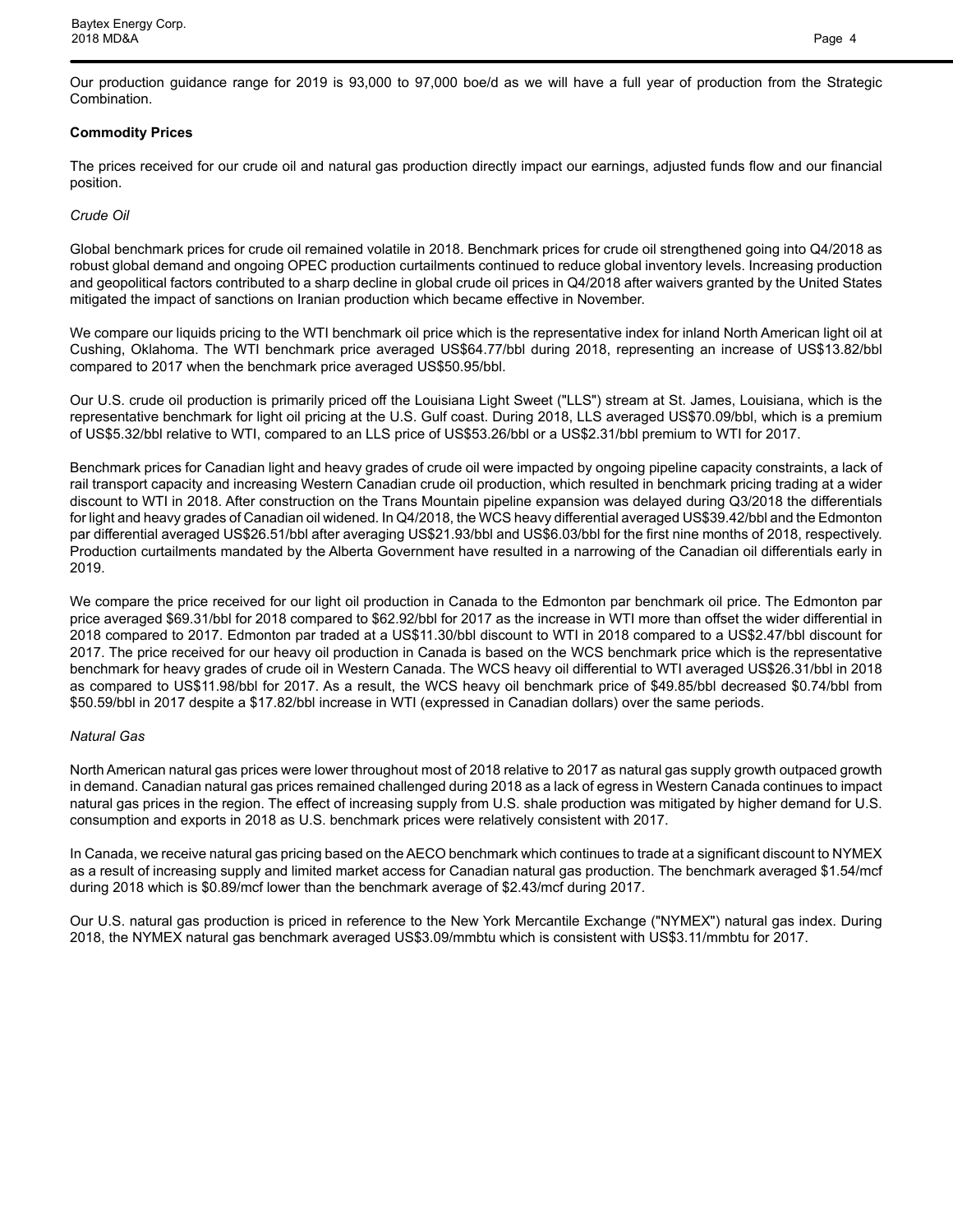The following tables compare selected benchmark prices and our average realized selling prices for the years ended December 31, 2018 and 2017.

| <b>Years Ended December 31</b>                      |         |         |          |  |  |  |
|-----------------------------------------------------|---------|---------|----------|--|--|--|
|                                                     | 2018    | 2017    | Change   |  |  |  |
| <b>Benchmark Averages</b>                           |         |         |          |  |  |  |
| WTI oil (US\$/bbl) <sup>(1)</sup>                   | 64.77   | 50.95   | 13.82    |  |  |  |
| WTI oil (CAD\$/bbl)                                 | 83.95   | 66.13   | 17.82    |  |  |  |
| WCS heavy oil differential (US\$/bbl)               | (26.31) | (11.98) | (14.33)  |  |  |  |
| WCS heavy oil differential (CAD\$/bbl)              | (34.10) | (15.54) | (18.56)  |  |  |  |
| WCS heavy oil $(US$/bbI)^{(2)}$                     | 38.46   | 38.97   | (0.51)   |  |  |  |
| WCS heavy oil (CAD\$/bbl)                           | 49.85   | 50.59   | (0.74)   |  |  |  |
| LLS oil $(US$/bbI)^{(3)}$                           | 70.09   | 53.26   | 16.83    |  |  |  |
| LLS oil (CAD\$/bbl)                                 | 90.85   | 69.12   | 21.73    |  |  |  |
| CAD/USD average exchange rate                       | 1.2962  | 1.2979  | (0.0017) |  |  |  |
| Edmonton par oil (\$/bbl)                           | 69.31   | 62.92   | 6.39     |  |  |  |
| AECO natural gas price $($/mcf)^{(4)}$              | 1.54    | 2.43    | (0.89)   |  |  |  |
| NYMEX natural gas price (US\$/mmbtu) <sup>(5)</sup> | 3.09    | 3.11    | (0.02)   |  |  |  |

*(1) WTI refers to the arithmetic average of NYMEX prompt month WTI for the applicable period.* 

*(2) WCS refers to the average posting price for the benchmark WCS heavy oil.* 

*(3) LLS refers to the Argus trade month average for Louisiana Light Sweet oil.*

*(4) AECO refers to the AECO arithmetic average month-ahead index price published by the Canadian Gas Price Reporter ("CGPR").*

*(5) NYMEX refers to the NYMEX last day average index price as published by the CGPR.*

|                                              | Years Ended December 31 |            |            |  |              |  |            |  |          |       |
|----------------------------------------------|-------------------------|------------|------------|--|--------------|--|------------|--|----------|-------|
|                                              | 2018                    |            |            |  |              |  |            |  | 2017     |       |
|                                              |                         | Canada     | U.S.       |  | <b>Total</b> |  | Canada     |  | U.S.     | Total |
| Average Realized Sales Prices <sup>(1)</sup> |                         |            |            |  |              |  |            |  |          |       |
| Light oil and condensate (\$/bbl)            | \$                      | $51.78$ \$ | 85.96 \$   |  | 75.50 \$     |  | 56.24 \$   |  | 64.17 \$ | 63.74 |
| Heavy oil $(\$/bbl)^{(2)}$                   |                         | 36.20      |            |  | 36.20        |  | 38.46      |  |          | 38.46 |
| NGL (\$/bbl)                                 |                         | 33.21      | 31.10      |  | 31.36        |  | 27.98      |  | 25.59    | 25.86 |
| Natural gas (\$/mcf)                         |                         | 1.48       | 4.20       |  | 2.92         |  | 2.21       |  | 3.99     | 3.24  |
| Weighted average $(\$/boe)^{(2)}$            | S                       | 34.76 \$   | $59.83$ \$ |  | 46.31 \$     |  | $34.22$ \$ |  | 46.41 \$ | 40.58 |

*(1) Baytex's risk management strategy employs both oil and natural gas financial and physical forward contracts (fixed price forward sales and collars) and heavy oil differential physical delivery contracts (fixed price and percentage of WTI). The pricing information in this table excludes the impact of financial derivatives.* 

*(2) Realized heavy oil prices are calculated based on sales volumes and sales dollars, net of blending and other expense.* 

## *Average Realized Sales Prices*

Our weighted average sales price was \$46.31/boe for 2018 which is up \$5.73/boe from \$40.58/boe for 2017. Our realized price in the U.S. was \$59.83/boe in 2018 which is up \$13.42/boe or 29% from \$46.41/boe in 2017 due to the increase in U.S. benchmark prices relative to 2017. In Canada, our realized price of \$34.76/boe for 2018 was relatively consistent with \$34.22/boe for 2017 despite a significant widening of Canadian light and heavy oil differentials during Q4/2018. The impact of wider differentials in Canada was mitigated by a higher WTI price and an improvement in our realized pricing following the Strategic Combination which resulted in a higher proportion of our Canadian production being higher value light oil from our Viking and Duvernay properties.

We compare our light oil realized price in Canada to the Edmonton par benchmark price. Our realized light oil and condensate price of \$51.78/bbl decreased \$4.46/bbl from 2017 despite a \$6.39/bbl increase in the benchmark price due to a majority of our 2018 light oil and condensate production occurring after closing of the Strategic Combination combined with a significant widening of Canadian light oil differentials during Q4/2018. The Edmonton par benchmark price averaged \$42.68/bbl during Q4/2018 compared to the first nine months of the year when the benchmark price averaged \$78.19/bbl which resulted in a lower increase in our realized price for 2018 relative to the increase in the benchmark price. During Q4/2018 our realized light oil price of \$40.55/bbl represents a discount of \$2.13/bbl to the Edmonton par benchmark of \$42.68/bbl and is more representative of the Canadian light oil price realizations we expect in future periods.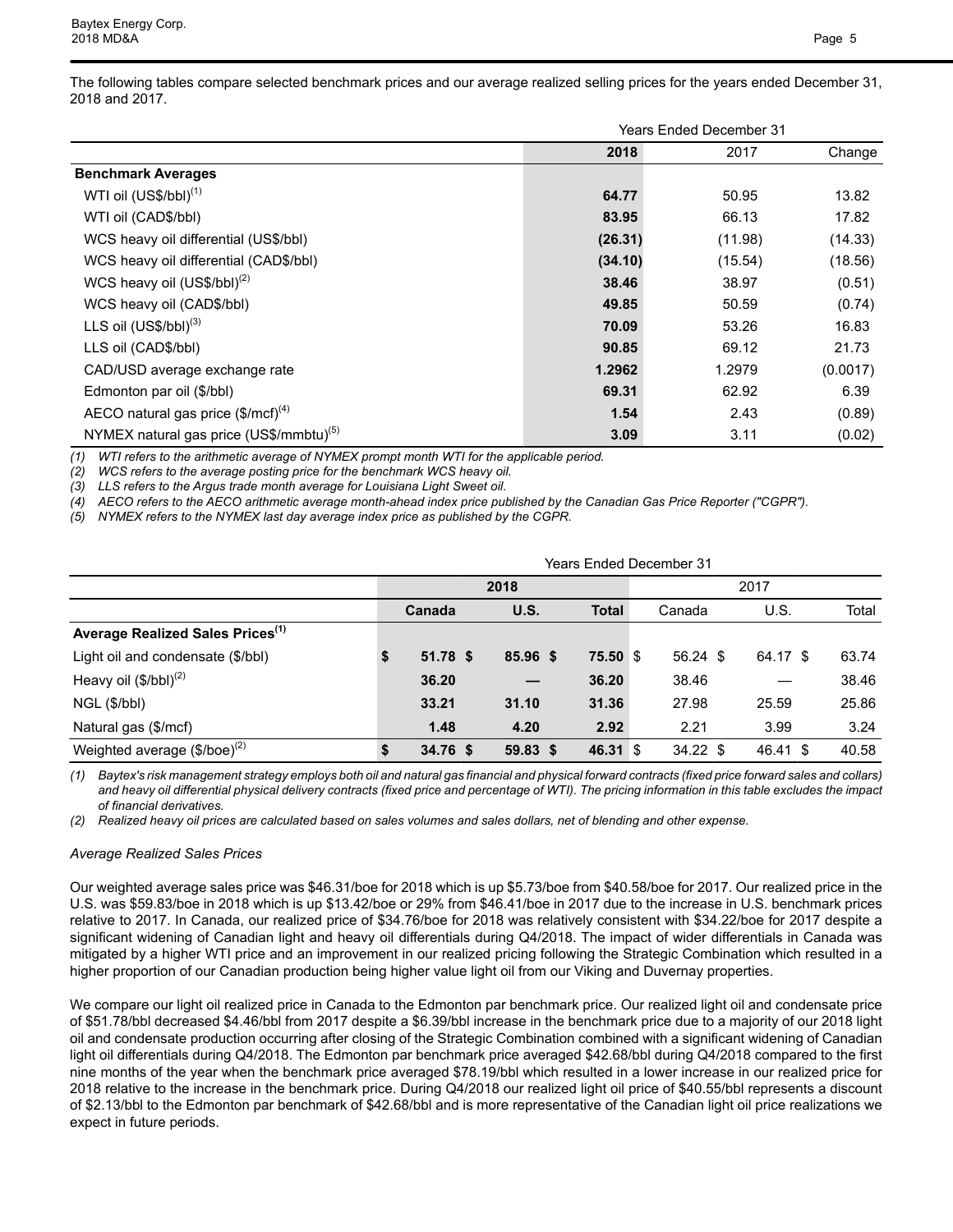We compare the price received for our U.S. light oil and condensate production to the LLS benchmark. Our realized light oil and condensate price averaged \$85.96/bbl for 2018 which is a \$21.79/bbl increase compared to \$64.17/bbl for 2017, consistent with a \$21.73/bbl increase in LLS benchmark pricing expressed in Canadian dollars. Expressed in U.S. dollars, our realized light oil and condensate price of US\$66.32/bbl represents a US\$3.77/bbl discount to the LLS benchmark for 2018 which is consistent with a US \$3.82/bbl discount for 2017.

Our realized heavy oil price, net of blending and other expense averaged \$36.20/bbl in 2018 compared to \$38.46/bbl in 2017. Our Canadian heavy oil production is blended with diluent in order to meet pipeline transportation specifications. The price received for the blended product is recorded as heavy oil sales revenue while the cost of blending diluent is recorded as blending and other expense. We include the cost of blending diluent in our realized heavy oil sales price in order to compare the realized pricing on our produced volumes to the WCS benchmark. Our realized heavy oil price was negatively impacted by an increase in the cost of blending diluent in 2018. As a result, our realized heavy oil price decreased by \$2.26/bbl in 2018 compared to the \$0.74/bbl decrease in the WCS benchmark price.

Our realized NGL price as a percentage of WTI can vary from period to period based on the product mix of our NGL volumes and changes in the market prices of the underlying products. In Canada, our realized NGL price was \$33.21/bbl in 2018 or 40% of WTI (expressed in Canadian dollars) which is relatively consistent with \$27.98/bbl or 42% of WTI in 2017. Our U.S. NGL realized price was \$31.10/bbl or 37% of WTI (expressed in Canadian dollars) as compared to \$25.59/bbl or 39% of WTI (expressed in Canadian dollars) for 2017. Our realized NGL pricing improved in 2018 but was lower as a percentage of WTI as compared to 2017 due to the market prices for butane and propane which were lower as a percentage of WTI in 2018 as compared to 2017.

We compare our realized natural gas price in Canada to the AECO benchmark price. Our realized natural gas price for 2018 was \$1.48/mcf representing a 33% decrease from \$2.21/mcf in 2017. This decrease is relatively consistent with the decrease in the AECO benchmark price which was \$1.54/mcf in 2018 or 37% lower than \$2.43/mcf in 2017.

Our realized natural gas price in the U.S. was \$4.20/mmbtu for 2018 and was \$3.99/mmbtu in 2017 which is consistent with the NYMEX benchmark (expressed in Canadian dollars) which was US\$3.09/mmbtu in 2018 and US\$3.11/mmbtu for 2017.

# **Petroleum and Natural Gas Sales**

|                                                | Years Ended December 31 |            |             |  |                 |  |                |            |             |
|------------------------------------------------|-------------------------|------------|-------------|--|-----------------|--|----------------|------------|-------------|
|                                                |                         | 2018       |             |  |                 |  |                |            |             |
| (\$ thousands)                                 |                         | Canada     | <b>U.S.</b> |  | <b>Total</b>    |  | Canada         | U.S.       | Total       |
| Oil sales                                      |                         |            |             |  |                 |  |                |            |             |
| Light oil and condensate                       | S                       | 169,335 \$ | 637,055 \$  |  | 806,390 \$      |  | 23.876 \$      | 471.997 \$ | 495,873     |
| Heavy oil                                      |                         | 411,794    |             |  | 411,794         |  | 414,902        |            | 414,902     |
| <b>NGL</b>                                     |                         | 14,531     | 97,008      |  | 111,539         |  | 10.664         | 76,234     | 86,898      |
| Total liquids sales                            |                         | 595,660    | 734,063     |  | 1,329,723       |  | 449.442        | 548,231    | 997,673     |
| Natural gas sales                              |                         | 23,555     | 75,592      |  | 99,147          |  | 29,130         | 73.064     | 102,194     |
| Total petroleum and natural gas sales          |                         | 619,215    | 809,655     |  | 1,428,870       |  | 478,572        | 621,295    | 1,099,867   |
| Blending and other expense                     |                         | (68, 832)  |             |  | (68, 832)       |  | (59, 345)      |            | (59, 345)   |
| Total sales, net of blending and other expense | S                       | 550.383 \$ | 809.655     |  | $$1,360,038$ \$ |  | 419.227<br>-\$ | 621.295    | \$1.040.522 |

Total sales, net of blending and other expense, was \$1,360.0 million for 2018 which is an increase of \$319.5 million from \$1,040.5 million reported for 2017. Total sales increased with more production in 2018 compared to 2017 along with the increase in realized prices. Higher production in 2018 was primarily a result of the Strategic Combination and resulted in a \$172.7 million increase in total sales relative to 2017. Improved commodity prices combined with a higher weighting of light oil production resulted in stronger realized pricing in 2018 and increased sales by \$146.8 million compared to 2017.

In Canada, total sales, net of blending and other expense was \$550.4 million for 2018 which is an increase of \$131.2 million or 31% from \$419.2 million in 2017. The increase is primarily attributed to the 9,165 boe/d of light oil weighted production associated with the Strategic Combination as our realized price of \$34.76/boe in 2018 is consistent with \$34.22/boe in 2017.

Petroleum and natural gas sales in the U.S. were \$809.7 million for 2018 and increased 30% or \$188.4 million from \$621.3 million reported for 2017. The increase was driven primarily by a 29% increase in realized pricing of \$59.83/boe for 2018 compared to \$46.41/ boe in 2017 with the remaining increase from production of 37,076 boe/d in 2018 which is 1% higher than 36,678 boe/d in 2017.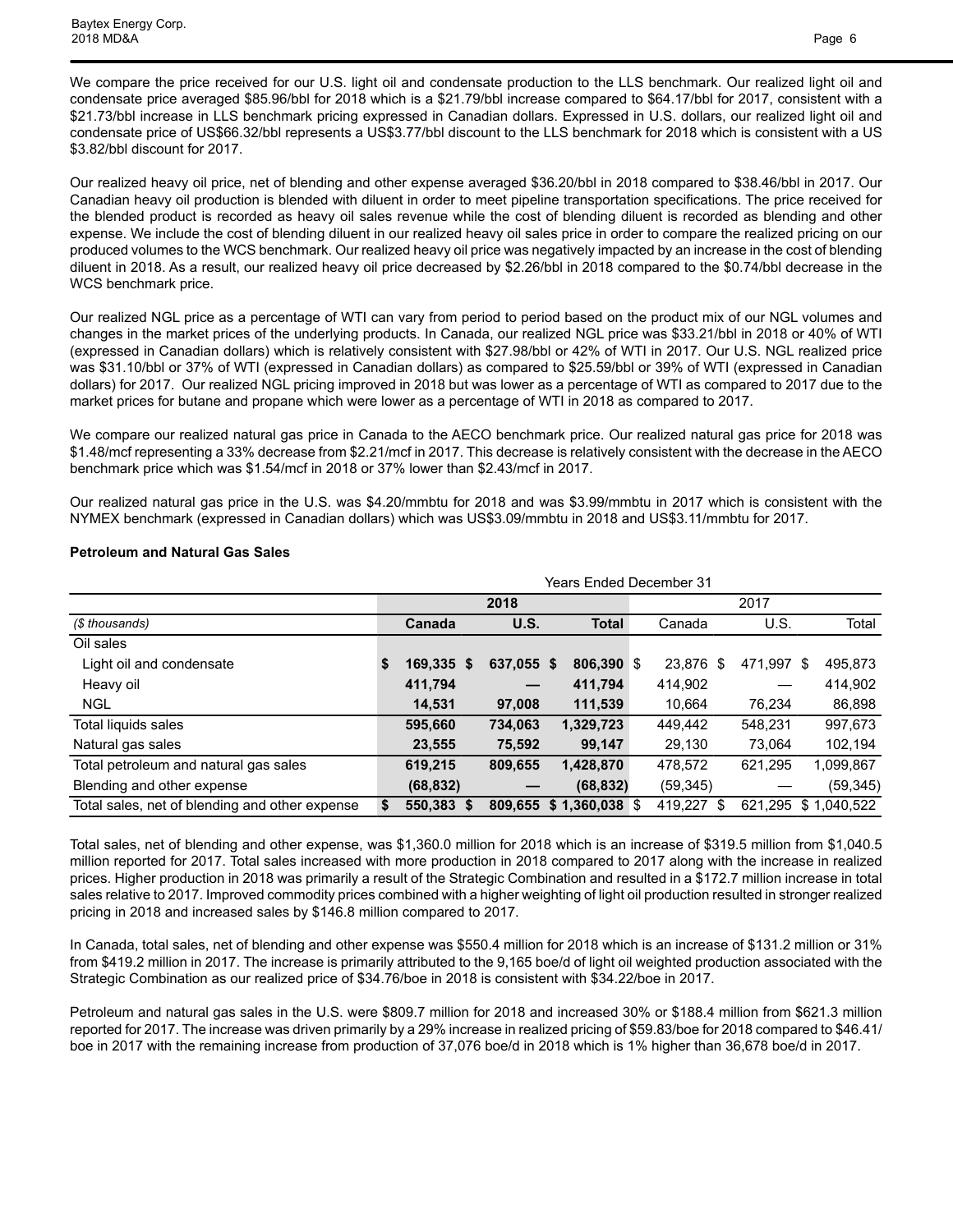## **Royalties**

Royalties are paid to various government entities and to land and mineral rights owners. Royalties are calculated based on gross revenues or on operating netbacks less capital investment for specific heavy oil projects, and are generally expressed as a percentage of total sales, net of blending and other expense. The actual royalty rates can vary for a number of reasons, including the commodity produced, royalty contract terms, commodity price level, royalty incentives and the area or jurisdiction. The following table summarizes our royalties and royalty rates for the years ended December 31, 2018 and 2017.

|                                         |        |           | <b>Years Ended December 31</b> |      |        |                   |           |
|-----------------------------------------|--------|-----------|--------------------------------|------|--------|-------------------|-----------|
|                                         |        | 2018      |                                |      |        | 2017              |           |
| (\$ thousands except for % and per boe) | Canada | U.S.      | <b>Total</b>                   |      | Canada | U.S.              | Total     |
| Rovalties                               | 72.700 | \$241,054 | $$313,754$ \$                  |      |        | 58,672 \$ 183,220 | \$241.892 |
| Average royalty rate <sup>(1)</sup>     | 13.2%  | 29.8%     | 23.1%                          |      | 14.0%  | 29.5%             | 23.2%     |
| Royalty rate per boe                    | 4.59   | 17.81     | \$<br>10.68                    | - \$ | 4.79   | 13.69             | 9.43      |

*(1) Average royalty rate is calculated as royalties divided by total sales, net of blending and other expense.* 

Total royalties for 2018 were \$313.8 million which is \$71.9 million higher than \$241.9 million in 2017 due to the increase in total sales as our royalty rate in 2018 was consistent with 2017.

In Canada, total royalties were \$72.7 million or 13.2% of sales, net of blending and other expense for 2018 compared to \$58.7 million or 14.0% of sales, net of blending and other expense reported in 2017. Our overall royalty rate in Canada decreased following the Strategic Combination as the royalty rate of 10.4% on our Viking and Duvernay properties is lower than the rate on our heavy oil properties.

Total royalties in the U.S. were \$241.1 million or 29.8% of sales for 2018 compared to \$183.2 million or 29.5% of sales reported for 2017. The royalty rate on our U.S. production does not vary with price but can vary across our acreage. Royalties for 2018 averaged 29.8% of petroleum and natural gas sales which is consistent with 29.5% for 2017. The increase in total royalties in 2018 compared to 2017 is consistent with the increase in total petroleum and natural gas sales over the same period.

We expect royalties to average approximately 20% of total sales during 2019 compared to our 2018 royalty rate of 23.1%. We expect a lower royalty rate in 2019 due to a higher proportion of our production coming from our Canadian properties which have a lower royalty rate than our U.S. properties.

## **Operating Expense**

|                                   | <b>Years Ended December 31</b> |  |             |  |                      |  |            |  |                   |         |
|-----------------------------------|--------------------------------|--|-------------|--|----------------------|--|------------|--|-------------------|---------|
|                                   |                                |  | 2018        |  |                      |  |            |  | 2017              |         |
| (\$ thousands except for per boe) | Canada                         |  | <b>U.S.</b> |  | <b>Total</b>         |  | Canada     |  | U.S.              | Total   |
| Operating expense                 | 221.717 \$                     |  |             |  | 89,875 \$ 311,592 \$ |  | 181,995 \$ |  | 87.288 \$         | 269.283 |
| Operating expense per boe         | 14.00 S                        |  | $6.64$ \$   |  | $10.61$ \$           |  | 14.86 \$   |  | $6.52 \text{ } $$ | 10.50   |

Operating expense was \$311.6 million (\$10.61/boe) in 2018 compared to \$269.3 million (\$10.50/boe) for 2017. The increase in total operating expense can be attributed to higher production in 2018 relative to 2017 as per unit operating expense was relatively consistent in both periods.

In Canada, operating expense was \$221.7 million (\$14.00/boe) for 2018 compared to \$182.0 million (\$14.86/boe) for 2017. Total operating expense in Canada increased with the addition of production from the Strategic Combination as these properties contributed approximately \$38.6 million of operating expense in 2018. Per unit operating expense in Canada was slightly lower in 2018 compared to 2017 as per unit operating expense of \$11.21/boe on our Viking and Duvernay properties is lower relative to our other Canadian properties.

U.S. operating expense of \$89.9 million (\$6.64/boe) for 2018 was relatively consistent with \$87.3 million (\$6.52/boe) for 2017. The increase in total operating expense is a result of slightly higher production in 2018 as per unit operating costs were relatively consistent with 2017. Expressed in U.S. dollars, operating expense for our U.S. properties of US\$5.12/boe in 2018 is fairly consistent with US \$5.02/boe for 2017.

We expect 2019 per unit operating expense to range between \$10.75 - \$11.25/boe which is slightly higher than \$10.61/boe in 2018. With the Strategic Combination, we will have proportionately more production from Canada in 2019 which will increase our per unit operating expense in 2019.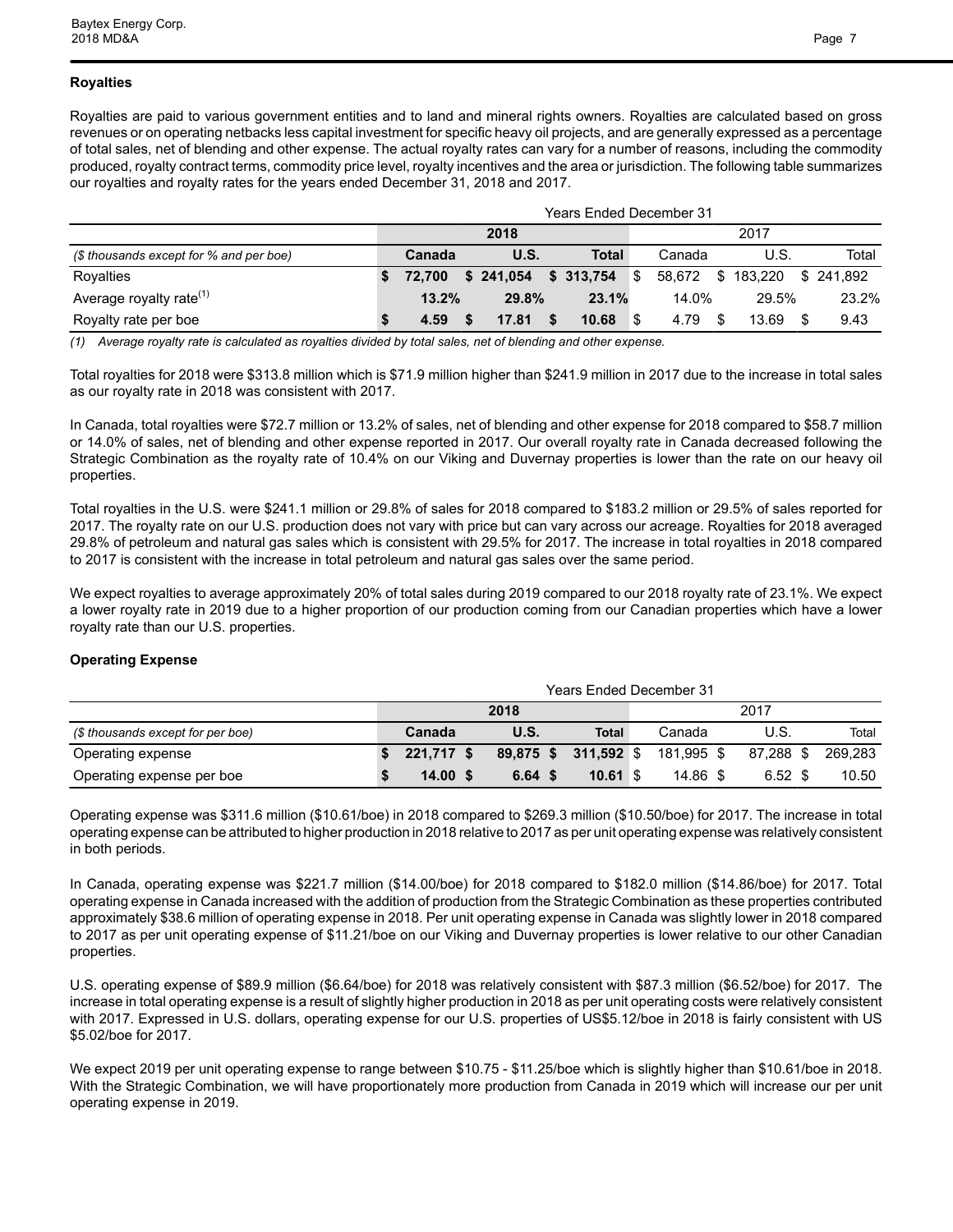# **Transportation Expense**

Transportation expense includes the costs to move production from the field to the sales point. The largest component of transportation expense relates to the trucking of oil in Canada to pipeline and rail terminals which can vary from period to period depending on hauling distances as we seek to optimize sales prices and trucking rates. The following table compares our transportation expense for the years ended December 31, 2018 and 2017.

|                                   | <b>Years Ended December 31</b> |  |             |              |  |           |  |        |        |
|-----------------------------------|--------------------------------|--|-------------|--------------|--|-----------|--|--------|--------|
|                                   |                                |  | 2018        |              |  |           |  | 2017   |        |
| (\$ thousands except for per boe) | Canada                         |  | <b>U.S.</b> | <b>Total</b> |  | Canada    |  | U.S.   | Total  |
| Transportation expense            | 36.869 \$                      |  | $-s$        | 36,869 \$    |  | 33.985 \$ |  | $-$ \$ | 33.985 |
| Transportation expense per boe    | 2.33 <sup>5</sup>              |  | $-$ s       | $1.26$ \$    |  | 2.77S     |  | $-$ \$ | 1.33   |

Transportation expense was \$36.9 million (\$1.26/boe) for 2018 compared to \$34.0 million (\$1.33/boe) for 2017. In Canada, transportation costs increased approximately \$5.2 million as a result of the Strategic Combination. This increase was offset by lower transportation charges on our other properties due to increased rail deliveries in 2018 along with changes in certain gas marketing arrangements that resulted in lower gas transportation costs. Transportation charges per unit decreased from \$2.77/boe in 2017 to \$2.33/boe in 2018 as per unit transportation costs on our Duvernay and Viking properties are lower than our heavy oil properties.

For 2019 we expect transportation costs to average \$1.25 - \$1.35/boe which is consistent with our 2018 per unit transportation costs of \$1.26/boe.

# **Blending and Other Expense**

Blending and other expense primarily includes the cost of blending diluent purchased in order to reduce the viscosity of our heavy oil transported through pipelines to meet pipeline specifications. The purchased diluent is recorded as blending and other expense. The price received for the blended product is recorded as heavy oil sales revenue. We net blending and other expense against heavy oil sales to compare the realized price on our produced volumes to benchmark pricing. Accordingly, our heavy oil sales price realization can fluctuate depending on the quantity and price of blending diluent required to meet pipeline specifications.

Blending and other expense was \$68.8 million for 2018 compared to \$59.3 million for 2017. The increase in blending and other expense during 2018 is due to higher diluent prices combined with an increase in the quantity of diluent required to meet pipeline specifications relative to 2017. The density of blending diluent available in 2018 was heavier relative to 2017 which resulted in higher purchases of blending diluent in order to meet pipeline specifications.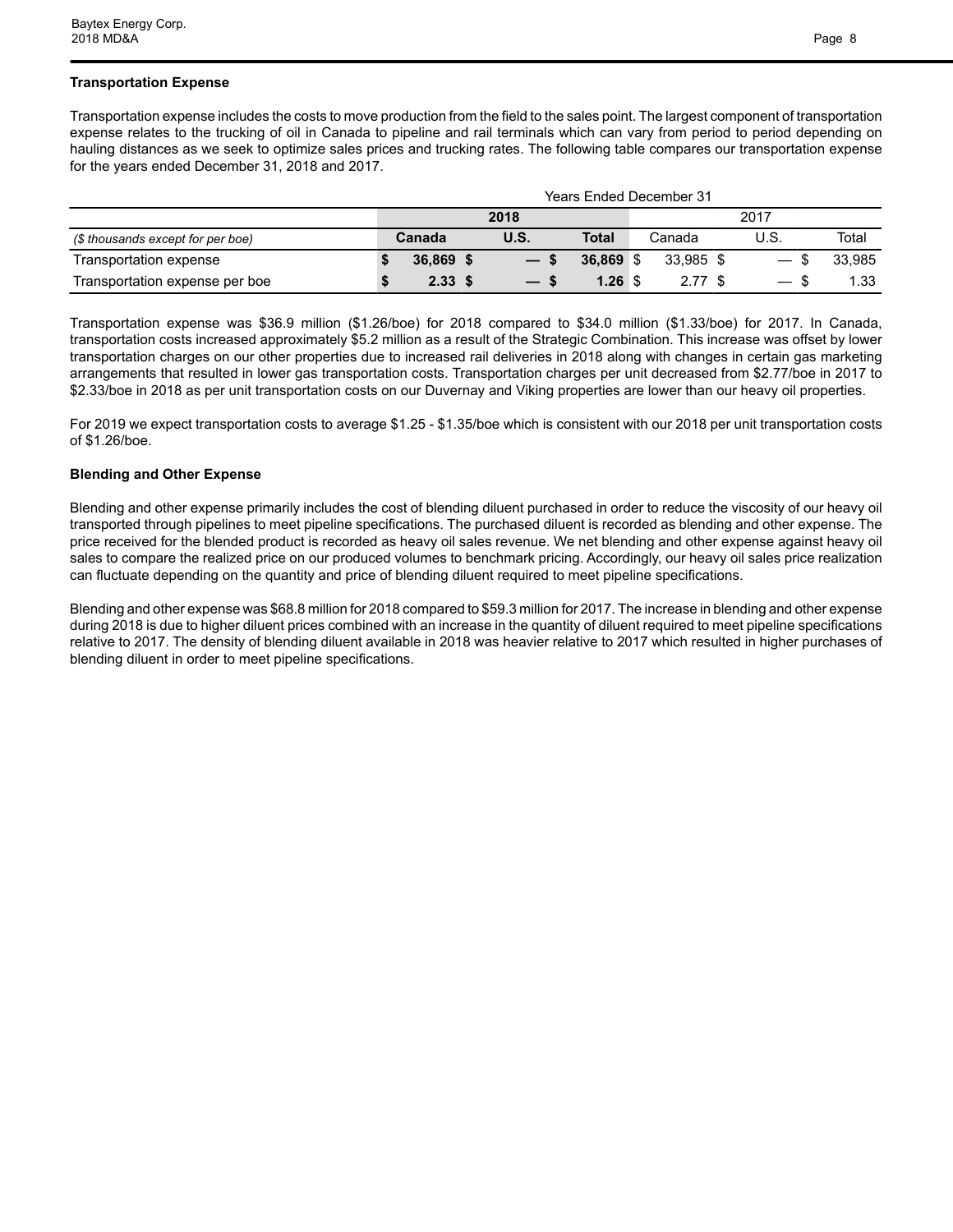# **Financial Derivatives**

As part of our normal operations, we are exposed to movements in commodity prices, foreign exchange rates and interest rates. In an effort to manage these exposures, we utilize various financial derivative contracts which are intended to partially reduce the volatility in our adjusted funds flow. Contracts settled in the period result in realized gains or losses based on the market price compared to the contract price and the notional volume outstanding. Changes in the fair value of unsettled contracts are reported as unrealized gains or losses in the period as the forward markets for commodities and currencies fluctuate and as new contracts are executed. The following table summarizes the results of our financial derivative contracts for the years ended December 31, 2018 and 2017.

|                                              | <b>Years Ended December 31</b> |               |            |           |  |  |  |  |  |
|----------------------------------------------|--------------------------------|---------------|------------|-----------|--|--|--|--|--|
| (\$ thousands)                               |                                | 2018          | 2017       | Change    |  |  |  |  |  |
| Realized financial derivatives gain (loss)   |                                |               |            |           |  |  |  |  |  |
| Crude oil                                    | \$                             | $(74,902)$ \$ | 4,552 \$   | (79, 454) |  |  |  |  |  |
| Natural gas                                  |                                | 1,765         | 3,064      | (1, 299)  |  |  |  |  |  |
| Interest and financing                       |                                | (28)          |            | (28)      |  |  |  |  |  |
| Total                                        |                                | (73, 165)     | 7,616      | (80, 781) |  |  |  |  |  |
| Unrealized financial derivatives gain (loss) |                                |               |            |           |  |  |  |  |  |
| Crude oil                                    |                                | 117,087       | (16, 841)  | 133,928   |  |  |  |  |  |
| Natural gas                                  |                                | (697)         | 14,402     | (15,099)  |  |  |  |  |  |
| Interest and financing                       |                                | 325           |            | 325       |  |  |  |  |  |
| Total                                        |                                | 116,715       | (2, 439)   | 119,154   |  |  |  |  |  |
| Total financial derivatives gain (loss)      |                                |               |            |           |  |  |  |  |  |
| Crude oil                                    |                                | 42,185        | (12, 289)  | 54,474    |  |  |  |  |  |
| Natural gas                                  |                                | 1,068         | 17,466     | (16, 398) |  |  |  |  |  |
| Interest and financing                       |                                | 297           |            | 297       |  |  |  |  |  |
| Total                                        | \$                             | 43,550 \$     | $5,177$ \$ | 38,373    |  |  |  |  |  |

The realized financial derivatives loss of \$73.2 million for 2018 is a result of crude oil and natural gas market price indices settling at levels above those set in our fixed price contracts.

Realized losses of \$74.9 million on crude oil financial derivatives were driven by \$88.2 million of losses on our WTI swap contracts and \$19.4 million of losses on our Brent swap contracts as the market price of WTI and Brent settled above our contract prices. We also recorded \$5.1 million of realized losses on our 3-way option contracts as the market price of WTI settled above our contracted sold call price during 2018. Losses on WTI and Brent contracts were partially offset by gains of \$37.8 million on our WCS differential contracts as the index was wider than the differentials set in our contracts during 2018.

We recorded realized gains of \$1.8 million on our natural gas financial derivatives during 2018. These gains were primarily a result of the AECO price index for 2018 settling below the average fixed price on AECO contracts in place for 2018.

At December 31, 2018, the fair value of our financial derivative contracts represent a net asset of \$79.6 million compared to a net liability of \$31.6 million at December 31, 2017. The net asset of \$79.6 million as at December 31, 2018 is primarily a result of futures pricing for crude oil indices being lower than the prices set in our crude oil financial derivatives contracts for 2019.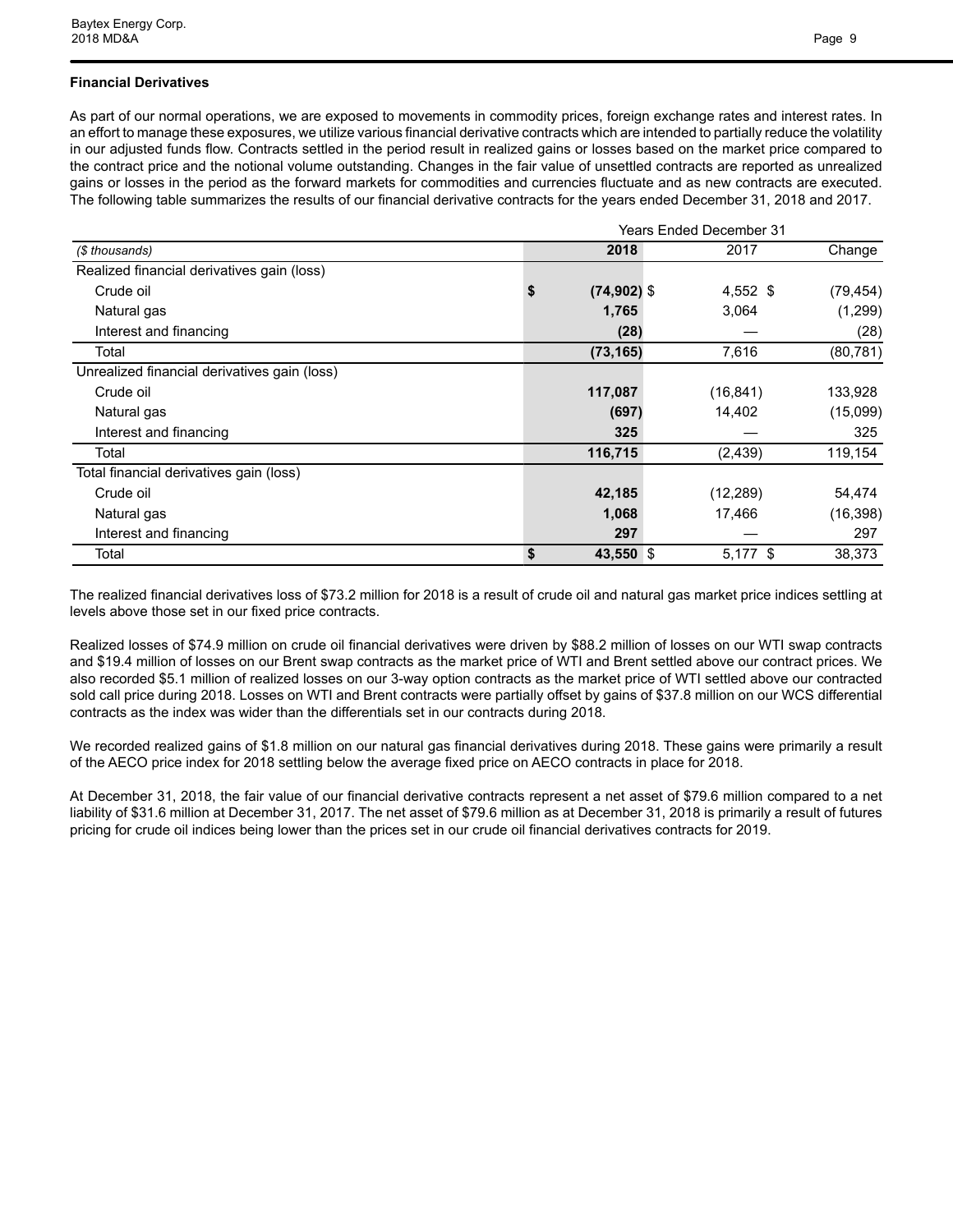We had the following commodity financial derivative contracts as at March 5, 2019.

|                             | <b>Remaining Period</b> | Volume         | Price/Unit <sup>(1)</sup>     | Index        |
|-----------------------------|-------------------------|----------------|-------------------------------|--------------|
| Oil                         |                         |                |                               |              |
| Fixed - Sell                | Jan 2019 to Jun 2019    | 2,000 bbl/d    | US\$62.85/bbl                 | <b>WTI</b>   |
| 3-way option (2)            | Jan 2019 to Dec 2019    | 2,000 bbl/d    | US\$70.00/US\$60.00/US\$50.00 | WTI          |
| 3-way option <sup>(2)</sup> | Jan 2019 to Dec 2019    | 1,000 bbl/d    | US\$72.60/US\$65.00/US\$55.00 | <b>WTI</b>   |
| 3-way option <sup>(2)</sup> | Jan 2019 to Dec 2019    | 1,000 bbl/d    | US\$72.50/US\$66.00/US\$56.00 | <b>WTI</b>   |
| 3-way option <sup>(2)</sup> | Jan 2019 to Dec 2019    | 1,000 bbl/d    | US\$73.00/US\$66.00/US\$56.00 | WTI          |
| 3-way option <sup>(2)</sup> | Jan 2019 to Dec 2019    | 2,000 bbl/d    | US\$73.00/US\$67.00/US\$57.00 | WTI          |
| 3-way option <sup>(2)</sup> | Jan 2019 to Dec 2019    | 2,000 bbl/d    | US\$74.00/US\$68.00/US\$58.00 | WTI          |
| 3-way option <sup>(2)</sup> | Jan 2019 to Dec 2019    | 2,000 bbl/d    | US\$75.00/US\$61.70/US\$49.00 | WTI          |
| 3-way option <sup>(2)</sup> | Jan 2019 to Dec 2019    | 1,000 bbl/d    | US\$75.00/US\$69.90/US\$60.00 | <b>WTI</b>   |
| 3-way option <sup>(2)</sup> | Jan 2019 to Dec 2019    | 1,000 bbl/d    | US\$76.00/US\$71.00/US\$61.00 | WTI          |
| 3-way option <sup>(2)</sup> | Jan 2019 to Dec 2019    | 1.000 bbl/d    | US\$78.00/US\$73.00/US\$63.00 | WTI          |
| 3-way option <sup>(2)</sup> | Jan 2019 to Dec 2019    | 1,000 bbl/d    | US\$75.50/US\$65.50/US\$55.50 | <b>Brent</b> |
| 3-way option <sup>(2)</sup> | Jan 2019 to Dec 2019    | 1.000 bbl/d    | US\$77.55/US\$70.00/US\$60.00 | <b>Brent</b> |
| 3-way option <sup>(2)</sup> | Jan 2019 to Dec 2019    | 1,000 bbl/d    | US\$83.00/US\$73.00/US\$63.00 | <b>Brent</b> |
| Basis Swap <sup>(3)</sup>   | Mar 2019 to Jun 2019    | 2,000 bbl/d    | WTI less US\$14.75/bbl        | <b>WCS</b>   |
| Basis Swap <sup>(3)</sup>   | Apr 2019 to Jun 2019    | 2,000 bbl/d    | WTI less US\$13.65/bbl        | <b>WCS</b>   |
| Basis Swap <sup>(3)</sup>   | Jul 2019 to Sep 2019    | 4,000 bbl/d    | WTI less US\$17.38/bbl        | <b>WCS</b>   |
| Basis Swap <sup>(3)</sup>   | Oct 2019 to Dec 2019    | 4,000 bbl/d    | WTI less US\$20.88/bbl        | <b>WCS</b>   |
| <b>Natural Gas</b>          |                         |                |                               |              |
| Fixed - Sell                | Jan 2019 to Mar 2019    | 5,000 GJ/d     | CAD\$2.25                     | <b>AECO</b>  |
| Fixed - Sell                | Jan 2019 to Dec 2019    | 5,000 mmbtu/d  | <b>US\$3.15</b>               | <b>NYMEX</b> |
| Fixed - Sell                | Jan 2019 to Mar 2019    | 10,000 mmbtu/d | <b>US\$3.82</b>               | <b>NYMEX</b> |
| Fixed - Sell                | Apr 2019 to Jun 2019    | 10,000 mmbtu/d | <b>US\$2.79</b>               | <b>NYMEX</b> |
|                             |                         |                |                               |              |
| Fixed - Sell                | Oct 2019 to Dec 2019    | 10,000 mmbtu/d | <b>US\$2.88</b>               | <b>NYMEX</b> |
| Fixed - Sell                | Jul 2019 to Sep 2019    | 10,000 mmbtu/d | <b>US\$2.79</b>               | <b>NYMEX</b> |

*(1) Based on the weighted average price per unit for the period.* 

*(2) Producer 3-way option consists of a sold call, a bought put and a sold put. To illustrate, in a US\$70.00/US\$60.00/US\$50.00 contract, Baytex receives WTI plus US\$10.00/bbl when WTI is at or below US\$50.00/bbl; Baytex receives US\$60.00/bbl when WTI is between US\$50.00/bbl and US\$60.00/bbl; Baytex receives the market price when WTI is between US\$60.00/bbl and US\$70.00/bbl; and Baytex receives US\$70.00/bbl when WTI is above US\$70.00/bbl.*

*(3) Contracts entered subsequent to December 31, 2018.*

#### *Interest Rate Swap*

The following interest rate swap contract was assumed as part of the Strategic Combination and was outstanding as at March 5, 2019.

| Contract<br><b>Type</b>                        | Notional Amount   | Date<br>Maturity   | <b>Fixec</b><br>Contract Price | ence |
|------------------------------------------------|-------------------|--------------------|--------------------------------|------|
| Interest rate swap                             | <br>00<br>million | 2020<br>√)ctober ′ | 2.02%                          | CDOR |
| $ -$<br>__ _<br>$\sim$ $\sim$<br>$\sim$ $\sim$ |                   |                    |                                |      |

*(1) Canadian Dollar Offered Rate.*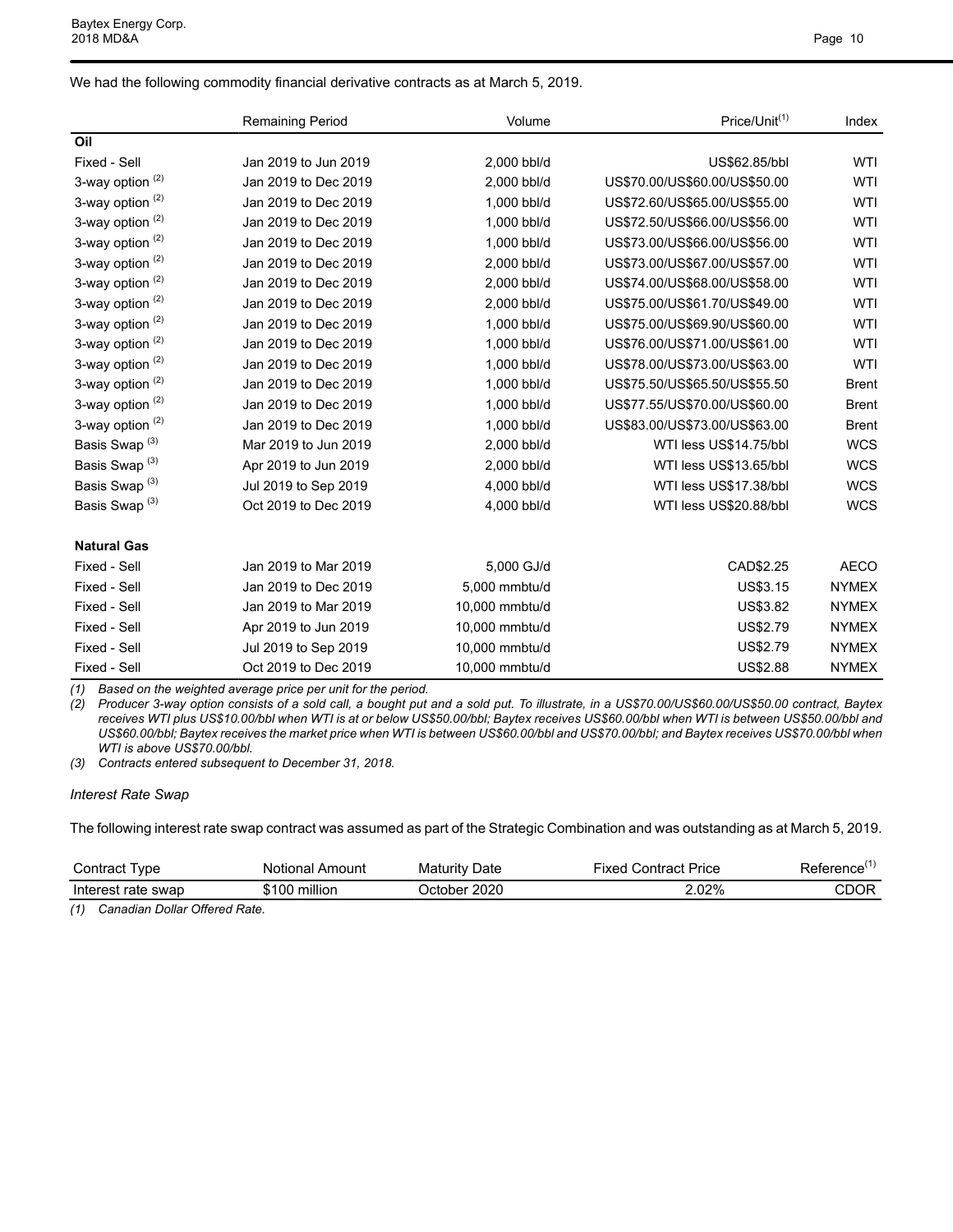# *Physical Delivery Contracts*

The following physical delivery contracts were held for the purpose of delivery of non-financial items in accordance with the Company's expected sale requirements. Physical delivery contracts are not considered financial instruments and, as a result, no asset or liability has been recognized in the consolidated statements of financial position.

As at March 5, 2019, Baytex had committed to deliver the following volumes of raw bitumen to market on rail.

| <b>Period</b>        | <b>Volume</b> |
|----------------------|---------------|
| Jan 2019 to Oct 2019 | $1.000$ bbl/d |
| Jan 2019 to Dec 2019 | 5,000 bbl/d   |
| Jan 2019 to Dec 2020 | 5,000 bbl/d   |

# **Operating Netback**

The following table summarizes our operating netback on a per boe basis for our Canadian and U.S. operations for the years ended December 31, 2018 and 2017.

|                                                | Years Ended December 31 |            |      |            |              |  |            |            |         |  |
|------------------------------------------------|-------------------------|------------|------|------------|--------------|--|------------|------------|---------|--|
|                                                |                         |            | 2018 |            | 2017         |  |            |            |         |  |
| (\$ per boe except for volume)                 |                         | Canada     |      | U.S.       | <b>Total</b> |  | Canada     | U.S.       | Total   |  |
| Total production (boe/d)                       |                         | 43,382     |      | 37,076     | 80.458       |  | 33.564     | 36.678     | 70.242  |  |
| Operating netback:                             |                         |            |      |            |              |  |            |            |         |  |
| Total sales, net of blending and other expense | \$                      | 34.76 \$   |      | 59.83 \$   | 46.31 \$     |  | $34.22$ \$ | 46.41 \$   | 40.58   |  |
| Rovalties                                      |                         | (4.59)     |      | (17.81)    | (10.68)      |  | (4.79)     | (13.69)    | (9.43)  |  |
| Operating expense                              |                         | (14.00)    |      | (6.64)     | (10.61)      |  | (14.86)    | (6.52)     | (10.50) |  |
| Transportation expense                         |                         | (2.33)     |      |            | (1.26)       |  | (2.77)     |            | (1.33)  |  |
| Operating netback                              | \$                      | $13.84$ \$ |      | $35.38$ \$ | 23.76 \$     |  | $11.80$ \$ | $26.20$ \$ | 19.32   |  |
| Realized financial derivatives (loss) gain     |                         |            |      |            | (2.49)       |  |            |            | 0.30    |  |
| Operating netback after financial derivatives  | \$                      | $13.84$ \$ |      | 35.38 S    | 21.27S       |  | $11.80$ \$ | $26.20$ \$ | 19.62   |  |

Operating netback after financial derivatives of \$21.27/boe increased \$1.65/boe or 8% from \$19.62/boe for 2017. Higher U.S. oil prices increased our U.S. and overall realized sales price which was partially offset by higher royalties and slightly higher operating expenses compared to 2017. The increase in royalty expense per boe is due to higher realized prices in 2018 as our royalty rate of 23.1% was consistent with 23.2% in 2017. Operating expense per boe was slightly higher in 2018 due to a higher proportion of our production coming from Canada which has higher costs than the U.S. We recorded realized losses on financial derivatives of \$2.49/ boe in 2018 as losses recorded on our WTI and Brent contracts were partially offset by gains recorded on our WCS differential and natural gas contracts.

# **General and Administrative Expense**

General and administrative ("G&A") expense includes head office and corporate costs such as salaries and employee benefits, public company costs and administrative recoveries earned for operating capital and production activities on behalf of our working interest partners. G&A expense fluctuates with head office staffing levels and the level of operated capital and production activity during the period.

The following table summarizes our G&A expenses for the years ended December 31, 2018 and 2017.

|                                            |  | <b>Years Ended December 31</b> |           |          |
|--------------------------------------------|--|--------------------------------|-----------|----------|
| (\$ thousands except for per boe)          |  | 2018                           | 2017      | Change   |
| Gross general and administrative expense   |  | 56.318 \$                      | 54.349 \$ | 1.969    |
| Overhead recoveries                        |  | (10.493)                       | (6,960)   | (3,533)  |
| General and administrative expense         |  | 45.825 \$                      | 47,389 \$ | (1, 564) |
| General and administrative expense per boe |  | 1.56 <sup>5</sup>              | $1.85$ \$ | (0.29)   |

We reported G&A expense of \$45.8 million (\$1.56/boe) for 2018 which is \$1.6 million (\$0.29/boe) lower than \$47.4 million (\$1.85/boe) for 2017. Gross G&A expense of \$56.3 million in 2018 was relatively consistent with \$54.3 million in 2017 despite the additional staff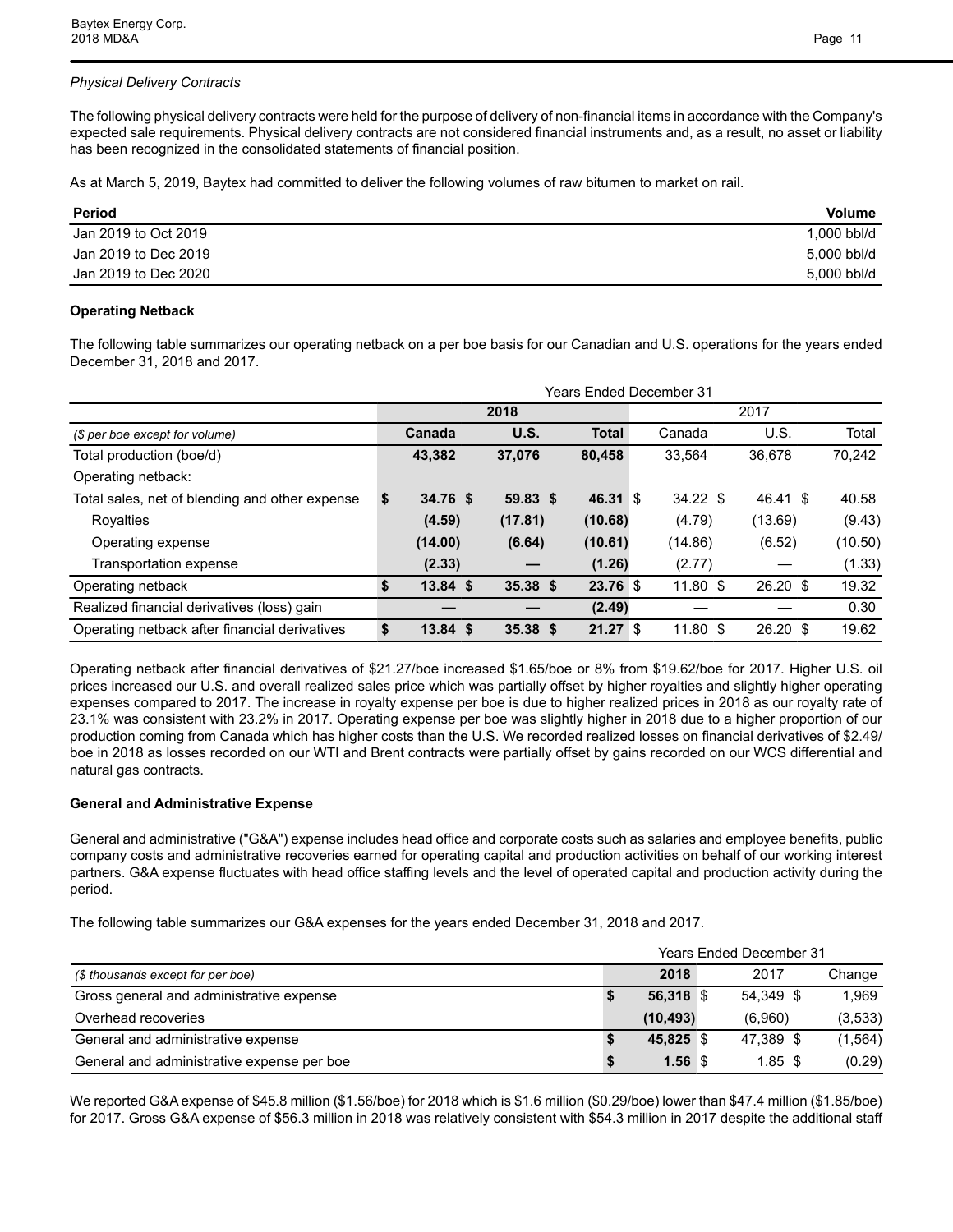and G&A expense associated with the Strategic Combination. Overhead recoveries of \$10.5 million were \$3.5 million higher than 2018 as our operated exploration and development program in Canada was higher relative to 2017.

Our 2019 guidance for G&A expense is \$44.0 million (\$1.27/boe based on the midpoint of our production guidance) compared to \$45.8 million (\$1.56/boe) in 2018. The decrease in per unit costs is associated with higher production anticipated in 2019 relative to 2018. Total G&A of \$44.0 million for 2019 is slightly down from \$45.8 million for 2018 despite the additional staff and G&A expense associated with the Strategic Combination along with changes in accounting for certain leases which will not be included in G&A expense in 2019.

## **Financing and Interest Expense**

Financing and interest expense includes interest on our bank loan and long-term notes, non-cash financing costs and the accretion on our asset retirement obligations. Financing and interest expense varies depending on debt levels outstanding during the period and the applicable borrowing rates, CAD/USD foreign exchange rates, along with the carrying amount of asset retirement obligations and the discount rates used to present value these obligations.

|                                          |    | Year Ended December 31 |                   |  |        |
|------------------------------------------|----|------------------------|-------------------|--|--------|
| (\$ thousands except for per boe)        |    | 2018                   | 2017              |  | Change |
| Interest on bank loan                    | \$ | 15,637 \$              | $11,439$ \$       |  | 4,198  |
| Interest on long-term notes              |    | 88,681                 | 89,043            |  | (362)  |
| Cash interest                            |    | 104,318                | 100,482           |  | 3,836  |
| Accretion of debt issue costs            |    | 3,854                  | 4,474             |  | (620)  |
| Accretion of asset retirement obligation |    | 10,914                 | 8,682             |  | 2,232  |
| Financing and interest expense           | S  | 119,086 \$             | 113,638 \$        |  | 5,448  |
| Cash interest per boe                    | \$ | $3.55$ \$              | $3.92$ \$         |  | (0.37) |
| Financing and interest expense per boe   | S  | 4.06 <sup>°</sup>      | $4.43 \text{ } $$ |  | (0.37) |

Financing and interest expense was \$119.1 million for 2018 which is \$5.4 million higher than \$113.6 million reported for 2017. Interest on our bank loan of \$15.6 million in 2018 increased \$4.2 million relative to \$11.4 million in 2017 due to the increase in loan balances following the assumption of debt associated with the Strategic Combination. The weighted average interest rate on the credit facilities for 2018 was 4.3% as compared to 4.1% for 2017. The interest reported on our long-term notes is consistent in 2018 and 2017 as the exchange rate used to convert the reported interest on our U.S. dollar denominated notes was relatively consistent during both periods. Total accretion was higher in 2018 as our asset retirement obligation increased with the Strategic Combination and the discount rate used to present value our asset retirement obligation was lower relative to 2017.

We expect cash interest of approximately \$112 million in 2019 compared to \$104.3 million in 2018. The expected increase in cash interest reflects the increase in bank debt associated with the Strategic Combination.

# **Exploration and Evaluation Expense**

Exploration and evaluation ("E&E") expense is related to the expiry of leases and the derecognition of costs for exploration programs that have not demonstrated commercial viability and technical feasibility. E&E expense will vary depending on the timing of lease expiries, the accumulated costs of expiring leases, and the economic facts and circumstances related to the Company's exploration programs. E&E expense was \$21.7 million for 2018 compared to \$8.3 million for 2017.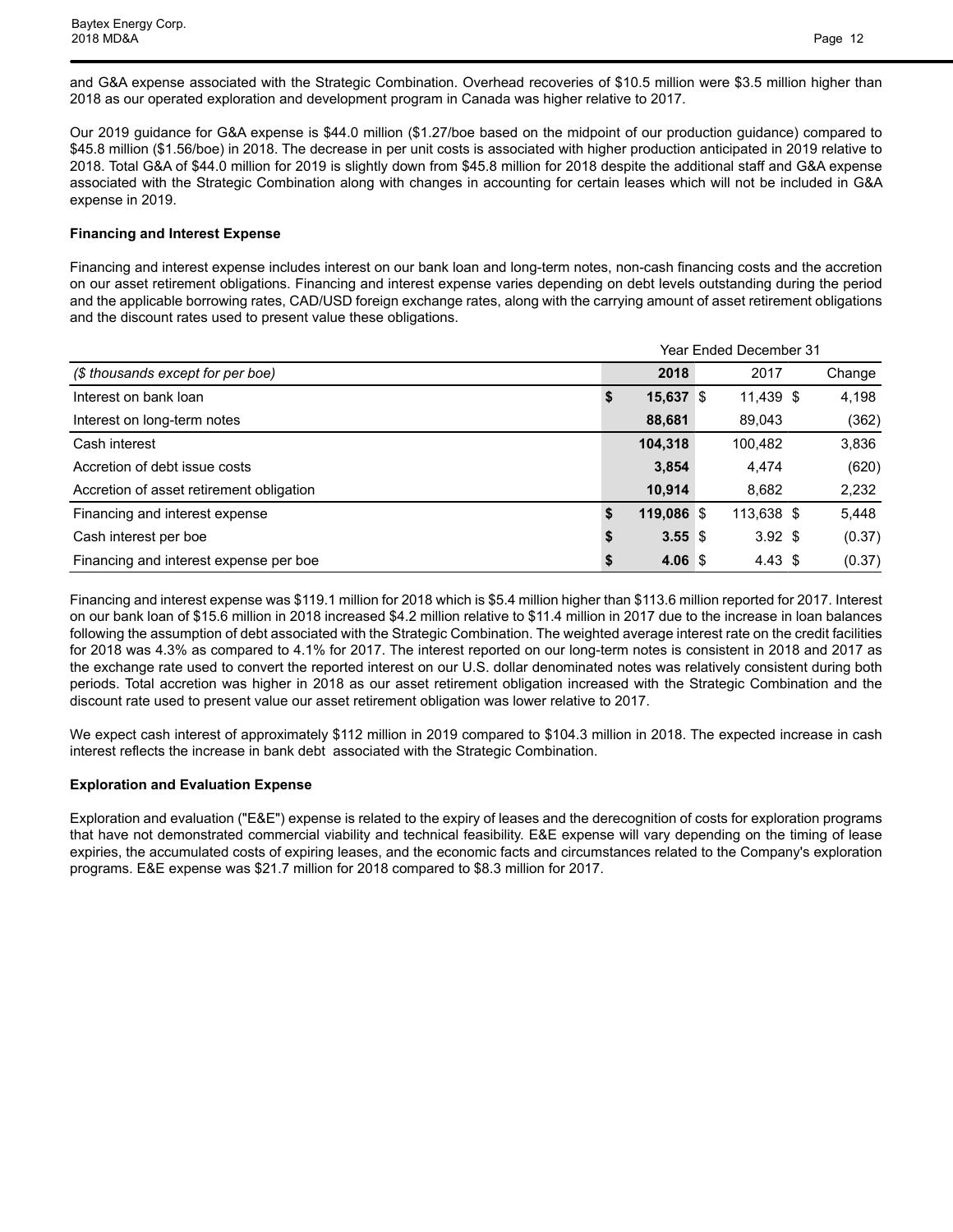# **Depletion and Depreciation**

Depletion and depreciation expense varies with the carrying amount of the Company's oil and gas properties, the amount of proved plus probable reserves volumes and the rate of production for the period. The following table summarizes depletion and depreciation expense for the years ended December 31, 2018 and 2017.

|                                    |            | <b>Years Ended December 31</b> |  |        |
|------------------------------------|------------|--------------------------------|--|--------|
| (\$ thousands except for per boe)  | 2018       | 2017                           |  | Change |
| Depletion                          | 556.634 \$ | 480,082 \$                     |  | 76.552 |
| Depreciation                       | 2.050      | 1.847                          |  | 203    |
| Depletion and depreciation         | 558.684 \$ | 481.929 \$                     |  | 76.755 |
| Depletion and depreciation per boe | $19.02$ \$ | 18.80 \$                       |  | 0.22   |

Depletion and depreciation expense was \$558.7 million (\$19.02/boe) for 2018 compared to \$481.9 million (\$18.80/boe) reported for 2017. Total depletion and depreciation expense was higher in 2018 due to the Strategic Combination which resulted in a higher depletable base and production relative to 2017. Our depletion rate was lower in 2018, prior to the Strategic Combination, due to an increase in proved plus probable reserves recorded in Q4/2017 at a lower cost than our depletion rate. The depletion rate increased following the Strategic Combination in 2018 due to the addition of proved plus probable reserves at a higher cost than our depletion rate and resulted in the depletion rate of \$19.02/boe for 2018 which was slightly higher than \$18.80/boe for 2017.

## **Impairment**

In 2018 we identified indicators of impairment and calculated the recoverable amount of our Conventional CGU and our Eagle Ford CGU. The recoverable amount was not sufficient to cover the carrying amount of either CGU and we recorded total impairments of \$285.3 million for 2018. We recorded a \$65.0 million write-down on our Conventional assets in Canada due to a sustained decline in natural gas prices and a reduction in planned exploration and development expenditures on these assets. We also recorded a \$220.3 million impairment in our Eagle Ford CGU in 2018 as the rate of future development outlined by the operator was reduced and resulted in a decline in the net present value of our proved plus probable reserves with no significant changes to proved plus probable reserves volumes. We did not identify any indicators of impairment or impairment reversals on our remaining CGUs.

In 2017, we did not identify any indicators of impairment or impairment reversals on any of our cash generating units ("CGU") and therefore did not record any impairment expense or reversals of previously recorded impairments during the year ended December 31, 2017.

## **Share-Based Compensation Expense**

Share-based compensation ("SBC") expense associated with the Share Award Incentive Plan is recognized in net income or loss over the vesting period of the share awards with a corresponding increase in contributed surplus. The issuance of common shares upon the conversion of share awards is recorded as an increase in shareholders' capital with a corresponding reduction in contributed surplus. SBC expense varies with the quantity of unvested share awards outstanding and the grant date fair value assigned to the share awards.

As a result of the Strategic Combination, Baytex became the successor to Raging River's Share Awards Plan, 2012 Option Plan and 2016 Option Plan (collectively, the "Raging River Plans"). Although no new grants will be made under the Raging River Plans, share awards and options held under the Raging River Plans in existence at August 22, 2018 were converted to share awards and options to purchase shares in Baytex.

We recorded SBC expense of \$19.5 million for 2018 which is up from \$15.5 million reported for 2017. SBC expense is higher in 2018 due to \$4.2 million of additional expense associated with share awards and options assumed from Raging River and share awards granted to former Raging River employees following closing of the Strategic Combination.

# **Foreign Exchange**

Unrealized foreign exchange gains and losses represent the change in value of the long-term notes and bank loan denominated in U.S. dollars. The long-term notes and bank loan are translated to Canadian dollars on the balance sheet date using the closing CAD/USD exchange rate. When the Canadian dollar strengthens against the U.S. dollar at the end of the current period compared to the previous period an unrealized gain is recorded and conversely when the Canadian dollar weakens at the end of the current period compared to the previous period an unrealized loss is recorded. Realized foreign exchange gains and losses are due to dayto-day U.S. dollar denominated transactions occurring in our Canadian operations.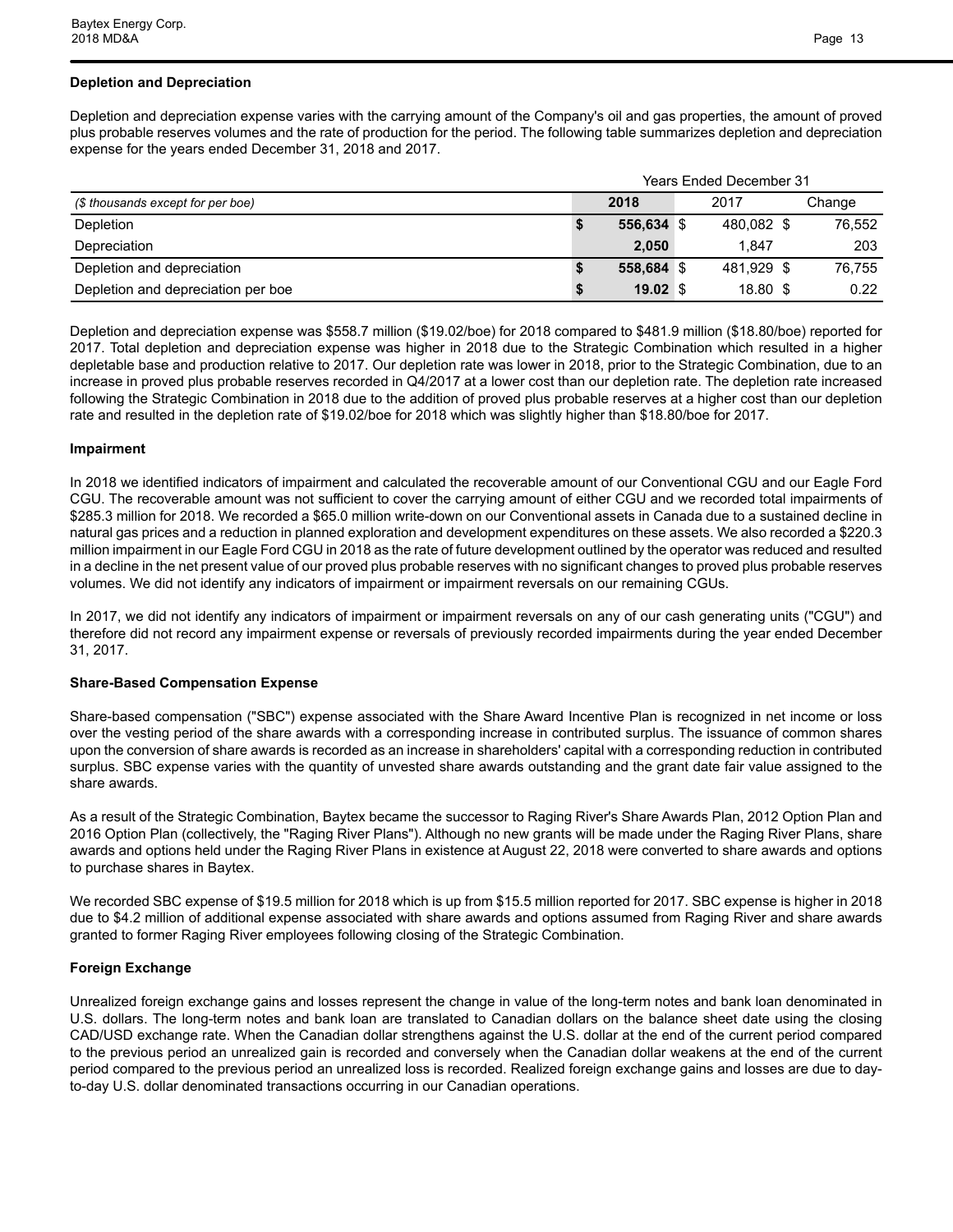|                                          | Years Ended December 31 |               |  |                |         |  |  |  |  |
|------------------------------------------|-------------------------|---------------|--|----------------|---------|--|--|--|--|
| (\$ thousands except for exchange rates) |                         | 2018          |  | 2017           | Change  |  |  |  |  |
| Unrealized foreign exchange loss (gain)  |                         | $106, 143$ \$ |  | $(86, 649)$ \$ | 192,792 |  |  |  |  |
| Realized foreign exchange loss (gain)    |                         | 2,151         |  | (411)          | 2,562   |  |  |  |  |
| Foreign exchange loss (gain)             |                         | $108,294$ \$  |  | $(87,060)$ \$  | 195,354 |  |  |  |  |
| CAD/USD exchange rates:                  |                         |               |  |                |         |  |  |  |  |
| At beginning of period                   |                         | 1.2518        |  | 1.3427         |         |  |  |  |  |
| At end of period                         |                         | 1.3646        |  | 1.2518         |         |  |  |  |  |

We recorded an unrealized foreign exchange loss of \$106.1 million for 2018 due to a weakening of the Canadian dollar relative to the U.S. dollar. The CAD/USD exchange rate was 1.3646 as at December 31, 2018 compared to 1.2518 as at December 31, 2017.

Realized foreign exchange gains and losses will fluctuate depending on the amount and timing of day-to-day U.S dollar denominated transactions for our Canadian operations. We recorded a realized foreign exchange loss of \$2.2 million for the year ended December 31, 2018 compared to a gain of \$0.4 million for 2017.

## **Income Taxes**

|                              | <b>Years Ended December 31</b> |                 |                 |        |  |  |  |
|------------------------------|--------------------------------|-----------------|-----------------|--------|--|--|--|
| (\$ thousands)               |                                | 2018            | 2017            | Change |  |  |  |
| Current income tax recovery  |                                | $(35)$ \$       | $(1,085)$ \$    | 1.050  |  |  |  |
| Deferred income tax recovery |                                | (101, 732)      | (155.343)       | 53,611 |  |  |  |
| Total income tax recovery    |                                | $(101, 767)$ \$ | $(156, 428)$ \$ | 54,661 |  |  |  |

Current income taxes were nominal for 2018 and 2017. During both of these years tax pool claims were sufficient to shelter the income associated with our adjusted funds flow.

We recorded a deferred income tax recovery of \$101.7 million for 2018 compared to \$155.3 million for 2017. The deferred tax recovery for 2018 includes a \$63.4 million recovery associated with the impairment of oil and gas properties along with a \$31.5 million expense associated with the gains on our financial derivatives. In 2017, the deferred tax recovery included a \$91.8 million recovery related to U.S. tax reform enacted in December 2017.

In June 2016, certain indirect subsidiary entities received reassessments from the Canada Revenue Agency (the "CRA") that deny non-capital loss deductions relevant to the calculation of income taxes for the years 2011 through 2015. These reassessments followed a previously disclosed letter which we received in November 2014 from the CRA, proposing to issue such reassessments.

We remain confident that the tax filings of the affected entities are correct and are defending our tax filing positions. The reassessments do not require us to pay any amounts in order to participate in the appeals process.

In September 2016, we filed a notice of objection for each notice of reassessment received which will be reviewed by the Appeals Division of the CRA. An Appeals Officer was assigned to our file in July 2018 and we estimate the appeals process could take up to one year. If the Appeals Division upholds the notices of reassessment, we have the right to appeal to the Tax Court of Canada; a process that we estimate could take a further two years. Should we be unsuccessful at the Tax Court of Canada, additional appeals are available; a process that we estimate could take another two years and potentially longer.

By way of background, we acquired several privately held commercial trusts in 2010 with accumulated non-capital losses of \$591 million (the "Losses"). The Losses were subsequently used to reduce the taxable income of those trusts. The reassessments disallow the deduction of the Losses under the general anti-avoidance rule of the Income Tax Act (Canada). If, after exhausting available appeals, the deduction of Losses continues to be disallowed, we will owe cash taxes for the years 2012 through 2015 and an additional amount for late payment interest. The amount of cash taxes owing and the late payment interest are dependent upon the amount of unused tax shelter available to offset the reassessed income, including tax shelter from future years available to recover taxes paid in the years 2012 through 2015.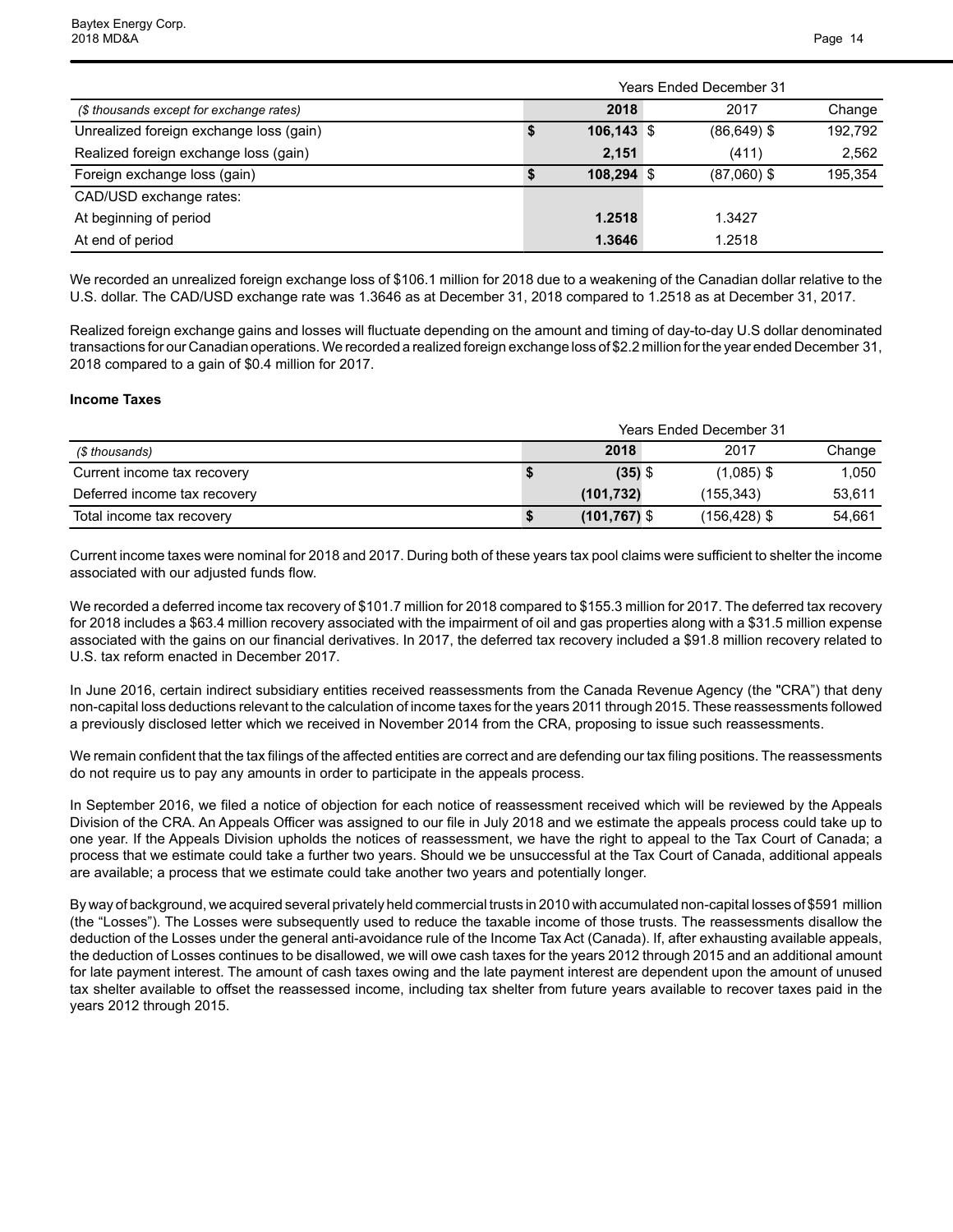|                                                    | <b>December 31, 2018</b> | December 31, 2017 |
|----------------------------------------------------|--------------------------|-------------------|
| <b>Canadian Tax Pools</b>                          |                          |                   |
| Canadian oil and natural gas property expenditures | \$<br>529,044 \$         | 308,366           |
| Canadian development expenditures                  | 765,289                  | 176,188           |
| Canadian exploration expenditures                  | 8,875                    | 1,343             |
| Undepreciated capital costs                        | 502,320                  | 228,739           |
| Non-capital losses                                 | 593,251                  | 337,808           |
| Financing costs and other                          | 33,866                   | 46,986            |
| Total Canadian tax pools                           | \$<br>2,432,645 \$       | 1,099,430         |
|                                                    |                          |                   |
| <b>U.S. Tax Pools</b>                              |                          |                   |
| Depletion                                          | \$<br>$180,367$ \$       | 183,406           |
| Intangible drilling costs                          | 133,345                  | 204,857           |
| Tangibles                                          | 69,138                   | 108,631           |
| Non-capital losses                                 | 1,140,579                | 1,140,673         |
| Other                                              | 407,654                  | 303,357           |
| Total U.S. tax pools                               | \$<br>1,931,083 \$       | 1,940,924         |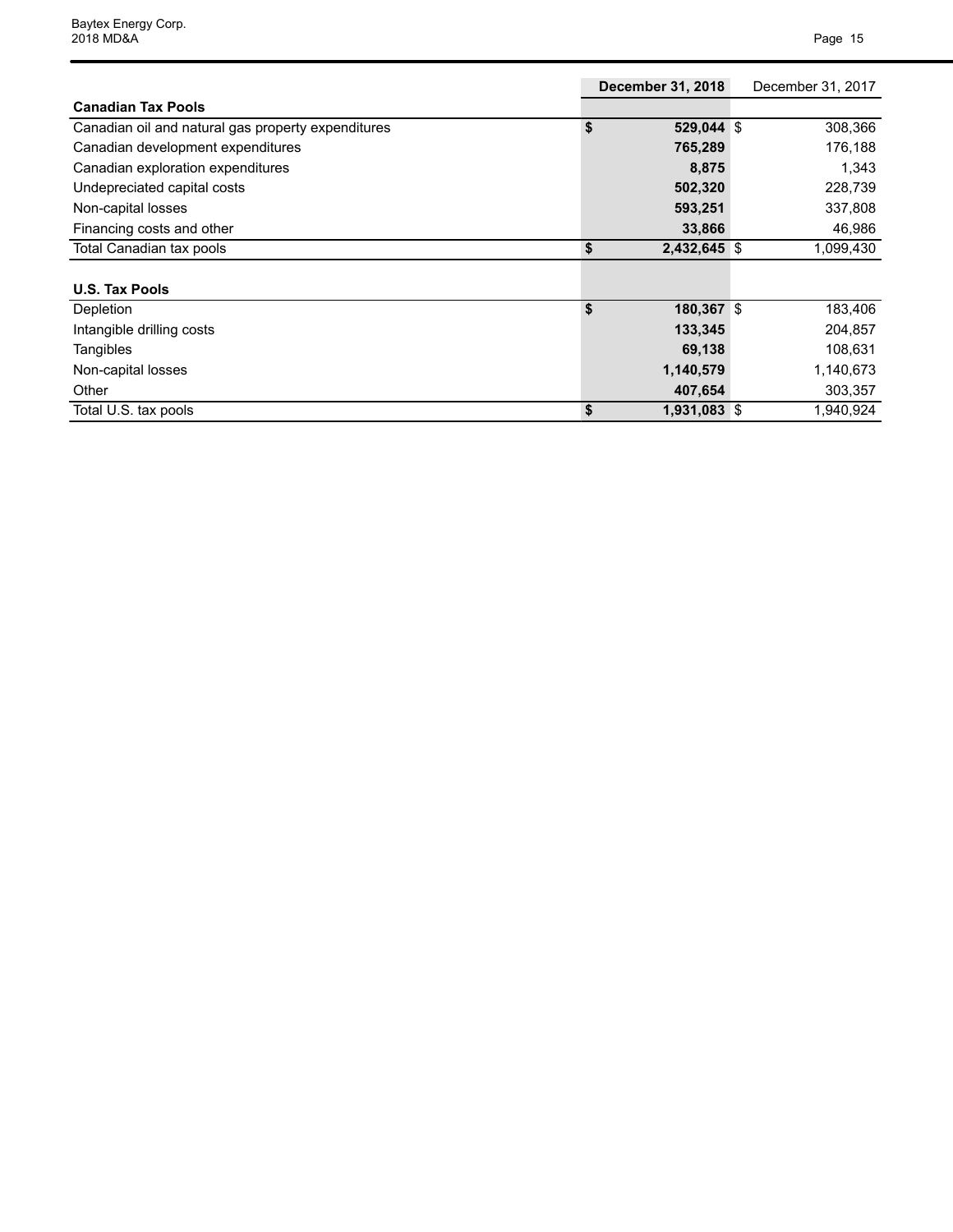# **Net Income (Loss) and Adjusted Funds Flow**

The components of adjusted funds flow and net income or loss for the years ended December 31, 2018 and 2017 are set forth in the following table.

|                                               |                       | <b>Years Ended December 31</b> |            |
|-----------------------------------------------|-----------------------|--------------------------------|------------|
| (\$ thousands)                                | 2018                  | 2017                           | Change     |
| Petroleum and natural gas sales               | \$<br>1,428,870 \$    | 1,099,867 \$                   | 329,003    |
| <b>Royalties</b>                              | (313, 754)            | (241, 892)                     | (71, 862)  |
| Revenue, net of royalties                     | 1,115,116             | 857,975                        | 257,141    |
| <b>Expenses</b>                               |                       |                                |            |
| Operating                                     | (311, 592)            | (269, 283)                     | (42, 309)  |
| Transportation                                | (36, 869)             | (33,985)                       | (2,884)    |
| Blending and other                            | (68, 832)             | (59, 345)                      | (9, 487)   |
| <b>Operating netback</b>                      | \$<br>697,823 \$      | 495,362 \$                     | 202,461    |
| General and administrative                    | (45, 825)             | (47, 389)                      | 1,564      |
| Cash financing and interest                   | (104, 318)            | (100, 482)                     | (3,836)    |
| Realized financial derivatives (loss) gain    | (73, 165)             | 7,616                          | (80, 781)  |
| Realized foreign exchange (loss) gain         | (2, 151)              | 411                            | (2, 562)   |
| Other income (expense)                        | 1,172                 | (2, 216)                       | 3,388      |
| Current income tax recovery (expense)         | 35                    | 1,085                          | (1,050)    |
| Payments on onerous contracts                 | (588)                 | (6,746)                        | 6,158      |
| <b>Adjusted funds flow</b>                    | \$<br>472,983 \$      | 347,641 \$                     | 125,342    |
| <b>Transaction costs</b>                      | (13,074)              |                                | (13,074)   |
| Exploration and evaluation                    | (21, 729)             | (8, 253)                       | (13, 476)  |
| Depletion and depreciation                    | (558, 684)            | (481, 929)                     | (76, 755)  |
| Share based compensation                      | (19, 534)             | (15,509)                       | (4,025)    |
| Non-cash financing and accretion              | (14, 768)             | (13, 156)                      | (1,612)    |
| Unrealized financial derivatives gain (loss)  | 116,715               | (2, 439)                       | 119,154    |
| Unrealized foreign exchange gain (loss)       | (106, 143)            | 86,649                         | (192, 792) |
| Gain on disposition of oil and gas properties | 1,946                 | 12,081                         | (10, 135)  |
| Impairment                                    | (285, 341)            |                                | (285, 341) |
| Deferred income tax recovery                  | 101,732               | 155,343                        | (53, 611)  |
| Payments on onerous contracts                 | 588                   | 6,746                          | (6, 158)   |
| Net income (loss) for the period              | \$<br>$(325, 309)$ \$ | 87,174 \$                      | (412, 483) |

We generated adjusted funds flow of \$473.0 million for 2018, an increase of \$125.3 million from adjusted funds flow of \$347.6 million reported for 2017. The increase in adjusted funds flow in 2018 was primarily due to higher operating netback which increased \$202.5 million from 2017 due to higher commodity prices and production which increased revenues, partially offset by higher royalties, operating and transportation expenses. The increase in operating netback was offset by realized hedging losses of \$73.2 million recorded in 2018 compared to hedging gains of \$7.6 million in 2017.

In 2018 we reported a net loss of \$325.3 million compared to net income of \$87.2 million in 2017. Depletion and depreciation increased by \$76.8 million in 2018 following the Strategic Combination. In 2018 we recorded an unrealized gain on financial derivatives of \$116.7 million as compared to an unrealized loss of \$2.4 million in 2017. The Canadian dollar weakened in 2018 which resulted in an unrealized foreign exchange loss of \$106.1 million primarily associated with the remeasurement of our U.S. dollar denominated debt. We recorded an unrealized foreign exchange gain of \$86.6 million in 2017 due to a strengthening of the Canadian dollar through 2017. The net loss for 2018 includes a \$285.3 million impairment expense recorded in Q4/2018 due to a change in development plans for our oil and natural gas properties along with a sustained decline in natural gas prices.

## **Other Comprehensive Income (Loss)**

Other comprehensive income or loss is comprised of the foreign currency translation adjustment on U.S. net assets not recognized in profit or loss. The \$204.8 million foreign currency translation gain for 2018 relates to the change in value of our U.S. net assets expressed in Canadian dollars and is due to the weakening of the Canadian dollar against the U.S. dollar. The CAD/USD exchange rate was 1.3646 as at December 31, 2018 compared to 1.2518 as at December 31, 2017.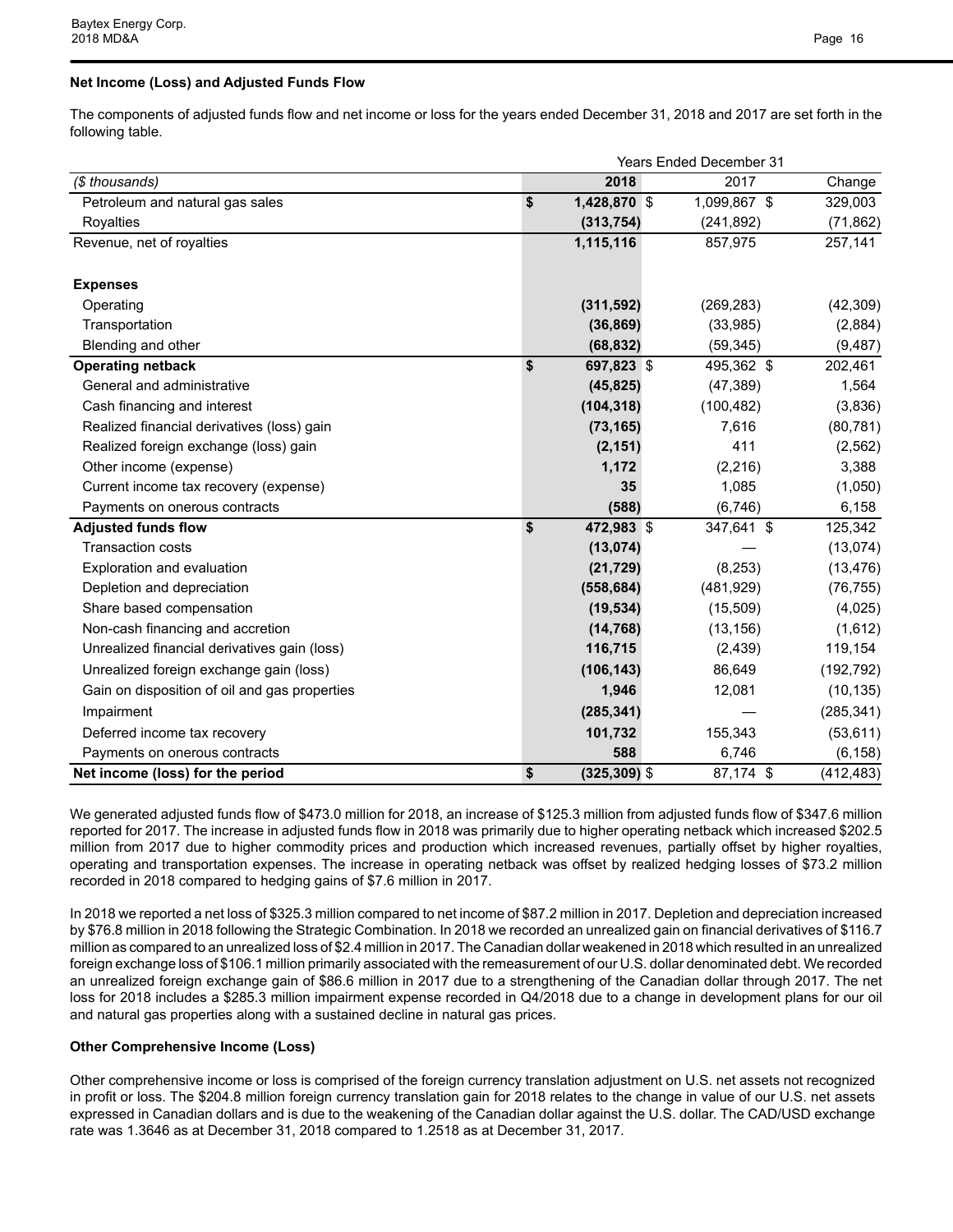# **Capital Expenditures**

Capital expenditures for the years ended December 31, 2018 and 2017 are summarized as follows.

|                                                    |    | Years Ended December 31 |                          |   |              |    |            |  |            |         |  |  |
|----------------------------------------------------|----|-------------------------|--------------------------|---|--------------|----|------------|--|------------|---------|--|--|
|                                                    |    | 2018                    |                          |   |              |    | 2017       |  |            |         |  |  |
| (\$ thousands)                                     |    | Canada                  | U.S.                     |   | <b>Total</b> |    | Canada     |  | U.S.       | Total   |  |  |
| Drilling, completion and equipping                 | \$ | 225,904 \$              | 178,665 \$               |   | 404,569 \$   |    | 81.564 \$  |  | 199,849 \$ | 281,413 |  |  |
| <b>Facilities</b>                                  |    | 58,813                  | 14.605                   |   | 73.418       |    | 27.097     |  | 11.990     | 39,087  |  |  |
| Land, seismic and other                            |    | 17.400                  | 334                      |   | 17,734       |    | 4.613      |  | 1.153      | 5,766   |  |  |
| Total exploration and development                  | \$ | 302,117 \$              | 193,604 \$               |   | 495,721      | ∎Տ | 113.274 \$ |  | 212,992 \$ | 326,266 |  |  |
| Acquisitions, net of proceeds from<br>divestitures | \$ | $(1,818)$ \$            | $-5$                     |   | $(1,818)$ \$ |    | 59,857 \$  |  | $-$ \$     | 59,857  |  |  |
| Strategic Combination <sup>(1)</sup>               | S. | 1,605,668 \$            | $\overline{\phantom{0}}$ | S | 1,605,668 \$ |    | $-$ \$     |  | $-$ \$     |         |  |  |

*(1) Includes \$1,239.0 million of consideration associated with 315.3 million common shares issued by Baytex at a closing share price of \$3.93 per common share along with \$3.1 million of share based compensation and assumed net debt of \$363.6 million.*

Exploration and development expenditures were \$495.7 million for 2018 compared to \$326.3 million for 2017. Our 2018 capital program includes \$139.0 million of exploration and development expenditures for our Viking and Duvernay light oil properties subsequent to closing of the Strategic Combination.

In Canada, we invested \$302.1 million on exploration and development activities in 2018 which is \$188.8 million higher than \$113.3 million in 2017. Exploration and development activity in 2018 includes 121 (83.0 net) wells drilled on our Viking lands and 4 (4.0 net) wells drilled on our Duvernay lands subsequent to closing the Strategic Combination. Our heavy oil drilling activities during 2018 includes 87 (62.9 net) wells drilled at Lloydminster and 12 (12.0 net) wells drilled at Peace River along with 8 (8.0 net) stratigraphic wells at Lloydminster and 1 (1.0 net) stratigraphic well at Peace River. Facilities expenditures of \$58.8 million in 2018 includes construction of a gas plant and strategic infrastructure to support growth on our Peace River properties. Land, seismic and other expenditures of \$17.4 million includes land expenditures to expand growth opportunities on our Duvernay and Viking properties.

Total U.S. exploration and development expenditures were \$193.6 million for 2018, \$19.4 million lower than \$213.0 million for 2017. Lower exploration and development expenditures in 2018 are primarily a result of lower drilling and completion activity on our lands relative to 2017. During 2018 we participated in the drilling of 91 (20.8 net) wells and commenced production from 120 (26.2 net) wells compared to 140 (32.8 net) wells drilled and 115 (28.7 net) wells on production during 2017.

We completed minor acquisition and disposition activity in 2018 outside of the Strategic Combination which resulted in net proceeds of \$1.8 million as compared to \$59.9 million in 2017 which included the acquisition in Peace River for consideration of \$66.1 million.

We expect to invest between \$550 million and \$650 million on exploration and development activities during 2019.

## **CAPITAL RESOURCES AND LIQUIDITY**

Our capital management objective is to maintain a flexible capital structure and sufficient sources of liquidity to execute our capital programs, while meeting our short and long-term commitments. We strive to actively manage our capital structure in response to changes in economic conditions and the risk characteristics of our oil and gas properties. At December 31, 2018, our capital structure was comprised of shareholders' capital, long-term notes, working capital and our bank loan.

The capital intensive nature of our operations requires us to maintain adequate sources of liquidity to fund ongoing exploration and development. Our capital resources consist primarily of adjusted funds flow, available credit facilities and proceeds received from the divestiture of oil and gas properties. We believe that our internally generated adjusted funds flow and our existing undrawn credit facilities will provide sufficient liquidity to sustain our operations and planned capital expenditures. Adjusted funds flow depends on a number of factors, including commodity prices, production and sales volumes, royalties, operating expenses, taxes and foreign exchange rates. In order to manage our capital structure and liquidity, we may from time to time issue equity or debt securities, enter into business transactions including the sale of assets or adjust capital spending to manage current and projected debt levels. There is no certainty that any of these additional sources of capital would be available if required.

Management of debt levels is a priority for Baytex in order to sustain operations and support our plans for long-term growth. At December 31, 2018, net debt was \$2,265.2 million, an increase of \$530.9 million from \$1,734.3 million at December 31, 2017. The increase in net debt is primarily due to \$363.6 million of net debt assumed in conjunction with the Strategic Combination on August 22, 2018. A weaker Canadian dollar at December 31, 2018 also increased the reported amount of our U.S. denominated debt by \$107.1 million relative to December 31, 2017.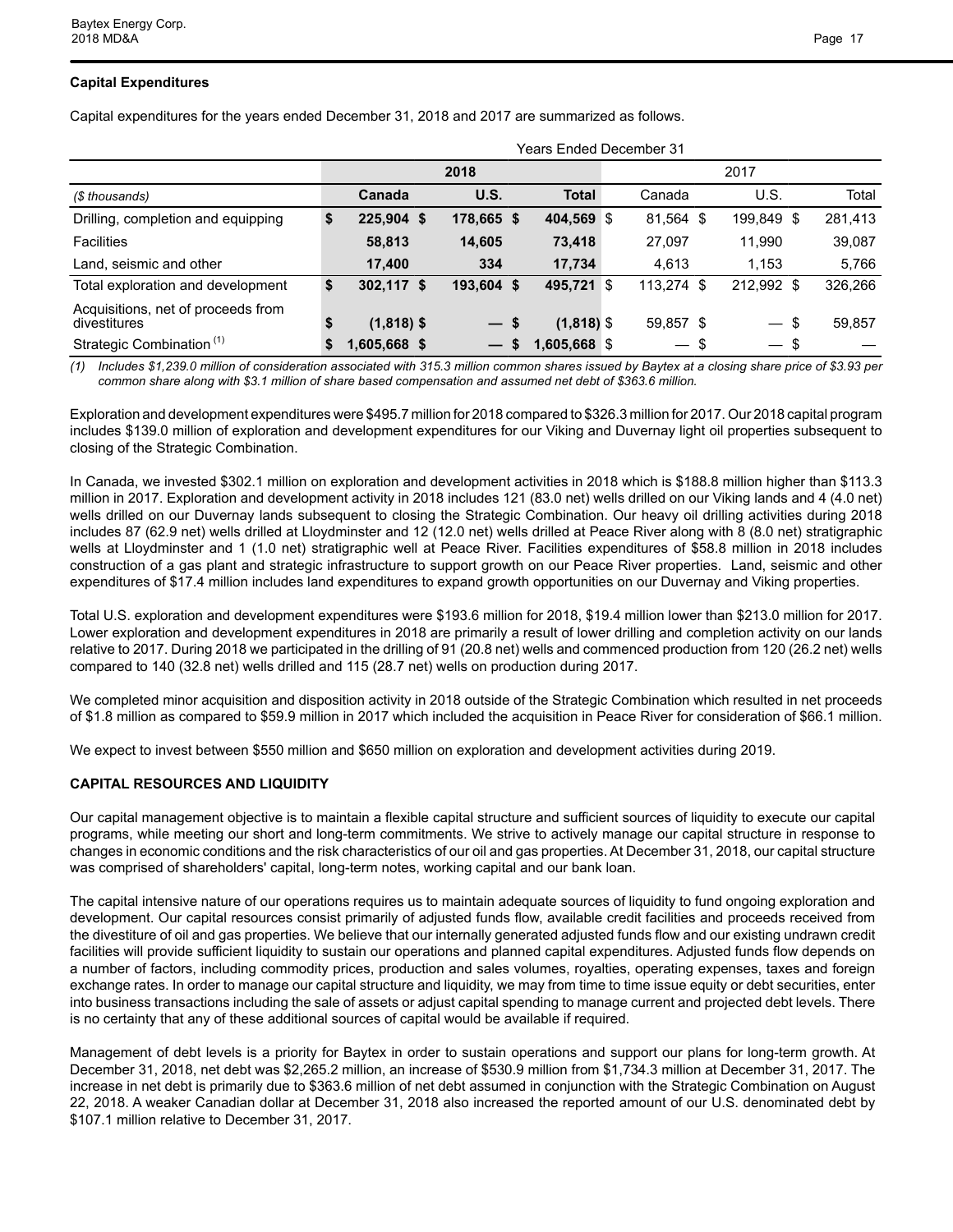We monitor our capital structure and liquidity requirements using a net debt to adjusted funds flow ratio and available capacity under our credit facilities. At December 31, 2018, our net debt to adjusted funds flow ratio was 3.1, after adjustment for the Strategic Combination as if the transaction had occurred on the first day of the relevant period, compared to a ratio of 5.0 as at December 31, 2017. The decrease in the net debt to adjusted funds flow ratio relative to December 31, 2017 is attributed to higher adjusted funds flow from higher commodity prices combined with the increase in average daily production. The effect of higher adjusted funds flow more than offset the impact of the increase in net debt as at December 31, 2018.

#### **Bank Loan**

At December 31, 2018, the principal amount of bank loan and letters of credit outstanding was \$536.9 million and we had approximately \$547.7 million of undrawn capacity under our credit facilities that total approximately \$1,084.6 million. Our facilities include US\$575 of revolving credit facilities (the "Revolving Facilities") and a CAD\$300 million non-revolving term loan (the "Term Loan").

On August 22, 2018, Baytex amended its credit facilities to facilitate the Strategic Combination and the debt assumed from Raging River. The Revolving Facilities are secured and are comprised of a US\$35 million operating loan, a US\$340 million syndicated revolving loan for Baytex and a US\$200 million syndicated revolving loan for Baytex's wholly-owned subsidiary, Baytex Energy USA, Inc. and matures on June 4, 2020. The Term Loan is secured by the assets of Baytex's wholly-owned subsidiary, Baytex Energy Limited Partnership and also matures on June 4, 2020. We anticipate requesting an extension to our credit facilities during 2019.

The credit facilities are not borrowing base facilities and do not require annual or semi-annual reviews. The credit facilities contain standard commercial covenants in addition to the financial covenants detailed below. There are no mandatory principal payments required prior to maturity. Advances (including letters of credit) under the credit facilities can be drawn in either Canadian or U.S. funds and bear interest at the bank's prime lending rate, bankers' acceptance discount rates or London Interbank Offered Rates, plus applicable margins. In the event that Baytex exceeds any of the covenants under the credit facilities, Baytex may be required to repay, refinance or renegotiate the loan terms and may be restricted from taking on further debt or paying dividends to shareholders.

The agreements and associated amending agreements relating to the credit facilities are accessible on the SEDAR website at www.sedar.com (filed under the category "Material contracts" on April 13, 2016, May 2, 2018, and October 12, 2018).

The weighted average interest rate on the credit facilities for 2018 was 4.3% as compared to 4.1% for 2017.

#### **Financial Covenants**

The following table summarizes the financial covenants applicable to the credit facilities and Baytex's compliance therewith as at December 31, 2018.

| <b>Covenant Description</b>                                                      | <b>Position as at</b><br><b>December 31, 2018</b> | Covenant  |
|----------------------------------------------------------------------------------|---------------------------------------------------|-----------|
| Senior Secured Debt <sup>(1)</sup> to Bank EBITDA <sup>(2)</sup> (Maximum Ratio) | 0.64:1.00                                         | 3.50:1.00 |
| Interest Coverage <sup>(3)</sup> (Minimum Ratio)                                 | 8.00:1.00                                         | 2.00:1.00 |

*(1) "Senior Secured Debt" is defined as the principal amount of the bank loan and other secured obligations identified in the credit agreement. As at December 31, 2018, the Company's Senior Secured Debt totaled \$536.9 million which includes \$522.3 million of principal amounts outstanding and \$14.6 million of letters of credit.*

- *(2) Bank EBITDA is calculated based on terms and definitions set out in the credit agreement which adjusts net income or loss for financing and interest expenses, unrealized gains and losses on financial derivatives, income tax, non-recurring losses, certain specific unrealized and noncash transactions (including depletion, depreciation, exploration and evaluation expenses, unrealized gains and losses on financial derivatives*  and foreign exchange and share-based compensation) and is calculated based on a trailing twelve month basis including the impact of material *acquisitions as if they had occurred at the beginning of the twelve month period. Bank EBITDA for the twelve months ended December 31, 2018 was \$833.7 million.*
- *(3) Interest coverage is computed as the ratio of Bank EBITDA to financing and interest expense, excluding non-cash interest and accretion on asset retirement obligations, and is calculated on a trailing twelve month basis. Financing and interest expenses for the twelve months ended December 31, 2018 were \$104.3 million.*

## **Long-Term Notes**

We have four series of long-term notes outstanding that total \$1.60 billion as at December 31, 2018. The long-term notes do not contain any significant financial maintenance covenants. The long-term notes contain a debt incurrence covenant that restricts our ability to raise additional debt beyond existing credit facilities and long-term notes unless we maintain a minimum fixed charge coverage ratio (computed as the ratio of Bank EBITDA to financing and interest expenses on a trailing twelve month basis) of 2.50:1.00. As at December 31, 2018, the fixed charge coverage ratio was 8.00:1.00.

On February 17, 2011, we issued US\$150 million principal amount of senior unsecured notes bearing interest at 6.75% payable semi-annually with principal repayable on February 17, 2021. These notes are redeemable at our option, in whole or in part, at par from February 17, 2019 to maturity.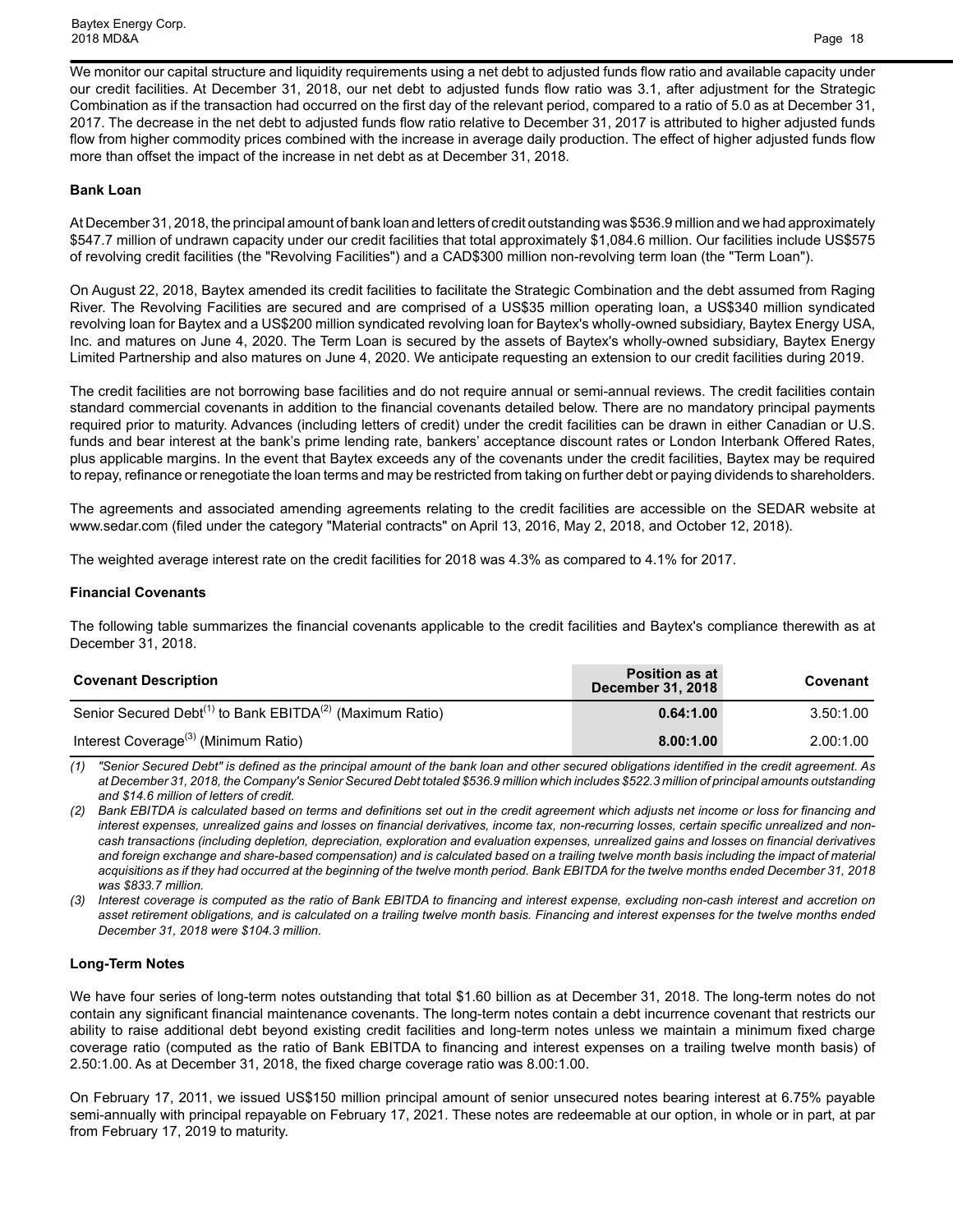On July 19, 2012, we issued \$300 million principal amount of senior unsecured notes bearing interest at 6.625% payable semiannually with principal repayable on July 19, 2022. As of July 19, 2017, these notes are redeemable at our option, in whole or in part, at specified redemption prices.

On June 6, 2014, we issued US\$800 million of senior unsecured notes, comprised of US\$400 million of 5.125% notes due June 1, 2021 (the "5.125% Notes") and US\$400 million of 5.625% notes due June 1, 2024 (the "5.625% Notes"). The 5.125% Notes and the 5.625% Notes pay interest semi-annually with the principal amount repayable at maturity. As of June 1, 2017, the 5.125% Notes are redeemable at our option, in whole or in part, at specified redemption prices. The 5.625% Notes will be redeemable at our option, in whole or in part, commencing on June 1, 2019 at specified redemption prices.

#### **Shareholders' Capital**

We are authorized to issue an unlimited number of common shares and 10.0 million preferred shares. The rights and terms of preferred shares are determined upon issuance. During the year ended December 31, 2018, we issued 3.3 million common shares pursuant to our share-based compensation program and 315.3 million common shares on closing of the Strategic Combination. As at March 5, 2019, we had 555.9 million common shares issued and outstanding and no preferred shares issued and outstanding.

#### **Contractual Obligations**

We have a number of financial obligations that are incurred in the ordinary course of business. These obligations are of a recurring nature and impact our adjusted funds flow in an ongoing manner. A significant portion of these obligations will be funded by adjusted funds flow. These obligations as of December 31, 2018 and the expected timing for funding these obligations are noted in the table below.

| (\$ thousands)                             | <b>Total</b>       | Less than<br>vear | 1-3 years    | 3-5 years  | Beyond<br>5 years |
|--------------------------------------------|--------------------|-------------------|--------------|------------|-------------------|
| Trade and other payables                   | \$<br>$258,114$ \$ | 258,114 \$        | $-$ \$       | $-$ \$     |                   |
| Bank loan <sup>(1) (2)</sup>               | 522,294            |                   | 522,294      |            |                   |
| Long-term notes $(2)$                      | 1,596,323          |                   | 750,503      | 300.000    | 545,820           |
| Interest on long-term notes <sup>(3)</sup> | 334,028            | 92.367            | 156,525      | 72.350     | 12.786            |
| Operating leases                           | 22,745             | 7.484             | 12.492       | 2,753      | 16                |
| Processing agreements                      | 47.717             | 10.926            | 15.526       | 9.039      | 12,226            |
| Transportation agreements                  | 112,002            | 14.398            | 42.054       | 19.821     | 35,729            |
| Total                                      | \$<br>2,893,223 \$ | 383,289 \$        | 1,499,394 \$ | 403,963 \$ | 606,577           |

*(1) The bank loan matures on June 4, 2020 unless maturity is extended at our request.*

*(2) Principal amount of instruments.* 

*(3) Excludes interest on bank loan as interest payments on bank loans fluctuate based on interest rate and bank loan balance.*

We also have ongoing obligations related to the abandonment and reclamation of well sites and facilities when they reach the end of their economic lives. Programs to abandon and reclaim well sites and facilities are undertaken regularly in accordance with applicable legislative requirements.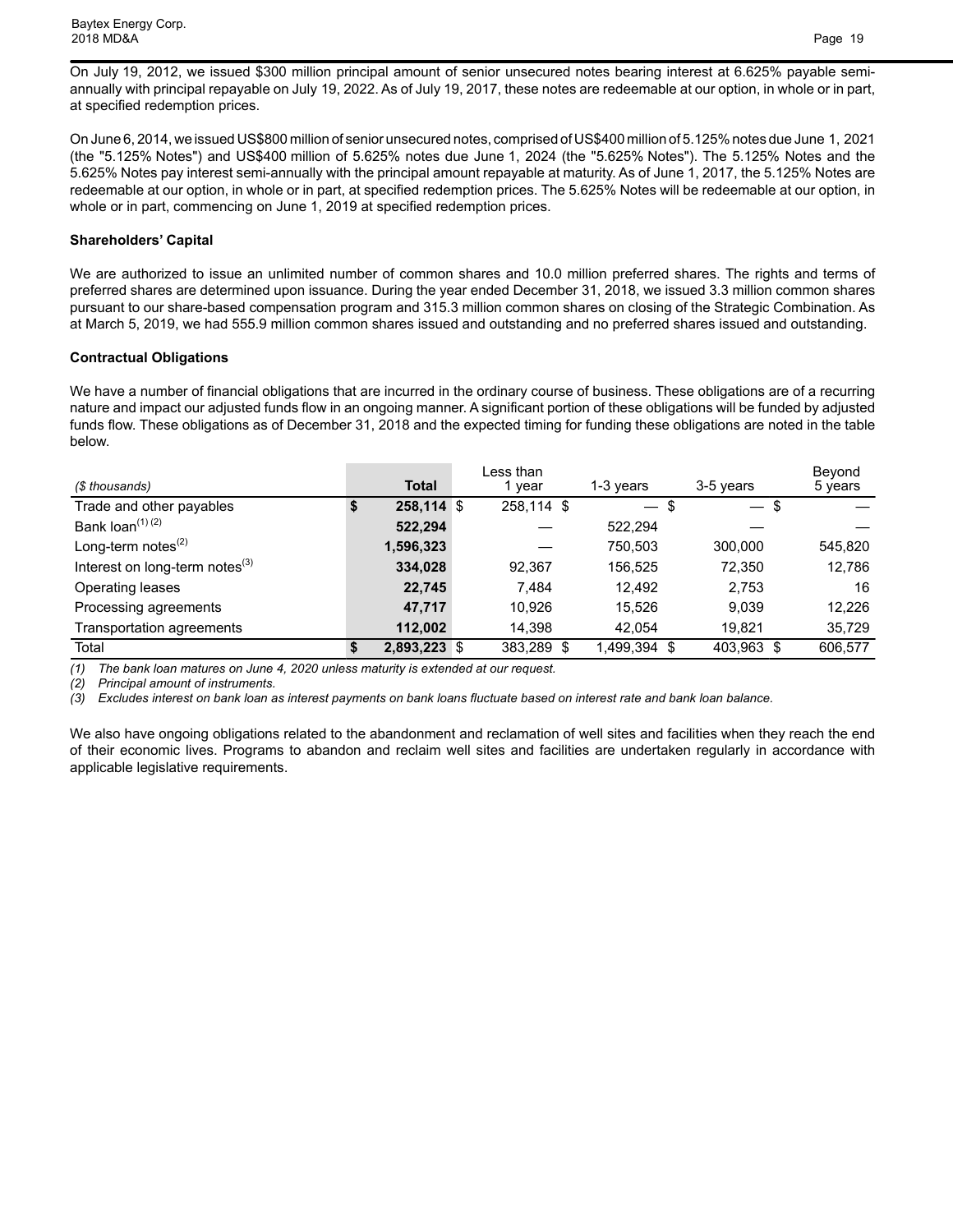Our operating and financial results for Q4/2018 and Q4/2017 are summarized in the following table.

|                                                   |              |              |              | Three Months Ended December 31 |                    |              |                        |               |
|---------------------------------------------------|--------------|--------------|--------------|--------------------------------|--------------------|--------------|------------------------|---------------|
|                                                   |              |              | 2018         |                                |                    |              |                        |               |
| (\$ thousands except for per boe)                 | Canada       | U.S.         | Corporate    | Total                          | Canada             | U.S.         | Corporate              | Total         |
| Total production (boe/d)                          | 60,453       | 38,437       |              | 98,890                         | 32,194             | 37,362       |                        | 69,556        |
|                                                   |              |              |              |                                |                    |              |                        |               |
| Total sales, net of blending and other per<br>boe | \$<br>24.04  | 59.66<br>\$  | \$           | 37.89                          | \$<br>36.89        | 51.53<br>\$  | \$                     | \$<br>44.75   |
| Royalties per boe                                 | (3.10)       | (17.68)      |              | (8.77)                         | (5.72)             | (15.30)      |                        | (10.86)       |
| Operating expense per boe                         | (13.42)      | (6.56)       |              | (10.76)                        | (16.57)            | (6.04)       |                        | (10.91)       |
| Transportation expense per boe                    | (1.98)       |              |              | (1.21)                         | (2.59)             |              |                        | (1.20)        |
| Operating netback per boe                         | \$<br>5.54   | \$<br>35.42  | \$           | \$<br>17.15                    | 12.01<br>\$        | \$<br>30.19  | \$                     | \$<br>21.78   |
|                                                   |              |              |              |                                |                    |              |                        |               |
| <b>Financial</b>                                  |              |              |              |                                |                    |              |                        |               |
| Petroleum and natural gas sales                   | \$147,472    | \$210,965    | \$           | \$358,437                      | \$126,052          | \$177,111    | \$                     | \$303,163     |
| Royalties                                         | (17, 229)    | (62, 536)    |              | (79, 765)                      | (16, 947)          | (52, 578)    |                        | (69, 525)     |
| Revenue, net of royalties                         | 130,243      | 148,429      |              | 278,672                        | 109,105            | 124,533      | $\qquad \qquad \qquad$ | 233,638       |
| Operating expense                                 | (74, 663)    | (23, 194)    |              | (97, 857)                      | (49,086)           | (20, 751)    |                        | (69, 837)     |
| Transportation expense                            | (10, 994)    |              |              | (10, 994)                      | (7,658)            |              |                        | (7,658)       |
| Blending and other expense                        | (13, 755)    |              |              | (13, 755)                      | (16, 793)          |              |                        | (16, 793)     |
| <b>Operating netback</b>                          | 30,831<br>\$ | \$125,235    | \$           | \$156,066                      | \$<br>35,568       | \$103,782    | \$                     | \$139,350     |
| Realized financial derivatives (loss) gain        |              |              | (3,063)      | (3,063)                        |                    |              | 1,898                  | 1,898         |
| General and administrative                        |              |              | (14,096)     | (14,096)                       |                    |              | (9,717)                | (9,717)       |
| Cash interest                                     |              |              | (27, 933)    | (27, 933)                      |                    |              | (24, 849)              | (24, 849)     |
| Other                                             |              |              | (146)        | (146)                          | (1, 367)           | 963          | (482)                  | (886)         |
| <b>Adjusted funds flow</b>                        | 30,831<br>\$ | \$125,235    | \$ (45,238)  | \$110,828                      | \$<br>34,201       | \$104,745    | \$ (33, 150)           | \$105,796     |
| <b>Transaction costs</b>                          | (8)          |              |              | (8)                            |                    |              |                        |               |
| Exploration and evaluation                        | (6, 693)     | (11, 149)    |              | (17, 842)                      | (2,748)            |              |                        | (2,748)       |
| Depletion and depreciation                        | (122, 483)   | (69, 497)    | (2,050)      | (194, 030)                     | (45, 757)          | (64, 930)    | (86)                   | (110, 773)    |
| Share based compensation                          |              |              | (4, 524)     | (4, 524)                       |                    |              | (2,898)                | (2,898)       |
| Non-cash financing and accretion                  |              |              | (4, 328)     | (4, 328)                       |                    |              | (3,492)                | (3,492)       |
| Unrealized financial derivatives gain (loss)      |              |              | 181,856      | 181,856                        |                    |              | (30, 137)              | (30, 137)     |
| Unrealized foreign exchange loss                  |              |              | (68,007)     | (68,007)                       |                    |              | (740)                  | (740)         |
| Gain on disposition of oil and gas properties     | 182          |              |              | 182                            | 18,673             |              |                        | 18,673        |
| Impairment                                        | (65,000)     | (220, 341)   |              | (285, 341)                     |                    |              |                        |               |
| Deferred income tax recovery (expense)            | 40,526       | 42,000       | (32, 699)    | 49,827                         | (3, 468)           | 88,301       | 16,284                 | 101,117       |
| Payments on onerous contracts                     |              |              | 149          | 149                            |                    |              | 1,240                  | 1,240         |
| Net income (loss)                                 | \$(122,645)  | \$(133,752)  | \$<br>25,159 | $$(231,238)$ \,                | 901                | \$128,116    | \$ (52,979)            | \$<br>76,038  |
|                                                   |              |              |              |                                |                    |              |                        |               |
| <b>Exploration and development expenditures</b>   |              |              |              |                                |                    |              |                        |               |
| Drilling, completion and equipping                | \$103,230    | 55,197<br>\$ | \$           | \$158,427                      | \$24,627           | 45,238<br>\$ | \$                     | 69,865<br>\$  |
| <b>Facilities</b>                                 | 12,339       | 3,388        |              | 15,727                         | 15,264             | 3,054        |                        | 18,318        |
| Land, seismic and other                           | 9,938        | 70           |              | 10,008                         | 1,973              |              |                        | 1,973         |
| <b>Exploration and development expenditures</b>   | \$125,507    | \$58,655     | \$           | \$184,162                      | \$<br>41,864       | \$48,292     | \$                     | \$<br>90,156  |
| Acquisitions, net of proceeds from divestitures   | \$<br>183    | \$           | 5            | 183                            | $(3,937)$ \$<br>\$ |              | \$                     | \$<br>(3,937) |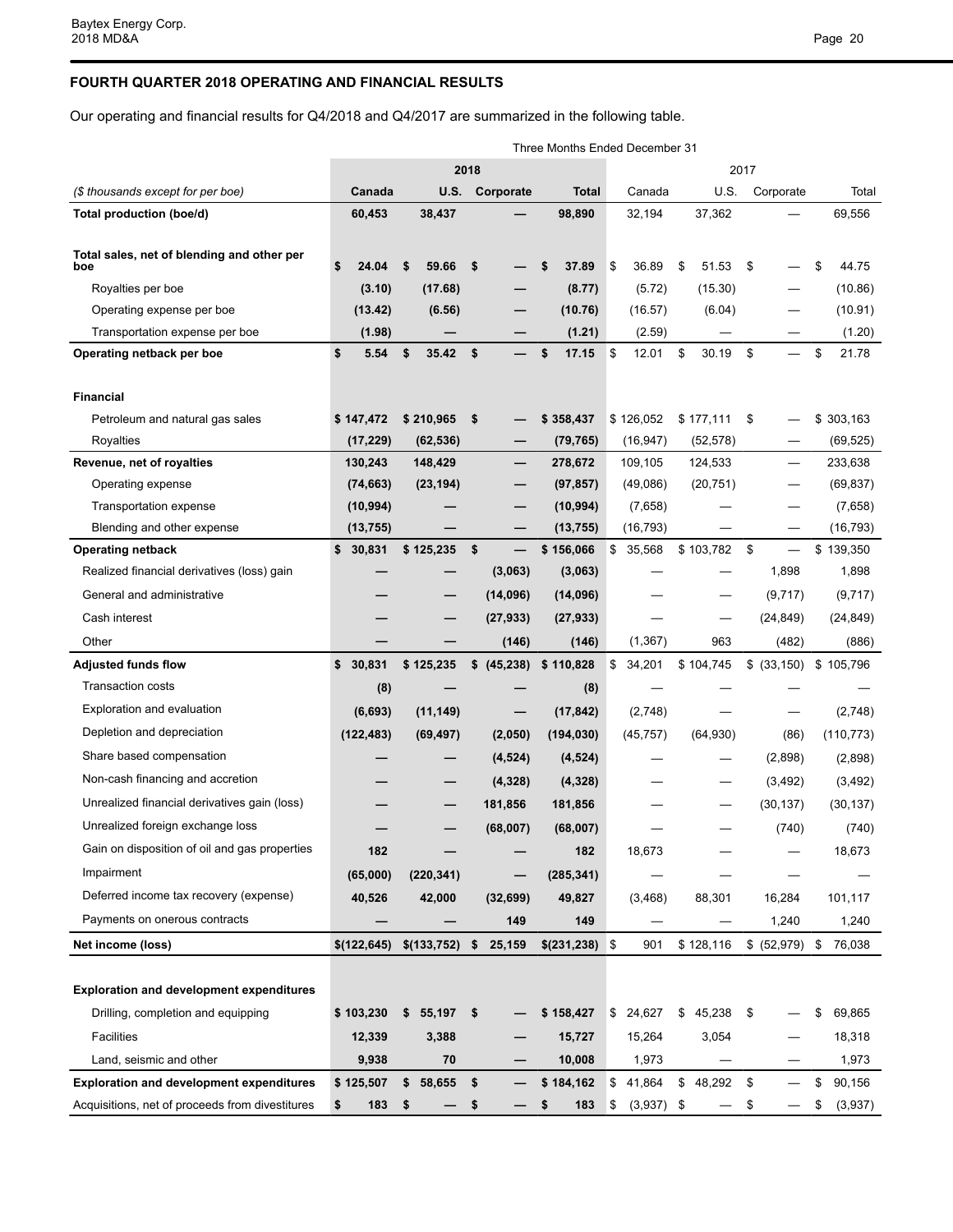The following table compares selected benchmark prices for Q4/2018 and Q4/2017.

|                                                        | Three Months Ended December 31 |         |         |  |  |  |  |
|--------------------------------------------------------|--------------------------------|---------|---------|--|--|--|--|
|                                                        | 2018                           | 2017    | Change  |  |  |  |  |
| <b>Benchmark Averages</b>                              |                                |         |         |  |  |  |  |
| WTI oil (US\$/bbl) <sup>(1)</sup>                      | 58.81                          | 55.40   | 3.41    |  |  |  |  |
| WCS heavy oil differential to WTI (US\$/bbl)           | (39.42)                        | (12.26) | (27.16) |  |  |  |  |
| WCS heavy oil $(CAD$/bbI)^{(2)}$                       | 25.62                          | 54.86   | (29.24) |  |  |  |  |
| LLS oil differential to WTI (US\$/bbl)                 | 7.83                           | 5.10    | 2.73    |  |  |  |  |
| LLS oil $(US$/bbI)^{(3)}$                              | 66.64                          | 60.50   | 6.14    |  |  |  |  |
| Edmonton par oil differential to WTI (\$/bbl)          | (26.51)                        | (1.13)  | (25.39) |  |  |  |  |
| Edmonton par oil (\$/bbl)                              | 42.68                          | 69.02   | (26.34) |  |  |  |  |
| CAD/USD average exchange rate                          | 1.3215                         | 1.2717  | 0.0498  |  |  |  |  |
| AECO natural gas price $(\text{$\text{S/mcf}$})^{(4)}$ | 1.94                           | 1.96    | (0.02)  |  |  |  |  |
| NYMEX natural gas price (US\$/mmbtu) <sup>(5)</sup>    | 3.64                           | 2.93    | 0.71    |  |  |  |  |

*(1) WTI refers to the arithmetic average of NYMEX prompt month WTI for the applicable period.* 

*(2) WCS refers to the average posting price for the benchmark WCS heavy oil.* 

*(3) LLS refers to the Argus trade month average for Louisiana Light Sweet oil.*

*(4) AECO refers to the AECO arithmetic average month-ahead index price published by the Canadian Gas Price Reporter ("CGPR").*

*(5) NYMEX refers to the NYMEX last day average index price as published by the CGPR.*

Our operating and financial results for Q4/2018 were impacted by a significant widening of Canadian light and heavy oil differentials in late 2018. Production of 98,890 boe/d was 29,334 boe/d or 42% higher than 69,556 boe/d for Q4/2017, reflecting the production contribution from the Strategic Combination combined with strong well results in the U.S. and Canada. Total exploration and development expenditures were \$184.2 million and adjusted funds flow was \$110.8 million in Q4/2018 which reflects the impact of volatile commodity prices along with shut-in and deferred production.

In the U.S., production of 38,437 boe/d for Q4/2018 was 1,075 boe/d or 3% higher than 37,362 boe/d reported for Q4/2017. Strong initial production results combined with slightly higher completion activity contributed to the increase in average daily production relative to Q4/2017. Our realized price of \$59.66/boe was \$8.13/boe or 16% higher than \$51.53/boe reported for the same period of 2017. The increase in our realized price reflects higher U.S. crude oil pricing in Q4/2018 when the LLS benchmark price averaged US\$66.64/ bbl which is US\$6.14/boe or 10% higher than US\$60.50/bbl during Q4/2017. Operating netback of \$125.2 million (\$35.41/boe) was \$21.5 million (\$5.22/boe) higher than \$103.8 million (\$30.19/boe) for Q4/2017 primarily due to higher average daily production combined with the increase in realized pricing. Exploration and development expenditures of \$58.7 million in Q4/2018 includes costs associated with drilling 19 (3.3 net) wells and commencing production from 31 (5.9 net) wells. The increase in exploration development expenditures in Q4/2018 is a result of a weaker Canadian dollar combined with higher completion activity relative to Q4/2017 when we drilled 37 (7.6 net) wells and brought 25 (5.4 net) wells on production.

In Canada, production averaged 60,453 boe/d in Q4/2018 which is 28,259 boe/d or 88% higher than 32,194 boe/d reported for Q4/2017. The increase in production is primarily a result of the production contribution of 26,034 boe/d from the Strategic Combination which closed during Q3/2018 along with higher Canadian heavy oil production in Q4/2018. The decrease in our weighted average realized price of \$24.04/boe for Q4/2018 was impacted by a significant widening of light and heavy oil differentials relative to Q4/2017 when our weighted average realized price was \$36.89/boe. Due to a continued lack of egress and market access in Western Canada, the Edmonton Par benchmark price traded at a US\$26.51/bbl discount to WTI while the WCS differential was a US\$39.42/bbl discount to WTI in Q4/2018. This represents a widening of US\$25.39/bbl and US\$27.16/bbl, respectively, relative to Q4/2017 when the Edmonton par benchmark traded at a US\$1.13/bbl discount to WTI and the WCS heavy oil differential was US\$12.26/bbl. Operating netback of \$30.8 million (\$5.54/boe) for Q4/2018 is \$4.7 million (\$6.47/boe) lower than \$35.6 million (\$12.01/boe) reported for the same period of 2017. Exploration and development expenditures of \$125.5 million in Q4/2018 includes drilling and completion costs associated with 98 (71.5 net) wells compared to 26 (13.4 net) wells in Q4/2017.

We generated adjusted funds flow of \$110.8 million in Q4/2018 which is \$5.0 million higher than \$105.8 million in Q4/2017. The increase was driven by higher average daily production of 98,890 boe/d in Q4/2018 which is 29,334 boe/d or 42% higher than 69,556 boe/d for Q4/2017 primarily due to the Strategic Combination. The increase in average daily production in Q4/2018 was partially offset by a \$4.63/boe or 21% decrease in operating netback per boe due to lower realized pricing relative to Q4/2017. The decrease in realized pricing in Q4/2018 reflects the significant decline in market prices for Canadian crude oil relative to Q4/2017. The \$16.7 million increase in operating netback in Q4/2018 compared to Q4/2017 was reduced by higher G&A expense, interest expense, and hedging losses. G&A expense of \$14.1 million in Q4/2018 includes \$4.1 million of non-recurring costs associated with staffing reductions and resulted in a \$4.4 million increase in G&A expense relative to \$9.7 million for Q4/2017. Interest expense of \$27.9 million in Q4/2018 was \$3.1 million higher than \$24.8 million for Q4/2017 as a result of the assumption of \$363.6 million of net debt as part of the Strategic Combination. We recorded hedging losses of \$3.1 million in Q4/2018 compared to hedging gains of \$1.9 million in Q4/2017.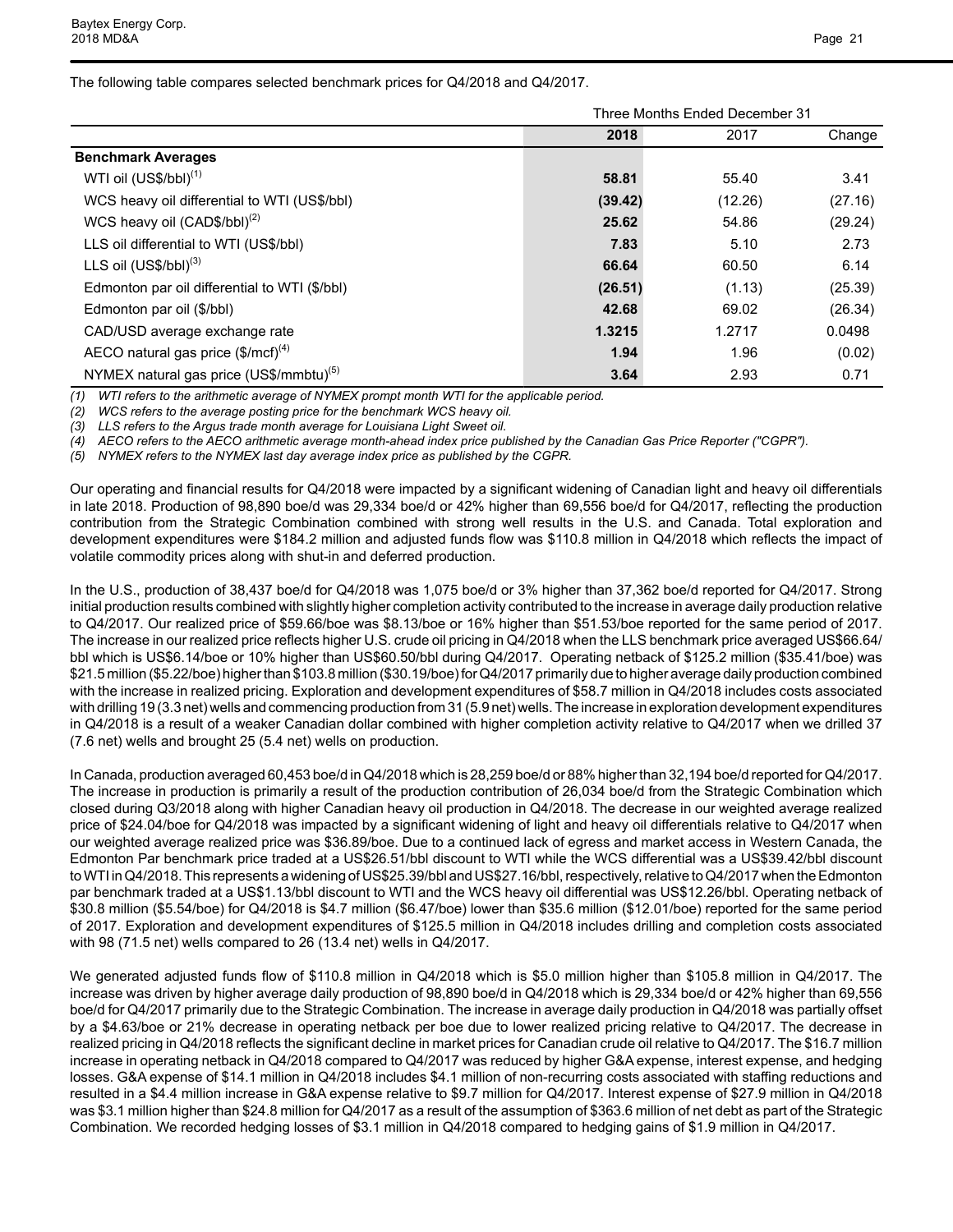Baytex Energy Corp. 2018 MD&A Page 22

We recorded a net loss of \$231.2 million in Q4/2018 compared to net income of \$76.0 million in Q4/2017. Depletion and depreciation expense for Q4/2018 increased \$83.3 million relative to Q4/2017 due to the additional depletion associated with the Strategic Combination. In Q4/2018 we recorded unrealized gains on financial derivatives of \$181.9 million compared to unrealized losses of \$30.1 million in Q4/2017. A weakening of the Canadian dollar during Q4/2018 resulted in a \$68.0 million unrealized foreign exchange loss associated with the remeasurement of our U.S. dollar denominated debt. Our deferred income tax recovery for Q4/2018 was \$51.3 million lower than Q4/2017 which included a \$91.8 million recovery associated with U.S tax reform enacted in December 2017. The net loss for Q4/2018 includes a \$285.3 million impairment expense recorded in Q4/2018 due to a change in development plans for our oil and natural gas properties. There was no impairment recorded in Q4/2017 as we did not identify any indicators of impairment or impairment reversal on our CGUs.

#### **QUARTERLY FINANCIAL INFORMATION**

|                                                           |            | 2018      |           |           |           |                |                |           |
|-----------------------------------------------------------|------------|-----------|-----------|-----------|-----------|----------------|----------------|-----------|
| (\$thousands, except per common<br>share amounts)         | Q4         | Q3        | Q2        | Q1        | Q4        | Q <sub>3</sub> | Q <sub>2</sub> | Q1        |
| Petroleum and natural gas sales                           | 358,437    | 436,761   | 347,605   | 286,067   | 303,163   | 258,620        | 277,536        | 260,549   |
| Net income (loss)                                         | (231, 238) | 27,412    | (58, 761) | (62, 722) | 76,038    | (9,228)        | 9,268          | 11,096    |
| Per common share - basic                                  | (0.42)     | 0.07      | (0.25)    | (0.27)    | 0.32      | (0.04)         | 0.04           | 0.05      |
| Per common share - diluted                                | (0.42)     | 0.07      | (0.25)    | (0.27)    | 0.32      | (0.04)         | 0.04           | 0.05      |
| Adjusted funds flow                                       | 110,828    | 171,210   | 106,690   | 84,255    | 105,796   | 77,340         | 83,136         | 81,369    |
| Per common share - basic                                  | 0.20       | 0.46      | 0.45      | 0.36      | 0.45      | 0.33           | 0.35           | 0.35      |
| Per common share - diluted                                | 0.20       | 0.45      | 0.45      | 0.36      | 0.44      | 0.33           | 0.35           | 0.34      |
| <b>Exploration and development</b>                        | 184,162    | 139,195   | 78,830    | 93.534    | 90,156    | 61.544         | 78,007         | 96,559    |
| Canada                                                    | 125,507    | 94,477    | 30,608    | 51,525    | 41,864    | 14,487         | 18,439         | 38,484    |
| U.S.                                                      | 58,655     | 44,718    | 48,222    | 42,009    | 48,292    | 47,057         | 59,568         | 58,075    |
| Acquisitions, net of divestitures                         | 183        | 46        | (21)      | (2,026)   | (3,937)   | (7, 436)       | 5,226          | 66,004    |
| Net debt                                                  | 2,265,167  | 2,112,090 | 1,784,835 | 1,783,379 | 1,734,284 | 1,748,805      | 1,819,387      | 1,850,909 |
| <b>Total assets</b>                                       | 6,377,198  | 6,491,303 | 4,476,906 | 4,433,074 | 4,372,111 | 4,353,637      | 4,582,049      | 4,702,423 |
| Common shares outstanding                                 | 554,060    | 553,950   | 236,662   | 236,578   | 235,451   | 235,451        | 234,204        | 234,203   |
| Daily production                                          |            |           |           |           |           |                |                |           |
| Total production (boe/d)                                  | 98,890     | 82,412    | 70,664    | 69,522    | 69,556    | 69,310         | 72,812         | 69,298    |
| Canada (boe/d)                                            | 60,453     | 45,214    | 34,042    | 33,505    | 32,194    | 34,560         | 34,284         | 33,217    |
| $U.S.$ (boe/d)                                            | 38,437     | 37,198    | 36,622    | 36,017    | 37,362    | 34,750         | 38,528         | 36,081    |
| <b>Benchmark prices</b>                                   |            |           |           |           |           |                |                |           |
| WTI oil (US\$/bbl)                                        | 58.81      | 69.50     | 67.88     | 62.87     | 55.40     | 48.20          | 48.28          | 51.91     |
| WCS heavy (US\$/bbl)                                      | 19.39      | 47.25     | 48.61     | 38.59     | 43.14     | 38.26          | 37.16          | 37.34     |
| CAD/USD avg exchange rate                                 | 1.3215     | 1.3070    | 1.2911    | 1.2651    | 1.2717    | 1.2524         | 1.3447         | 1.3229    |
| AECO gas (\$/mcf)                                         | 1.94       | 1.35      | 1.03      | 1.85      | 1.96      | 2.04           | 2.77           | 2.94      |
| NYMEX gas (US\$/mmbtu)                                    | 3.64       | 2.90      | 2.80      | 3.00      | 2.93      | 3.00           | 3.18           | 3.32      |
| Sales price (\$/boe)                                      | 37.89      | 55.03     | 51.22     | 42.96     | 44.75     | 38.04          | 39.41          | 40.16     |
| Royalties (\$/boe)                                        | (8.77)     | (12.13)   | (12.01)   | (10.36)   | (10.86)   | (8.65)         | (9.06)         | (9.17)    |
| Operating expense (\$/boe)                                | (10.76)    | (10.25)   | (10.91)   | (10.53)   | (10.91)   | (10.10)        | (10.70)        | (10.28)   |
| Transportation expense (\$/boe)                           | (1.21)     | (1.26)    | (1.22)    | (1.36)    | (1.20)    | (1.46)         | (1.35)         | (1.29)    |
| Operating netback (\$/boe)                                | 17.15      | 31.39     | 27.08     | 20.71     | 21.78     | 17.83          | 18.30          | 19.42     |
| Financial derivatives gain (loss)<br>(\$/boe)             | (0.34)     | (4.07)    | (4.57)    | (1.57)    | 0.30      | 0.44           | 0.40           | 0.04      |
| Operating netback after<br>financial derivatives (\$/boe) | 16.81      | 27.32     | 22.51     | 19.14     | 22.08     | 18.27          | 18.70          | 19.46     |

Our operating and financial results have improved as oil prices continue to recover from the multi-year lows experienced in 2016. Compliance with OPEC's production quotas and increased global demand for crude oil resulted in the WTI benchmark gradually increasing from US\$51.91/bbl in Q4/2016 to US\$69.50/bbl during Q3/2018 before global geopolitical factors caused a decline to \$58.81/bbl in Q4/2018. Improved well productivity from enhanced completion techniques contributed to the increase in daily production in the U.S. with a reduction in quarterly exploration and development expenditures. In Canada, exploration and development activity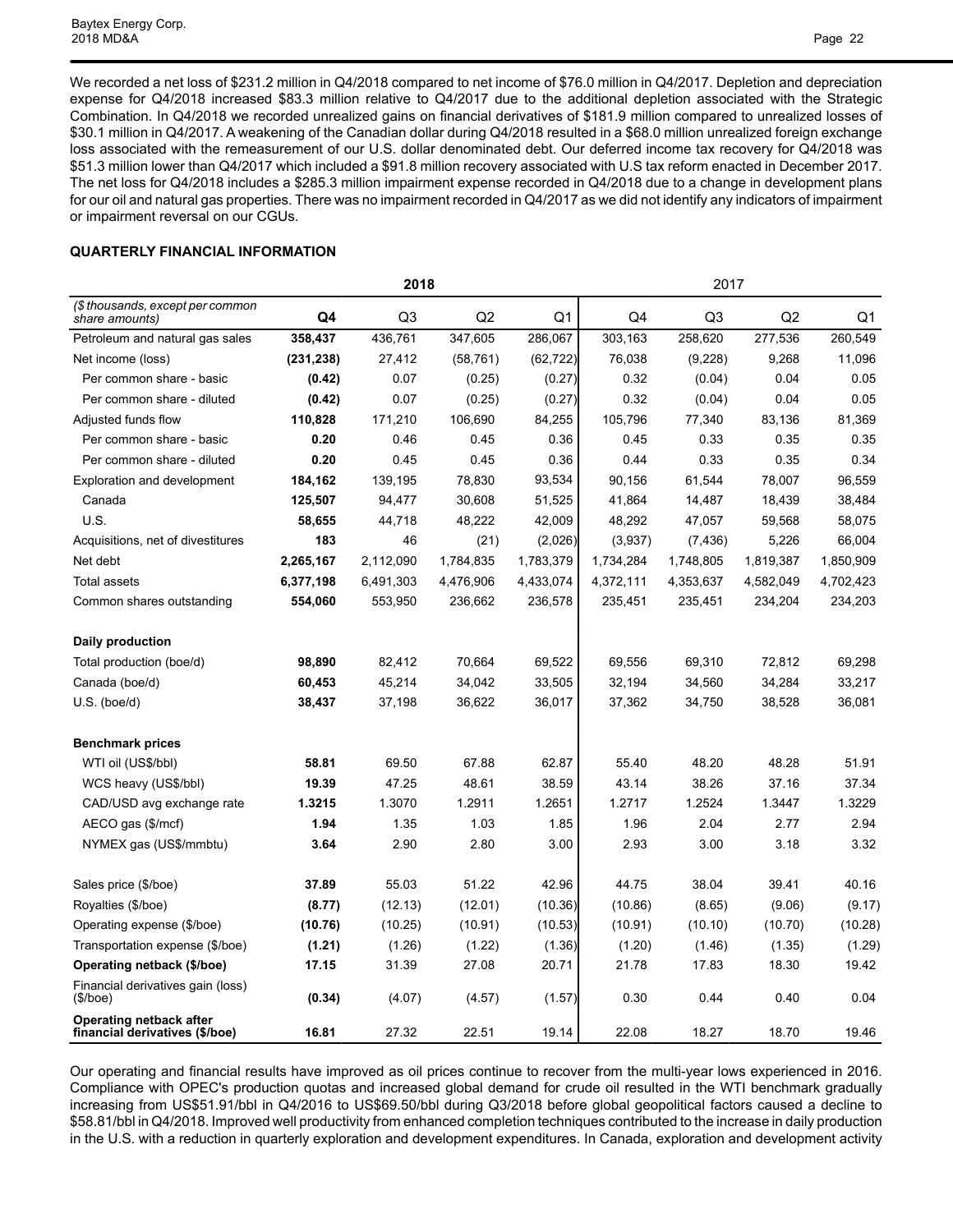increased in 2018. The increased level of activity along with the Strategic Combination in Q3/2018 has increased production from Q1/2017 into Q4/2018. Adjusted funds flow is directly impacted by our average daily production and changes in benchmark commodity prices which are the basis for our realized sales price. Adjusted funds flow began to improve in late 2017 as commodity prices recovered and increased through Q3/2018 with higher production due to strong well performance along with the Strategic Combination. Adjusted funds flow was impacted by a significant widening of Canadian oil differentials in Q4/2018.

Net debt can fluctuate on a quarterly basis depending on the timing of exploration and development expenditures, changes in our adjusted funds flow and the closing CAD/USD exchange rate which is used to translate our U.S. dollar denominated debt. Net debt has increased from \$1,850.9 million at Q1/2017 to \$2,265.2 million at Q4/2018 primarily due to the additional net debt of \$363.6 million assumed in conjunction with the Strategic Combination in Q3/2018.

# **OFF BALANCE SHEET TRANSACTIONS**

We do not have any financial arrangements that are excluded from the consolidated financial statements as at December 31, 2018, nor are any such arrangements outstanding as of the date of this MD&A.

# **CRITICAL ACCOUNTING ESTIMATES**

The preparation of the consolidated financial statements requires management to make judgments, estimates and assumptions that affect the application of accounting policies and reported amounts of assets, liabilities, revenues and expenses. These judgments, estimates and assumptions are based on all relevant information available to the Company at the time of financial statement preparation. Actual results can differ from those estimates as the effect of future events cannot be determined with certainty. The key areas of judgment or estimation uncertainty that have a significant risk of causing material adjustment to the reported amounts of assets, liabilities, revenues, and expenses are discussed below.

# Reserves

The Company uses estimates of oil, natural gas and natural gas liquids ("NGLs") reserves in the calculation of depletion and in the determination of fair value estimates for non-financial assets. The estimation of reserves is a complex process requiring significant judgment. Estimates of the Company's reserves are reviewed annually by independent reserves evaluators and represent the estimated recoverable quantities of crude oil, natural gas and NGLs and the related net cash flows. This evaluation of reserves is prepared in accordance with the reserves definition contained in National Instrument 51-101 "Standards of Disclosure for Oil and Gas Activities" and the Canadian Oil and Gas Evaluation Handbook.

Estimates of economically recoverable oil, natural gas and NGLs and their future net cash flows are based on a number of variable factors and assumptions. Changes to estimates and assumptions such as forward price forecasts, production rates, ultimate reserve recovery, timing and amount of capital expenditures, production costs, marketability of oil and natural gas, royalty rates and other geological, economic and technical factors could have a significant impact on reported reserves. Changes in the Company's reserves estimates can have a significant impact on the carrying values of the Company's oil and gas properties, the calculation of depletion, the timing of cash flows for asset retirement obligations, asset impairments and estimates of fair value determined in accounting for business combinations.

# Cash-generating Units ("CGUs")

The Company's oil and gas properties are aggregated into CGUs which are the smallest identifiable group of assets that generates cash flows that are largely independent of the cash flows from other assets or groups of assets. The aggregation of assets in CGUs requires management judgment and is based on geographical proximity, shared infrastructure and similar exposure to market risk.

## Identification of Impairment and Impairment Reversal Indicators

Judgment is required to assess when indicators of impairment or impairment reversal exist and when a calculation of the recoverable amount is required. The CGUs comprising oil and gas properties are reviewed at each reporting date to assess whether there is any indication of impairment or impairment reversal. When completing this assessment, management considers internal and external sources of information including changes in future commodity prices, changes in industry regulations or royalty rates, asset performance and changes in the Company's estimates of economically recoverable reserves.

## Measurement of Recoverable Amount

If indicators of impairment or impairment reversal are determined to exist, the recoverable amount of an asset or CGU is calculated based on the higher of value-in-use ("VIU") and fair value less cost of disposal ("FVLCD"). These calculations require the use of estimates and assumptions including estimates of reserve quantities, the discount rates used to present value future cash flows, future commodity prices, assumptions regarding the timing and amount of future expenditures and future abandonment and reclamation obligations. Any changes to these estimates and assumptions could impact the calculation of the recoverable amount and the carrying value of assets.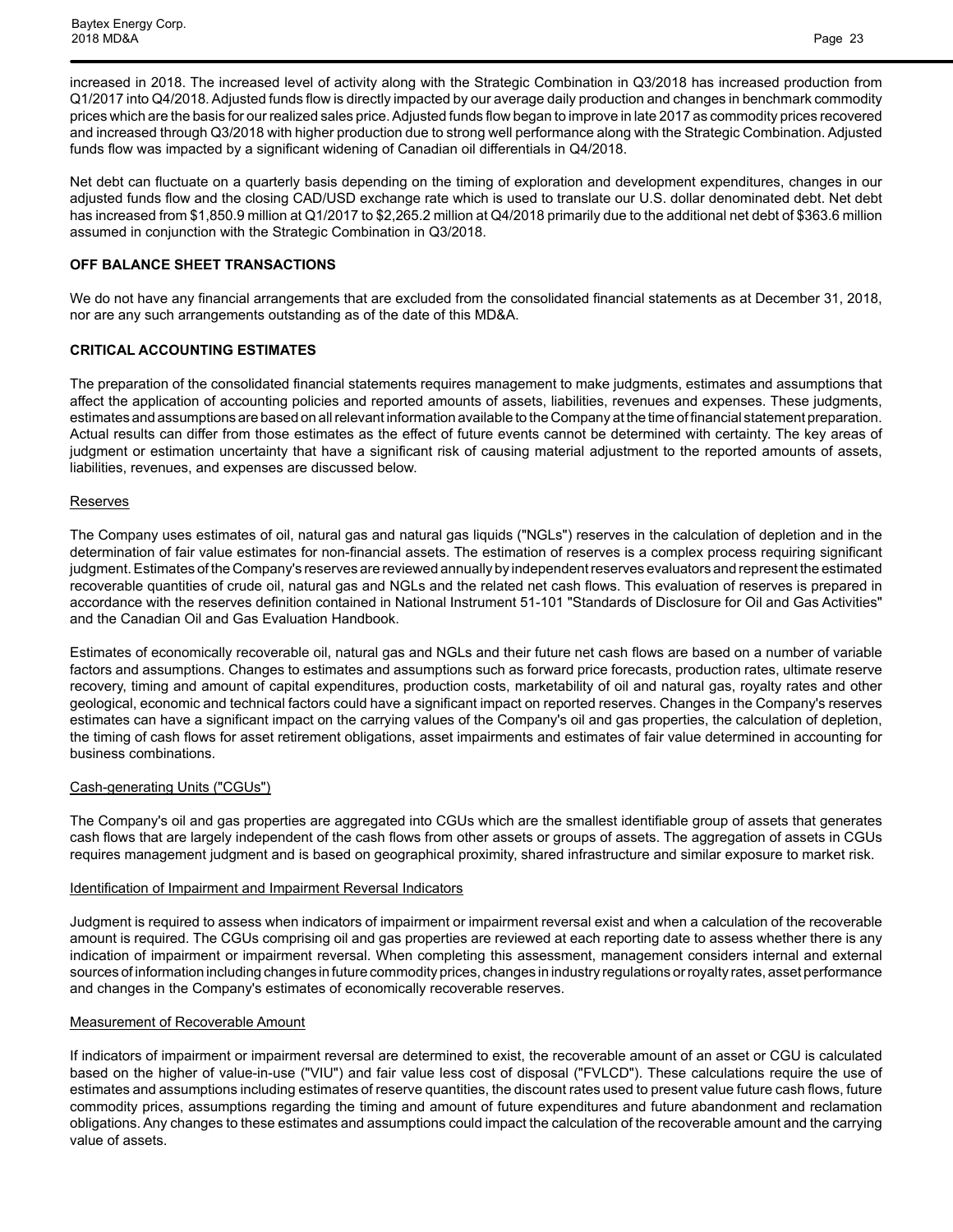## Exploration and Evaluation ("E&E") Assets

Costs associated with acquiring oil and natural gas licenses and exploratory drilling are accumulated as E&E assets pending determination of technical feasibility and commercial viability. The determination of technical feasibility and commercial viability of E&E assets for the purposes of reclassifying such assets to oil and gas properties is subject to management judgment. Management uses the establishment of commercial reserves as the basis for determining technical feasibility and commercial viability. Upon determination of commercial reserves, E&E assets are tested for impairment and reclassified to oil and natural gas properties.

## Business Combinations

Business combinations are accounted for using the acquisition method of accounting when the assets acquired meet the definition of a business in accordance with IFRS. The determination of fair value assigned to assets acquired and liabilities assumed often requires management to make assumptions and estimates about future events. The assumptions and estimates with respect to determining the fair value of oil and gas properties and E&E assets acquired include estimates of reserves acquired, forecast benchmark commodity prices and discount rates used to present value future cash flows. Changes in any of the assumptions or estimates used in determining the fair value of assets acquired and liabilities assumed could impact the amounts assigned to assets, liabilities and goodwill.

# **Joint Arrangements**

Judgment is required to determine when the Company has joint control over an arrangement. In establishing joint control, management considers whether the decisions regarding the capital and operating activities of the arrangement require unanimous consent.

Classification of a joint arrangement once joint control has been established also requires judgment. The type of joint arrangement is determined by assessing the rights and obligations arising from the arrangement given the structure, legal form, and terms agreed upon by the parties sharing control. Arrangements where the controlling parties have rights to the net assets of the arrangement are classified as joint ventures. Arrangements where the controlling parties have rights to the assets and revenues, and obligations for the liabilities and expenses, are classified as joint operations. Baytex does not have any joint arrangements that are structured through joint venture arrangements.

# Financial Derivatives

Financial derivatives are measured at fair value on each reporting date. The Company uses estimates of future commodity prices and interest rates available at period end to determine the fair value of outstanding financial derivatives. Changes in market pricing between period end and settlement of the derivative contracts could have a significant impact on financial results related to the financial derivatives.

# Asset Retirement Obligations

The Company's provision for asset retirement obligations is based on estimated costs to abandon and reclaim the wells and the facilities, the estimated time period during which these costs will be incurred in the future, and discount and inflation rates. The provision for asset retirement obligations represents management's best estimate of the present value of the future abandonment and reclamation costs required under current regulatory requirements. Actual abandonment and reclamation costs could be materially different from estimated amounts.

## Income Taxes

Regulations and legislation in the various jurisdictions in which the Company and its subsidiaries operate are subject to change. Interpretation and application of existing regulation and legislation requires management judgment. Income tax filings are subject to audit and re-assessment and changes in facts, circumstances and interpretations of the standards may result in a material change to the Company's provision for income taxes. Estimates of future income taxes are subject to measurement uncertainty.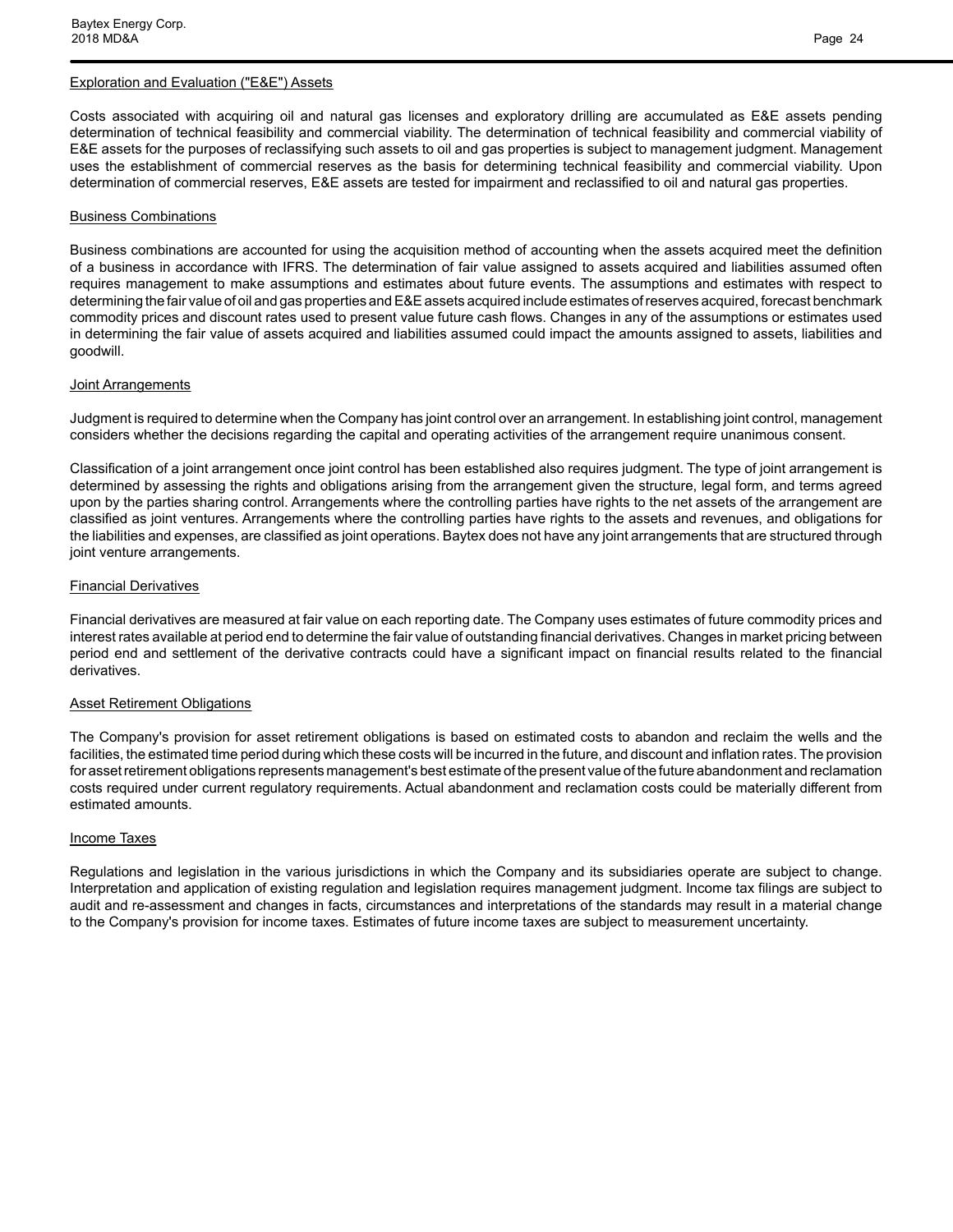# **CURRENT AND FUTURE CHANGES IN ACCOUNTING POLICIES**

#### **Changes in significant accounting policies**

#### *Revenue from contracts with customers*

Baytex adopted IFRS 15 Revenue from Contracts with Customers with a date of initial application of January 1, 2018, using the retrospective method. Baytex recognizes revenue when control of the product transfers to the customer and collection is reasonably assured. This is generally at the point in time when the customer obtains legal title to the product which is when it is physically transferred to the pipeline or other transportation method agreed upon. The standard also requires new disclosure, as to the nature, amount, timing and uncertainty of revenues and cash flows arising from contracts with customers. Baytex analyzed its revenue streams and its contracts with customers on adoption.

For the year ended December 31, 2017, \$8.3 million of commodity purchases related to heavy oil sales have been reclassified from petroleum and natural gas sales to blending and other expense to conform to the requirements of IFRS 15. There were no adjustments made to the January 1, 2018 opening statement of financial position on adoption. The additional disclosures required by IFRS 15 are provided in note 13 to the consolidated financial statements.

## *Financial instruments*

Baytex adopted IFRS 9 Financial Instruments, on January 1, 2018. The new standard includes three classifications for financial assets; measurement at amortized cost, fair value through profit or loss and fair value through comprehensive income. Under IFRS 9, where the fair value option is applied to financial liabilities, any change in fair value resulting from an entity's own credit risk is recorded through other comprehensive income or loss rather than net income or loss. The new standard also introduces a credit loss model for evaluating impairment of financial assets.

The adoption of this standard did not result in a change in the recognition or measurement of any of the Company's financial instruments on transition. The table summarizes the change in classification categories for Baytex's financial assets and liabilities.

| <b>Financial Instrument</b>  | <b>IAS 39 Classification</b>      | <b>IFRS 9 Classification</b>      |
|------------------------------|-----------------------------------|-----------------------------------|
| Cash and cash equivalents    | Fair value through profit or loss | Amortized cost                    |
| Trade and other receivables  | Amortized cost                    | Amortized cost                    |
| <b>Financial derivatives</b> | Fair value through profit or loss | Fair value through profit or loss |
| Trade and other payables     | Amortized cost                    | Amortized cost                    |
| Bank loan                    | Amortized cost                    | Amortized cost                    |
| Long-term notes              | Amortized cost                    | Amortized cost                    |

## **Future Accounting Pronouncements**

#### *Leases*

In January 2016, the IASB issued IFRS 16 *Leases* which replaces IAS 17 *Leases.* IFRS 16 introduces a single recognition and measurement model for lessees, which will require recognition of lease assets and lease obligations on the balance sheet. Shortterm leases and leases for low value assets are exempt from recognition and may be treated as operating leases and recognized through net income or loss. The standard is effective for annual periods beginning on or after January 1, 2019. IFRS 16 is required to be adopted either retrospectively or using the modified retrospective approach. The Company will adopt IFRS 16 on January 1, 2019 using the modified retrospective method. The modified retrospective approach does not require restatement of prior period comparative financial information as the Company will record the cumulative effect of applying the standard as an increase to right of use assets with a corresponding increase to lease obligations. The Company is currently in the process of quantifying the impact of the contracts that fall within the scope of IFRS 16. The Company expects adjustments for its office lease and the related subleases, field office leases, certain vehicles and field equipment, however, the full extent of the impact has not yet been finalized.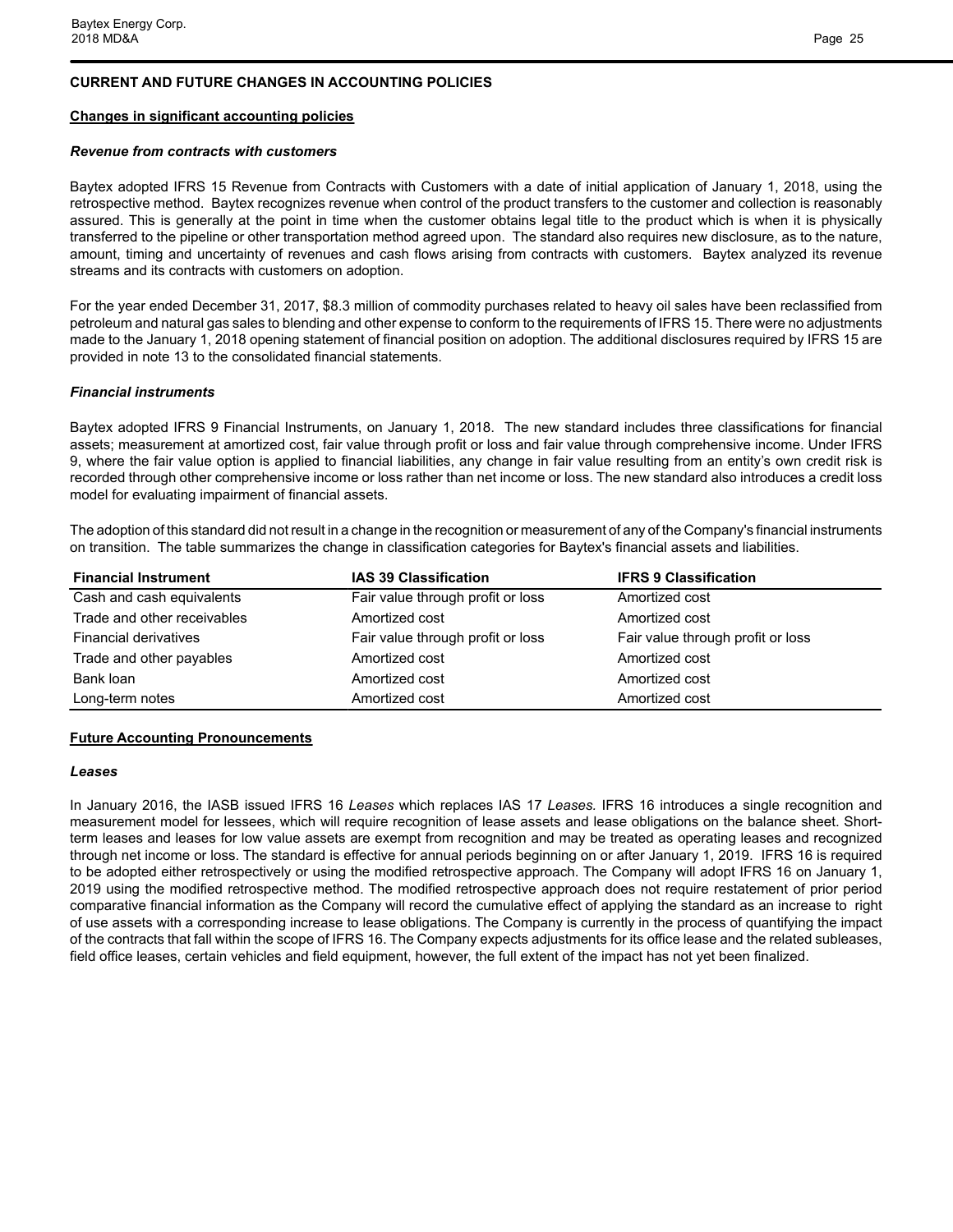## **NON-GAAP AND CAPITAL MEASUREMENT MEASURES**

In this MD&A, we refer to certain capital management measures (such as adjusted funds flow, net debt, operating netback and Bank EBITDA) which do not have any standardized meaning prescribed by Canadian Generally Accepted Accounting Principles ("GAAP"). While adjusted funds flow, exploration and development expenditures, net debt, operating netback and Bank EBITDA are commonly used in the oil and natural gas industry, our determination of these measures may not be comparable with calculations of similar measures presented by other reporting issuers. We believe that inclusion of these non-GAAP financial measures provide useful information to investors and shareholders when evaluating the financial results of the Company.

## **Adjusted Funds Flow**

We consider adjusted funds flow a key measure that provides a more complete understanding of operating performance and our ability to generate funds for exploration and development expenditures, debt repayment, settlement of our abandonment obligations and potential future dividends. In addition, we use a ratio of net debt to adjusted funds flow to manage our capital structure. We eliminate settlements of abandonment obligations from cash flow from operations as the amounts can be discretionary and may vary from period to period depending on our capital programs and the maturity of our operating areas. The settlement of abandonment obligations are managed with our capital budgeting process which considers available adjusted funds flow. Changes in non-cash working capital are eliminated in the determination of adjusted funds flow as the timing of collection, payment and incurrence is variable and by excluding them from the calculation we are able to provide a more meaningful measure of our operations on a continuing basis. Transaction costs associated with the Strategic Combination are excluded from adjusted funds flow as we consider the costs non-recurring and not reflective of our ability to generate adjusted funds flow on an ongoing basis.

Adjusted funds flow should not be construed as an alternative to performance measures determined in accordance with GAAP, such as cash flow from operating activities and net income or loss.

The following table reconciles cash flow from operating activities to adjusted funds flow.

|                                      | <b>Years Ended December 31</b> |            |  |         |  |
|--------------------------------------|--------------------------------|------------|--|---------|--|
| (\$ thousands)                       |                                | 2018       |  | 2017    |  |
| Cash flow from operating activities  |                                | 485,322 \$ |  | 325,208 |  |
| Change in non-cash working capital   |                                | (39, 448)  |  | 8,962   |  |
| Asset retirement obligations settled |                                | 14.035     |  | 13,471  |  |
| <b>Transaction costs</b>             |                                | 13.074     |  |         |  |
| Adjusted funds flow                  |                                | 472,983 \$ |  | 347.641 |  |

## **Exploration and Development Expenditures**

We use exploration and development expenditures to measure and evaluate the performance of our capital programs. The total amount of exploration and development expenditures is managed as part of our budgeting process and can vary from period to period depending on the availability of adjusted funds flow and other sources of liquidity. We eliminate changes in non-cash working capital, acquisition and dispositions, and additions to other plant and equipment from investing activities as these amounts are generated by activities outside of our programs to explore and develop our existing properties.

Changes in non-cash working capital are eliminated in the determination of exploration and development expenditures as the timing of collection, payment and incurrence is variable and by excluding them from the calculation we are able to provide a more meaningful measure of our operations on a continuing basis. Our capital budgeting process is focused on programs to explore and develop our existing properties, accordingly, cash flows arising from acquisition and disposition activities are eliminated as we analyze these activities on a transaction by transaction basis separately from our analysis of the performance of our capital programs. Additions to other plant and equipment is primarily comprised of expenditures on corporate assets which do not generate incremental oil and natural gas production and is therefore analyzed separately from our evaluation of the performance of our exploration and development programs.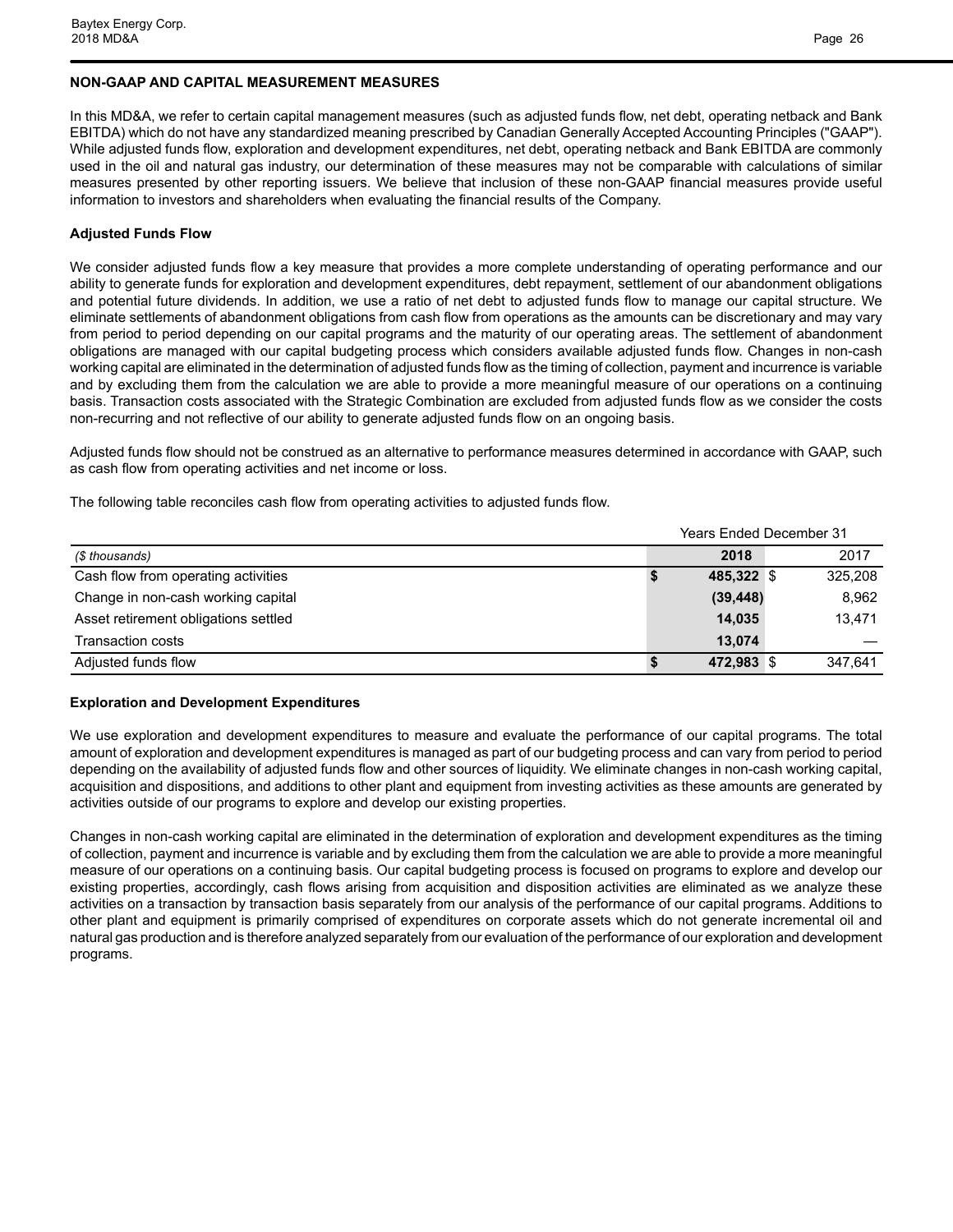The following table reconciles cash flow used in investing activities to exploration and development expenditures.

|                                          | <b>Years Ended December 31</b> |              |  |           |  |
|------------------------------------------|--------------------------------|--------------|--|-----------|--|
| (\$ thousands)                           |                                | 2018         |  | 2017      |  |
| Cash flow used in investing activities   |                                | 463,272 \$   |  | 352,678   |  |
| Change in non-cash working capital       |                                | 32,435       |  | 33,683    |  |
| Proceeds from dispositions               |                                | 2,519        |  | 11.786    |  |
| Property acquisitions                    |                                | (701)        |  | (71, 643) |  |
| Additions to other plant and equipment   |                                | (1,804)      |  | (238)     |  |
| Exploration and development expenditures |                                | $495,721$ \$ |  | 326,266   |  |

#### **Net Debt**

We believe that net debt assists in providing a more complete understanding of our financial position and provides a key measure to assess our liquidity. We calculate net debt based on the principal amounts of our bank loan and long-term notes outstanding, including working capital. The current portion of financial derivatives is excluded as the valuation of the underlying contracts is subject to a high degree of volatility prior to the ultimate settlement. Onerous contracts are excluded from net debt as the underlying contracts do not represent an available source of liquidity. We use the principal amounts of the bank loan and long-term notes outstanding in the calculation of net debt as these amounts represent our ultimate repayment obligation at maturity. The carrying amount of debt issue costs associated with the bank loan and long-term notes is excluded on the basis that these amounts have already been paid by Baytex at inception of the contract and do not represent an additional source of liquidity or repayment obligation.

The following table summarizes our calculation of net debt.

| (\$ thousands)                                      | <b>December 31, 2018</b> | December 31, 2017 |
|-----------------------------------------------------|--------------------------|-------------------|
| Bank loan <sup>(1)</sup>                            | 522.294 \$               | 213.376           |
| Long-term notes <sup>(1)</sup>                      | 1,596,323                | 1.489.210         |
| Working capital (surplus) deficiency <sup>(2)</sup> | 146.550                  | 31.698            |
| Net debt                                            | 2,265,167 \$             | 1.734.284         |

*(1) Principal amount of instruments expressed in Canadian dollars.* 

*(2) Working capital is current assets less current liabilities (excluding current financial derivatives and onerous contracts).* 

#### **Operating Netback**

We define operating netback as petroleum and natural gas sales, less blending expense, royalties, operating expense and transportation expense. Operating netback per boe is the operating netback divided by barrels of oil equivalent production volume for the applicable period. We believe that this measure assists in assessing our ability to generate cash margin on a unit of production basis and is a key measure used to evaluate our operating performance.

| <b>Years Ended December 31</b>                         |  |              |  |            |  |
|--------------------------------------------------------|--|--------------|--|------------|--|
| (\$ thousands)                                         |  | 2018         |  | 2017       |  |
| Petroleum and natural gas sales                        |  | 1,428,870 \$ |  | 1,099,867  |  |
| Blending and other expense                             |  | (68, 832)    |  | (59, 345)  |  |
| Total sales, net of blending and other expense         |  | 1,360,038    |  | 1,040,522  |  |
| Royalties                                              |  | (313, 754)   |  | (241, 892) |  |
| Operating expense                                      |  | (311, 592)   |  | (269, 283) |  |
| Transportation expense                                 |  | (36, 869)    |  | (33, 985)  |  |
| Operating netback                                      |  | 697,823      |  | 495,362    |  |
| Realized financial derivative (loss) gain              |  | (73, 165)    |  | 7,616      |  |
| Operating netback after realized financial derivatives |  | 624,658 \$   |  | 502.978    |  |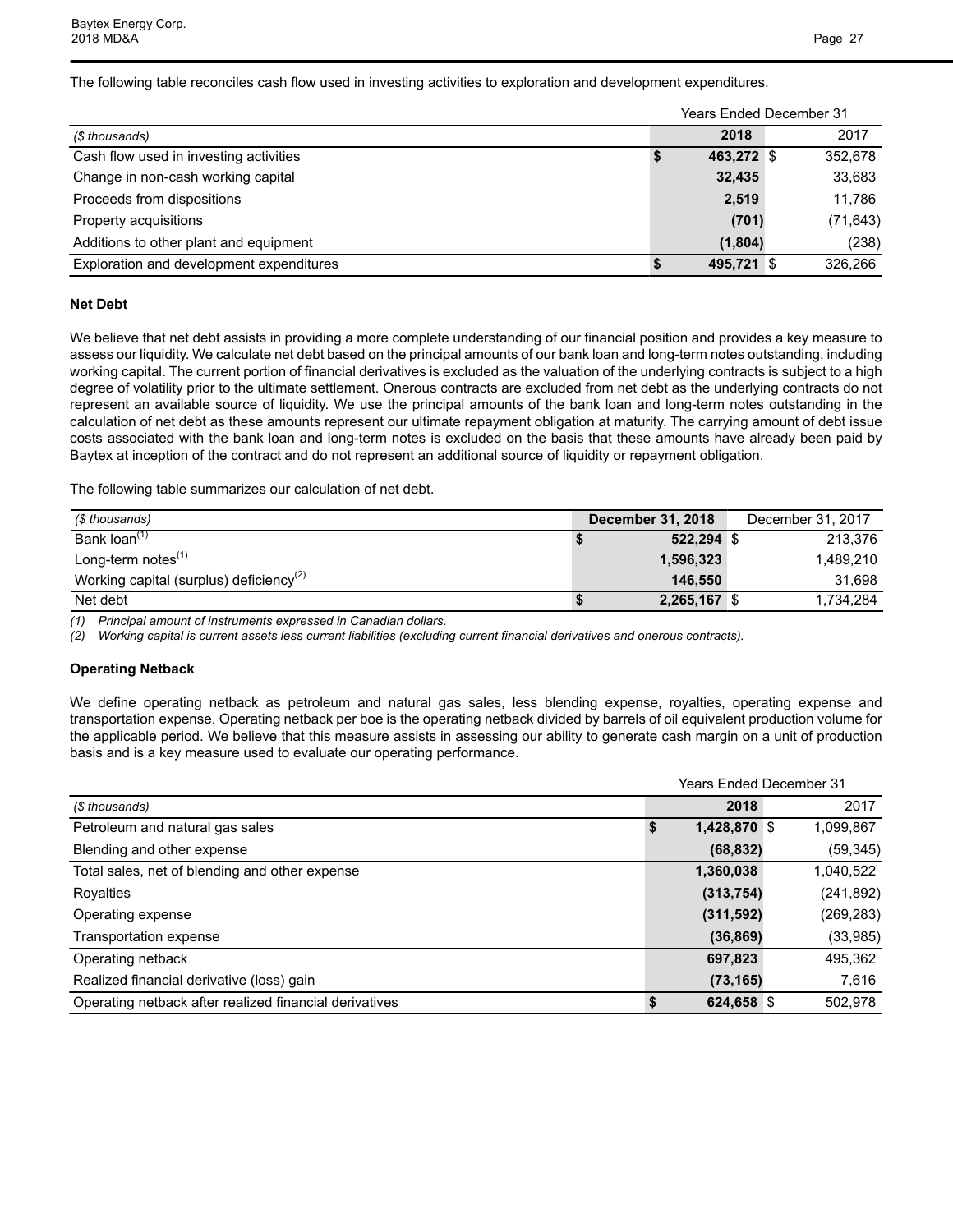# **Bank EBITDA**

Bank EBITDA is used to assess compliance with certain financial covenants contained in our credit facility agreements. Net income is adjusted for the items set forth in the table below as prescribed by the credit facility agreements. The following table reconciles net income or loss to Bank EBITDA.

|                                                     |    | <b>Years Ended December 31</b> |            |
|-----------------------------------------------------|----|--------------------------------|------------|
| (\$ thousands)                                      |    | 2018                           | 2017       |
| Net income (loss)                                   | S  | $(325, 309)$ \$                | 87,174     |
| Plus:                                               |    |                                |            |
| Financing and interest                              |    | 119,086                        | 113,638    |
| Unrealized foreign exchange loss (gain)             |    | 106,143                        | (86, 649)  |
| Unrealized financial derivatives loss (gain)        |    | (116, 715)                     | 2,439      |
| Current income tax recovery                         |    | (35)                           | (1,085)    |
| Deferred income tax recovery                        |    | (101, 732)                     | (155, 343) |
| Depletion and depreciation                          |    | 558,684                        | 481,929    |
| Impairment                                          |    | 285,341                        |            |
| Gain on dispositions                                |    | (1,946)                        | (12,081)   |
| <b>Transaction costs</b>                            |    | 13,074                         |            |
| Non-cash items <sup>(1)</sup>                       |    | 41,263                         | 23,762     |
| Adjustment for Strategic Combination <sup>(2)</sup> |    | 255,800                        |            |
| <b>Bank EBITDA</b>                                  | \$ | 833,654 \$                     | 453,784    |

*(1) Non-cash items include share-based compensation, exploration and evaluation expense and non-cash other expense.*

*(2) In accordance with the credit facilities agreements, the calculation of Bank EBITDA is adjusted to reflect the impact of material acquisitions as if the transaction had occurred on the first day of the relevant period.*

# **CONTROLS AND PROCEDURES**

## **Disclosure Controls and Procedures**

As of December 31, 2018, an evaluation was conducted of the effectiveness of our "disclosure controls and procedures" (as defined in the United States by Rules 13a-15(e) and 15d-15(e) under the Securities Exchange Act of 1934 (the "Exchange Act") and in Canada by National Instrument 52-109, Certification of Disclosure in Issuers' Annual and Interim Filings ("NI 52-109")) under the supervision of and with the participation of management, including the President and Chief Executive Officer and the Executive Vice President and Chief Financial Officer of Baytex (collectively the "certifying officers"). Based on that evaluation, the certifying officers concluded that our disclosure controls and procedures are effective to ensure that the information required to be disclosed in the reports that we file or submit under the Exchange Act or under Canadian securities legislation is (i) recorded, processed, summarized and reported within the time periods specified in the applicable rules and forms and (ii) accumulated and communicated to our management, including the certifying officers, to allow timely decisions regarding the required disclosure.

It should be noted that while the certifying officers believe that our disclosure control and procedures provide a reasonable level of assurance that they are effective, they do not expect that our disclosure controls and procedures will prevent all errors and fraud. A control system, no matter how well conceived or operated, can provide only reasonable, not absolute assurance that the objectives of the control system are met.

# **Internal Control Over Financial Reporting**

Management is responsible for establishing and maintaining adequate internal control over the Company's financial reporting. Internal control over our financial reporting is a process designed under the supervision of and with the participation of management, including the certifying officers, to provide reasonable assurance regarding the reliability of financial reporting and the preparation of financial statements.

Because of inherent limitations, internal control over financial reporting may not prevent or detect misstatements and even those systems determined to be effective can provide only reasonable assurance with respect to the financial statement preparation and presentation.

Management has assessed the effectiveness of our "internal control over financial reporting" as defined in the Exchange Act and as defined by NI 52-109. The assessment was based on the framework in Internal Control - Integrated Framework (2013) issued by the Committee of Sponsoring Organizations of the Treadway Commission. Management concluded that our internal control over financial reporting was effective as of December 31, 2018.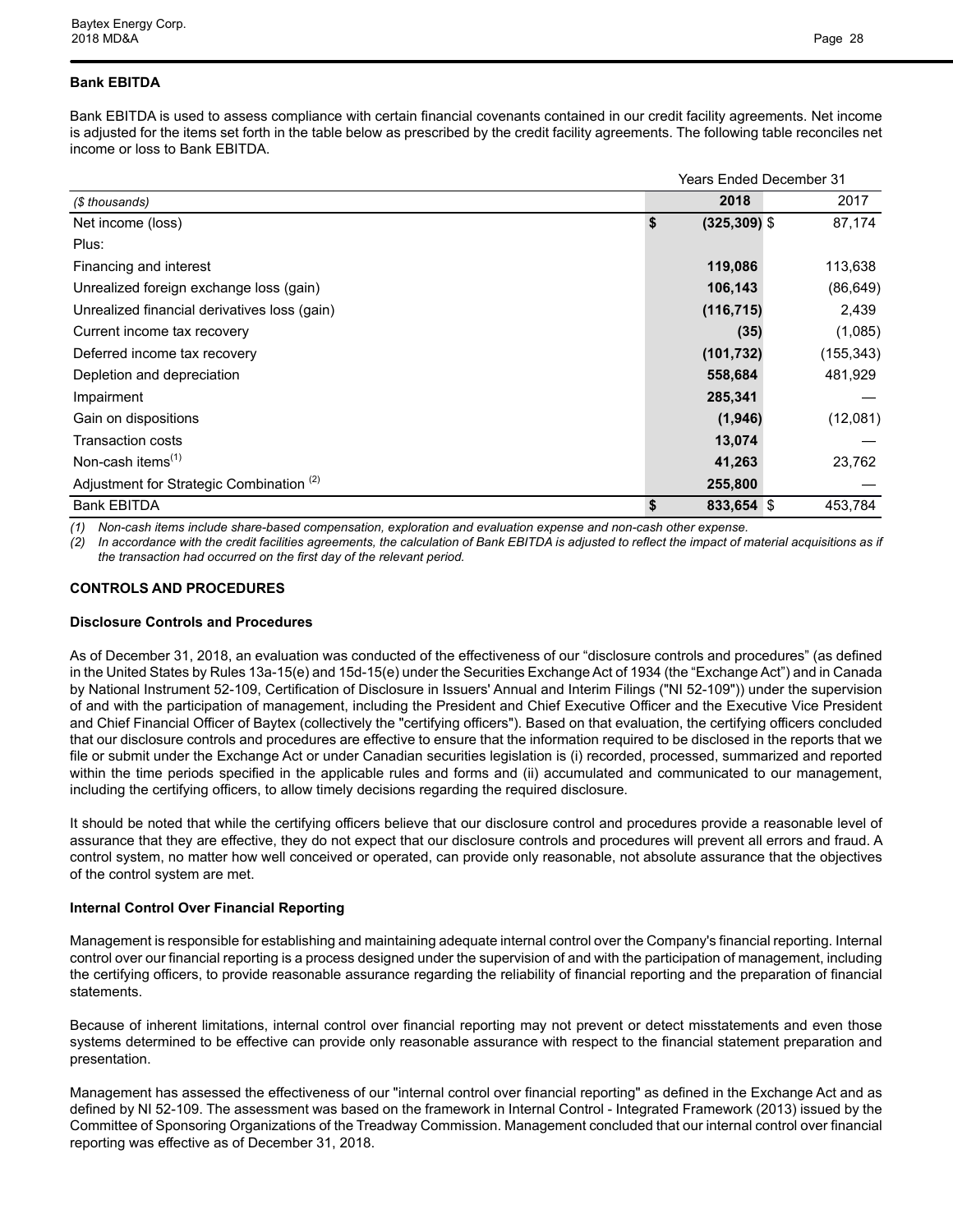In accordance with the provisions of NI 52-109 and consistent with SEC guidance, the scope of the evaluation did not include internal controls over financial reporting of Raging River. On August 22, 2018, Baytex completed the acquisition of Raging River, a publicly traded oil and gas company that was listed on the Toronto Stock Exchange. Raging River's operations have been included in the consolidated financial statements of Baytex since August 22, 2018. However, Baytex has not had sufficient time to appropriately assess the disclosure controls and procedures and internal controls over financial reporting previously used by Raging River and integrate them with those of Baytex. In addition, Raging River was not subject to the Sarbanes-Oxley Act of 2002 and, therefore, was not required to have its external auditors audit the effectiveness of its internal control over financial reporting. As a result, the certifying officers have limited the scope of their design of disclosure controls and procedures and internal controls over financial reporting to exclude controls, policies and procedures of Raging River (as permitted by applicable securities laws in Canada and the U.S.). Baytex has a program in place to complete its assessment of the controls, policies and procedures of the acquired operations by August 22, 2019.

During the year ended December 31, 2018, the assets previously held by Raging River contributed revenues, net of royalties of \$142.3 million. At December 31, 2018, total assets of \$2.1 billion were associated with the acquired entity.

The effectiveness of our internal control over financial reporting as of December 31, 2018 has been audited by KPMG LLP, as reflected in their report for 2018.

#### **Changes in Internal Control over Financial Reporting**

The Company's internal controls over financial reporting commencing August 22, 2018 include Raging River's systems, processes and controls, as well as additional controls designed to result in complete and accurate consolidation of Raging River's results. Other than Raging River, there has been no change in the Baytex's internal control over financial reporting that occurred during 2018 that has materially affected, or are reasonably likely to materially affect, Baytex's internal control over financial reporting.

#### **SELECTED ANNUAL INFORMATION**

The following table summarizes key annual financial and operating information over the three most recently completed financial years.

| (\$ thousands, except per common share amounts)         |   | 2018            | 2017              | 2016       |
|---------------------------------------------------------|---|-----------------|-------------------|------------|
| Revenues, net of royalties                              | S | 1,115,116 \$    | 857,975 \$        | 601,979    |
| Adjusted funds flow                                     |   | 472,983 \$      | 347,641 \$        | 276,251    |
| Per common share - basic                                |   | $1.35$ \$       | $1.48 \text{ } $$ | 1.30       |
| Per common share - diluted                              |   | 1.35S           | $1.47$ \$         | 1.30       |
| Net income (loss)                                       |   | $(325, 309)$ \$ | 87,174 \$         | (485, 184) |
| Per common share - basic                                |   | $(0.93)$ \$     | $0.37$ \$         | (2.29)     |
| Per common share - diluted                              |   | $(0.93)$ \$     | 0.37 <sup>5</sup> | (2.29)     |
| Total assets                                            |   | 6,377,198 \$    | 4,372,111 \$      | 4,594,085  |
| Bank loan - principal                                   |   | 522.294 \$      | 213,376 \$        | 191,286    |
| Long term notes - principal                             |   | 1,596,323 \$    | 1,489,210 \$      | 1,584,158  |
| Average wellhead prices, net of blending costs (\$/boe) |   | 46.31 \$        | 40.58 \$          | 30.29      |
| Total production (boe/d)                                |   | 80,458          | 70,242            | 69,509     |

# **FORWARD-LOOKING STATEMENTS**

*In the interest of providing our shareholders and potential investors with information regarding Baytex, including management's assessment of the Company's future plans and operations, certain statements in this document are "forward-looking statements"*  within the meaning of the United States Private Securities Litigation Reform Act of 1995 and "forward-looking information" within the *meaning of applicable Canadian securities legislation (collectively, "forward-looking statements"). In some cases, forward-looking statements can be identified by terminology such as "anticipate", "believe", "continue", "could", "estimate", "expect", "forecast", "intend", "may", "objective", "ongoing", "outlook", "potential", "plan", "project", "should", "target", "would", "will" or similar words suggesting future outcomes, events or performance. The forward-looking statements contained in this document speak only as of the date of this document and are expressly qualified by this cautionary statement.*

*Specifically, this document contains forward-looking statements relating to but not limited to: our business strategies, plans and objectives; the percentage of production from the Raging River properties that is high operating netback light oil; our capital budget and expected average daily production for 2019; and our expected royalty rate and operating, transportation, general and administrative and interest expenses for 2019; our expected price realizations for Canadian light oil; the existence, operation and strategy of our risk management program; the reassessment of our tax filings by the Canada Revenue Agency; our intention to defend the reassessments; our view of our tax filing position; the length of time it would take to resolve the reassessments; that we would owe cash taxes and late payment interest if the reassessment is successful; that our internally generated adjusted funds flow*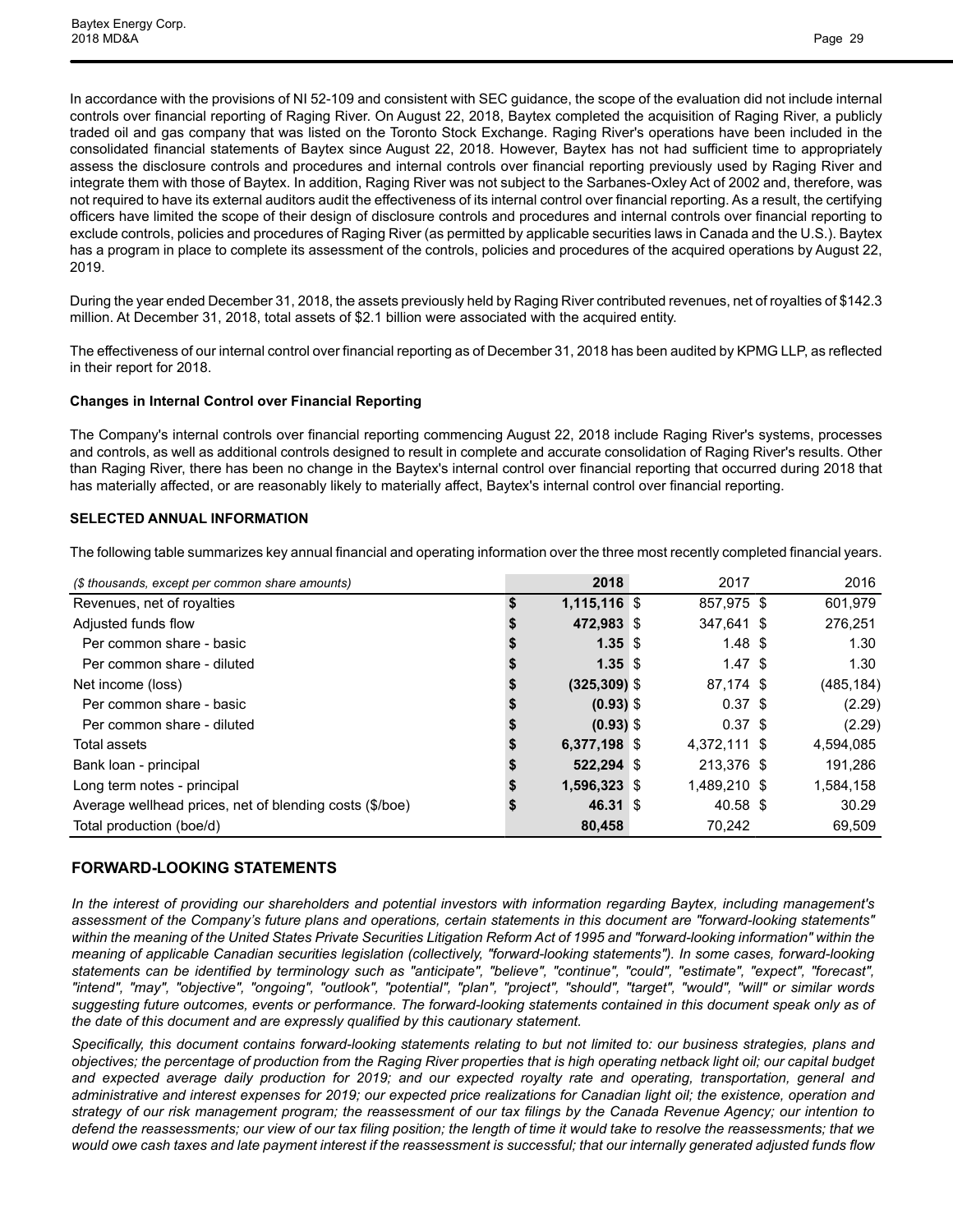*and our existing undrawn credit facilities will provide sufficient liquidity to sustain our operations and planned capital expenditures; that a significant portion of our financial obligations will be funded by adjusted funds flow; the expected impact on total assets and total liabilities and net income before income tax of adopting IFRS 16 and our plan to complete an assessment of the controls, policies and procedures associated with Raging River by August 22, 2019. In addition, information and statements relating to reserves are deemed to be forward-looking statements, as they involve implied assessment, based on certain estimates and assumptions, that the reserves described exist in quantities predicted or estimated, and that the reserves can be profitably produced in the future.*

*These forward-looking statements are based on certain key assumptions regarding, among other things: the timing of receipt of regulatory and shareholder approvals for the Transaction; the ability of the combined company to realize the anticipated benefits of the Transaction; petroleum and natural gas prices and differentials between light, medium and heavy oil prices; well production rates and reserve volumes; our ability to add production and reserves through our exploration and development activities; capital expenditure levels; our ability to borrow under our credit agreements; the receipt, in a timely manner, of regulatory and other required*  approvals for our operating activities; the availability and cost of labour and other industry services; interest and foreign exchange *rates; the continuance of existing and, in certain circumstances, proposed tax and royalty regimes; our ability to develop our crude oil and natural gas properties in the manner currently contemplated; and current industry conditions, laws and regulations continuing in effect (or, where changes are proposed, such changes being adopted as anticipated). Readers are cautioned that such assumptions, although considered reasonable by Baytex at the time of preparation, may prove to be incorrect.*

*Actual results achieved will vary from the information provided herein as a result of numerous known and unknown risks and uncertainties and other factors. Such factors include, but are not limited to: the volatility of oil and natural gas prices and price differentials; availability and cost of gathering, processing and pipeline systems; failure to comply with the covenants in our debt*  agreements; the availability and cost of capital or borrowing; that our credit facilities may not provide sufficient liquidity or may not *be renewed; risks associated with a third-party operating our Eagle Ford properties; the cost of developing and operating our assets; depletion of our reserves; risks associated with the exploitation of our properties and our ability to acquire reserves; new regulations on hydraulic fracturing; restrictions on or access to water or other fluids; changes in government regulations that affect the oil and gas industry; regulations regarding the disposal of fluids; changes in environmental, health and safety regulations; public perception and its influence on the regulatory regime; restrictions or costs imposed by climate change initiatives; variations in interest rates and*  foreign exchange rates; risks associated with our hedging activities; changes in income tax or other laws or government incentive *programs; uncertainties associated with estimating oil and natural gas reserves; our inability to fully insure against all risks; risks of counterparty default; risks associated with acquiring, developing and exploring for oil and natural gas and other aspects of our operations; risks associated with large projects; risks related to our thermal heavy oil projects; alternatives to and changing demand for petroleum products; risks associated with our use of information technology systems; risks associated with the ownership of our securities, including changes in market-based factors; risks for United States and other non-resident shareholders, including the ability to enforce civil remedies, differing practices for reporting reserves and production, additional taxation applicable to nonresidents and foreign exchange risk; and other factors, many of which are beyond our control. These and additional risk factors are discussed in our Annual Information Form, Annual Report on Form 40-F and Management's Discussion and Analysis for the year*  ended December 31, 2018, to be filed with Canadian securities regulatory authorities and the U.S. Securities and Exchange *Commission not later than March 31, 2019 and in our other public filings.*

*The above summary of assumptions and risks related to forward-looking statements has been provided in order to provide shareholders and potential investors with a more complete perspective on Baytex's current and future operations and such information may not be appropriate for other purposes.*

*There is no representation by Baytex that actual results achieved will be the same in whole or in part as those referenced in the forward-looking statements and Baytex does not undertake any obligation to update publicly or to revise any of the included forwardlooking statements, whether as a result of new information, future events or otherwise, except as may be required by applicable securities law.*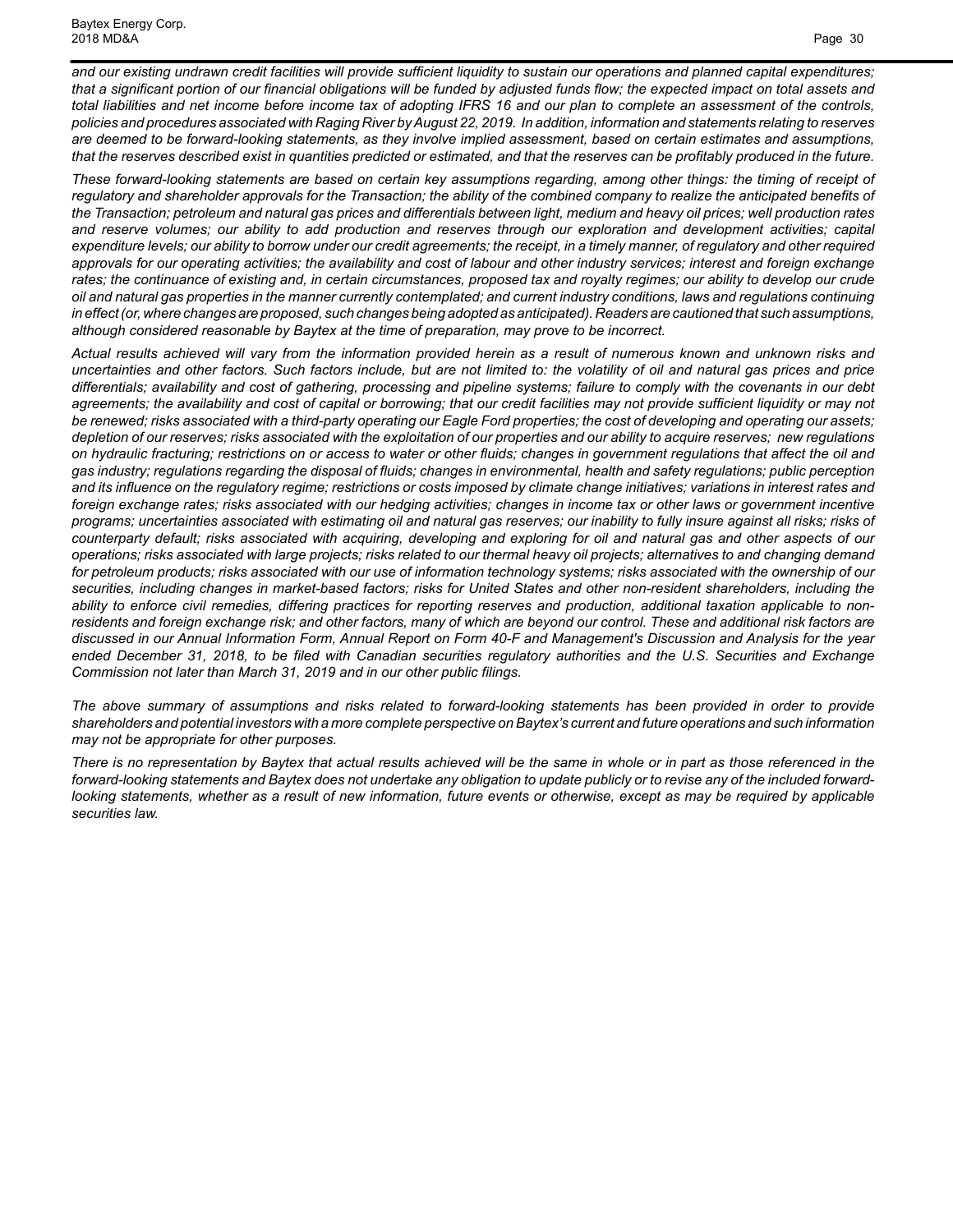# **RISK FACTORS**

We are focused on long-term strategic planning and have identified key risks, uncertainties and opportunities associated with our business that can impact the financial results. Listed below is a description of these risks and uncertainties. Further information regarding risks and uncertainties affecting our business is contained in our Annual Information Form for the year ended December 31, 2018 under the "Risk Factors" section.

## **Volatility of oil and natural gas prices and price differentials**

Our financial condition is substantially dependent on, and highly sensitive to, the prevailing prices of crude oil and natural gas. Low prices for crude oil and natural gas produced by us could have a material adverse effect on our operations, financial condition and the value and amount of our reserves.

Prices for crude oil and natural gas fluctuate in response to changes in the supply of, and demand for, crude oil and natural gas, market uncertainty and a variety of additional factors beyond our control. Crude oil prices are primarily determined by international supply and demand. Factors which affect crude oil prices include the actions of OPEC, the condition of the Canadian, United States, European and Asian economies, government regulation, political stability in the Middle East and elsewhere, the supply of crude oil in North America and internationally, the ability to secure adequate transportation for products, the availability of alternate fuel sources and weather conditions. Natural gas prices realized by us are affected primarily in North America by supply and demand, weather conditions, industrial demand, prices of alternate sources of energy and developments related to the market for liquefied natural gas. All of these factors are beyond our control and can result in a high degree of price volatility. Fluctuations in currency exchange rates further compound this volatility when commodity prices, which are generally set in U.S. dollars, are stated in Canadian dollars.

Our financial performance also depends on revenues from the sale of commodities which differ in quality and location from underlying commodity prices quoted on financial exchanges. Of particular importance are the price differentials between our light/medium oil and heavy oil (in particular the light/heavy differential) and quoted market prices. Not only are these discounts influenced by regional supply and demand factors, they are also influenced by other factors such as transportation costs, capacity and interruptions, refining demand, the availability and cost of diluents used to blend and transport product and the quality of the oil produced, all of which are beyond our control. In addition, there is not sufficient pipeline capacity for Canadian crude oil to access the American refinery complex and the availability of additional transport capacity via rail is more expensive and variable, therefore, the price for Canadian crude oil is very sensitive to pipeline and refinery outages, which contributes to this volatility.

Decreases to or prolonged periods of low commodity prices, particularly for oil, may negatively impact our ability to meet guidance targets, maintain our business and meet all of our financial obligations as they come due. It could also result in the shut-in of currently producing wells without an equivalent decrease in expenses due to fixed costs, a delay or cancellation of existing or future drilling, development or construction programs, un-utilized long-term transportation commitments and a reduction in the value and amount of our reserves.

We conduct assessments of the carrying value of our assets in accordance with IFRS. If crude oil and natural gas forecast prices decline, the carrying value of our assets could be subject to downward revisions and our net earnings could be adversely affected.

## **Access to transportation capacity**

We deliver our products through gathering, processing and pipeline systems which we do not own and purchasers of our products rely on third party infrastructure to deliver our products to market. The lack of access to capacity in any of the gathering, processing and pipeline systems could result in our inability to realize the full economic potential of our production or in a reduction of the price offered for our production. Alternately, a substantial decrease in the use of such systems can increase the cost we incur to use them. Any significant change in market factors or other conditions affecting these infrastructure systems and facilities, as well as any delays in constructing new infrastructure systems and facilities, could harm our business and, in turn, our financial condition.

Access to the pipeline capacity for the transport of crude oil into the United States has become inadequate for the amount of Canadian production being exported to the United States and has resulted in significantly lower prices being realized by Canadian producers compared with the WTI price for crude oil. Although pipeline expansions are ongoing, the lack of pipeline capacity continues to affect the oil and natural gas industry in Canada and limit the ability to produce and to market oil and natural gas production. In addition, the pro-rationing of capacity on inter-provincial pipeline systems also continues to affect the ability to export oil and natural gas from Canada. There can be no certainty that investment in pipelines, which would result in additional long-term take-away capacity, will be made by applicable third party pipeline providers or that any requisite applications will receive regulatory approval. There is also no certainty that short-term operational constraints on pipeline systems, arising from pipeline interruption and/or increased supply of crude oil, will not occur.

There is no certainty that crude-by-rail transportation and other alternative types of transportation for our production will be sufficient to address any gaps caused by operational constraints on pipeline systems. In addition, our crude-by-rail shipments may be impacted by service delays, inclement weather or derailment and could adversely impact our crude oil sales volumes or the price received for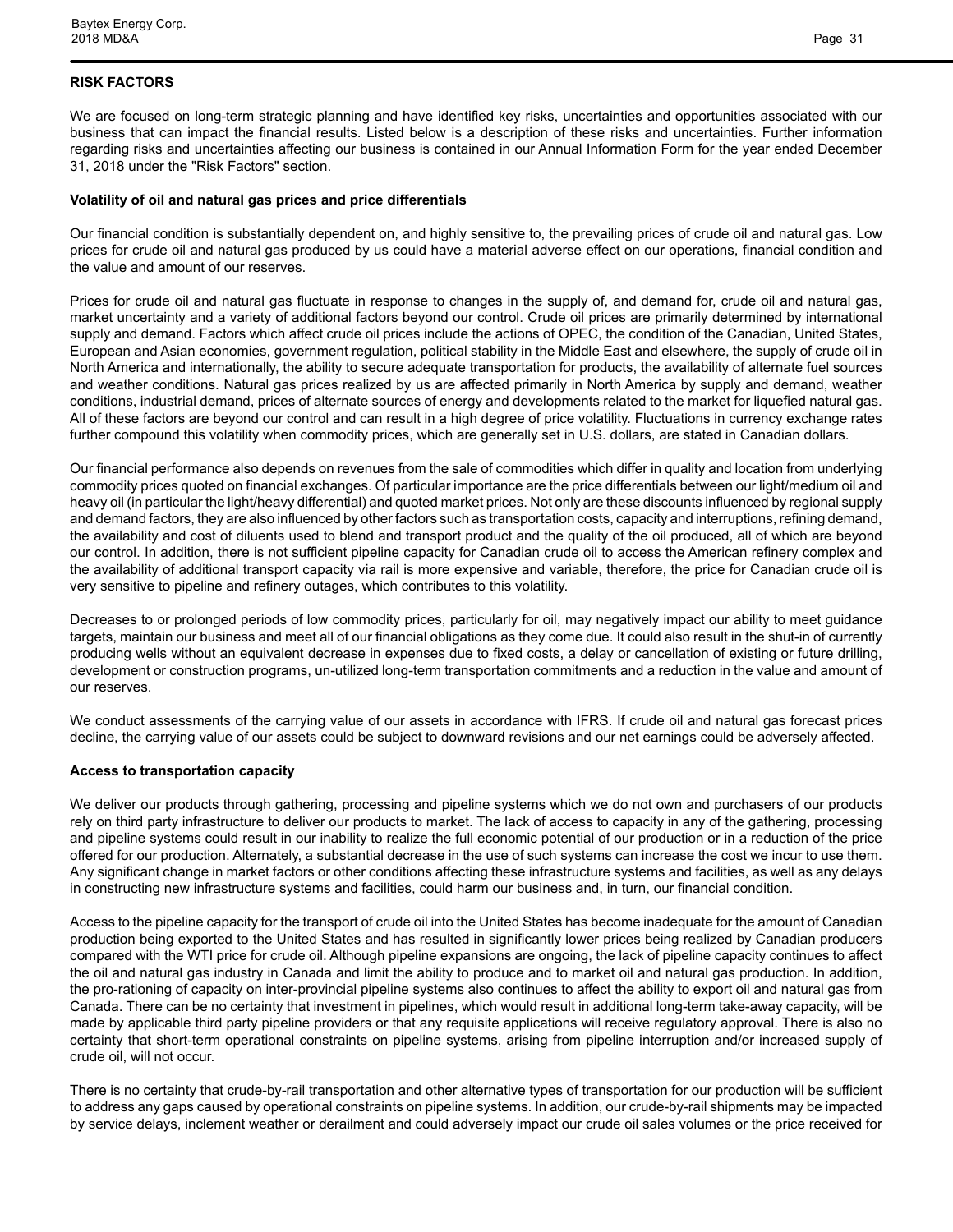our product. Crude oil produced and sold by us may be involved in a derailment or incident that results in legal liability or reputational harm.

A portion of our production may, from time to time, be processed through facilities controlled by third parties. From time to time these facilities may discontinue or decrease operations either as a result of normal servicing requirements or as a result of unexpected events. Adiscontinuance or decrease of operations could materially adversely affect our ability to process our production and to deliver the same for sale.

#### **Debt covenant compliance**

We are required to comply with the covenants in our credit facilities and long-term notes. If we fail to comply with our debt covenants, are unable to pay the debt service charges or otherwise commit an event of default, such as bankruptcy, it could result in the seizure and/or sale of our assets by our secured creditors. The proceeds from any sale of our assets would be applied to satisfy amounts owed to the secured creditors and then unsecured creditors. Only after the proceeds of that sale were applied towards our debt would the remainder, if any, be available for the benefit of our shareholders.

## **Access to capital markets**

The future development of our business may be dependent on our ability to obtain additional capital including, but not limited to, debt and equity financing. Unpredictable financial markets and the associated credit impacts may impede our ability to secure and maintain cost effective financing and limit our ability to achieve timely access to capital markets on acceptable terms and conditions. If external sources of capital become limited or unavailable, our ability to make capital investments, continue our business plan, meet all of our financial obligations as they come due and maintain existing properties may be impaired. Should a lack of financing and uncertainty in the capital markets adversely impact our ability to refinance debt, additional equity may be issued which could have a dilutive effect on Shareholders. Additionally, from time to time, we may issue Common Shares or other securities from treasury in order to reduce debt, complete acquisitions and/or optimize our capital structure.

Our ability to obtain additional capital is dependent on, among other things, a general interest in energy industry investments and, in particular, interest in our securities along with our ability to maintain our credit ratings. If we are unable to maintain our indebtedness and financial ratios at levels acceptable to our credit rating agencies, or should our business prospects deteriorate, our credit ratings could be downgraded, which would adversely affect the value of our outstanding securities and existing debt and our ability to obtain new financing and may increase our borrowing costs.

From time to time we may enter into transactions which may be financed in whole or in part with debt. The level of our indebtedness from time to time, could impair our ability to obtain additional financing on a timely basis to take advantage of business opportunities that may arise.

#### **Debt service and refinancing**

Our existing credit facilities and any replacement credit facilities may not provide sufficient liquidity. The amounts available under our existing credit facilities may not be sufficient for future operations, or we may not be able to obtain additional financing on economic term attractive to us, if at all. There can be no assurance that the amount of our credit facilities will be adequate for our future financial obligations, including future capital expenditures, or that we will be able to obtain additional funds. In the event we are unable to refinance our debt obligations, it may impact our ability to fund ongoing operations. In the event that the credit facilities are not extended before June 2020, indebtedness under the credit facilities will be repayable at that time. There is also a risk that the credit facilities will not be renewed for the same amount or on the same terms.

#### **Non-operating agreements in the U.S.**

Marathon Oil EF LLC ("Marathon Oil"), a wholly-owned subsidiary of Marathon Oil Corporation (NYSE: MRO), is the operator of our Eagle Ford acreage and we are reliant upon Marathon Oil to operate successfully. Marathon Oil will make decisions based on its own best interest and the collective best interest of all of the working interest owners of this acreage, which may not be in our best interest. We have a limited ability to exercise influence over the operational decisions of Marathon Oil, including the setting of capital expenditure budgets and determination of drilling locations and schedules. The success and timing of development activities, operated by Marathon Oil, will depend on a number of factors that will largely be outside of our control, including:

- the timing and amount of capital expenditures;
- Marathon Oil's expertise and financial resources;
- approval of other participants in drilling wells;
- selection of technology; and
- the rate of production of reserves, if any.

To the extent that the capital expenditure requirements related to our Eagle Ford acreage exceeds our budgeted amounts, it may reduce the amount of capital we have available to invest in our other assets. We have the ability to elect whether or not to participate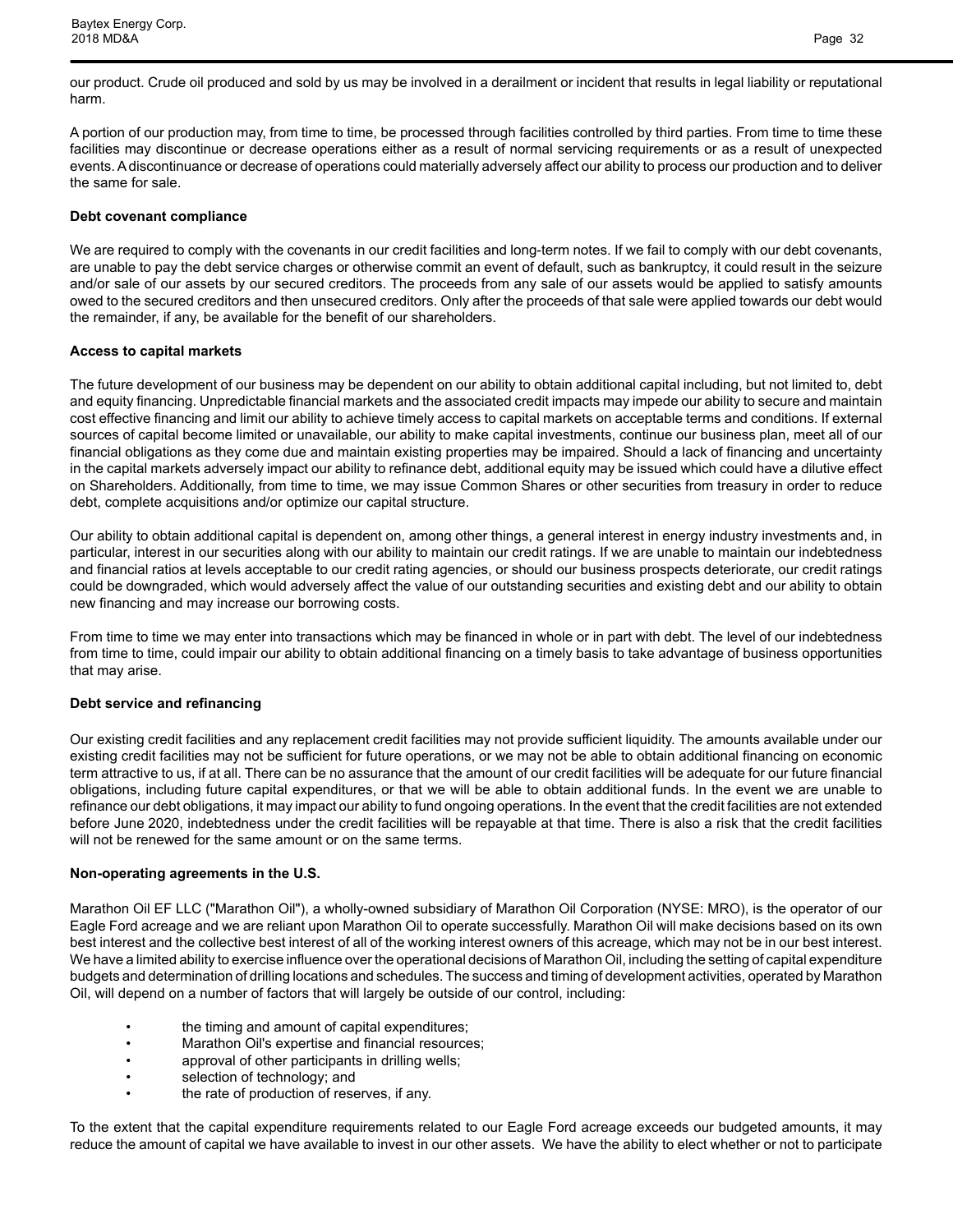in well locations proposed by Marathon Oil on an individual basis. If we elect to not participate in a well location, we forgo any revenue from such well until Marathon Oil has recouped, from our working interest share of production from such well, 300% to 500% of our working interest share of the cost of such operation.

#### **Cost of development and operations**

Our development and operating costs are affected by a number of factors including, but not limited to: price inflation; scheduling delays; trucking and fuel costs; failure to maintain quality construction standards; and supply chain disruptions, including access to skilled labour. Natural gas, electricity, water, diluent, chemicals, supplies, reclamation, abandonment and labour costs are examples of operating and other costs that are susceptible to significant fluctuation.

#### **Reserves are a depleting resource**

Our future oil and natural gas reserves and production, and therefore our cash flow, will be highly dependent on our success in exploiting our reserves base and acquiring additional reserves. The business of exploring for, developing or acquiring reserves is capital intensive. If external sources of capital become limited or unavailable on commercially reasonable terms, our ability to make the necessary capital investments to maintain or expand our oil and natural gas reserves may be impaired.

There is no assurance we will be successful in developing additional reserves or acquiring additional reserves at acceptable costs. Without these reserves additions, our reserves will deplete and as a consequence production from and the average reserves life of our properties will decline, which may result in a reduction in the value of our Common Shares.

#### **Reserves**

Our long-term commercial success depends on our ability to find, acquire, develop and commercially produce oil and natural gas reserves. Future oil and natural gas exploration may involve unprofitable efforts, not only from unsuccessful wells, but also from wells that are productive but do not produce sufficient petroleum substances to return a profit. Completion of a well does not assure a profit on the investment. Drilling hazards or environmental liabilities or damages could greatly increase the cost of operations, and various field operating conditions may adversely affect the production from successful wells. These conditions include delays or failure in obtaining governmental approvals or consents, shut-ins of connected wells resulting from extreme weather conditions, insufficient storage or transportation capacity or other geological and mechanical conditions. While diligent well supervision and effective maintenance operations can contribute to maximizing production rates over time, production delays and declines from normal field operating conditions cannot be eliminated and can be expected to adversely affect revenue and cash flow levels to varying degrees. New wells we drill or participate in may not become productive and we may not recover all or any portion of our investment in wells we drill or participate in.

#### **Hydraulic fracturing**

Hydraulic fracturing involves the injection of water, sand and small amounts of additives under pressure into rock formations to stimulate the production of oil and natural gas. Specifically, hydraulic fracturing enables the production of commercial quantities of oil and natural gas from reservoirs that were previously unproductive. Any new laws, regulations or permitting requirements regarding hydraulic fracturing could lead to operational delays, increased operating costs, third party or governmental claims, and could increase the Company's costs of compliance and doing business as well as delay the development of oil and natural gas resources from shale formations, which are not commercial without the use of hydraulic fracturing. Restrictions on hydraulic fracturing could also reduce the amount of oil and natural gas that the Company is ultimately able to produce from its reserves.

#### **Water use**

The Company undertakes or intends to undertake certain hydraulic fracturing and waterflooding programs. To undertake such operations the Company needs to have access to sufficient volumes of water, or other liquids. There is no certainty that the Company will have access to the required volumes of water. In addition, in certain areas there may be restrictions on water use for activities such as hydraulic fracturing waterflooding. If the Company is unable to access such water it may not be able to undertake hydraulic fracturing or waterflooding activities, which may reduce the amount of oil and natural gas that the Company is ultimately able to produce from its reservoirs.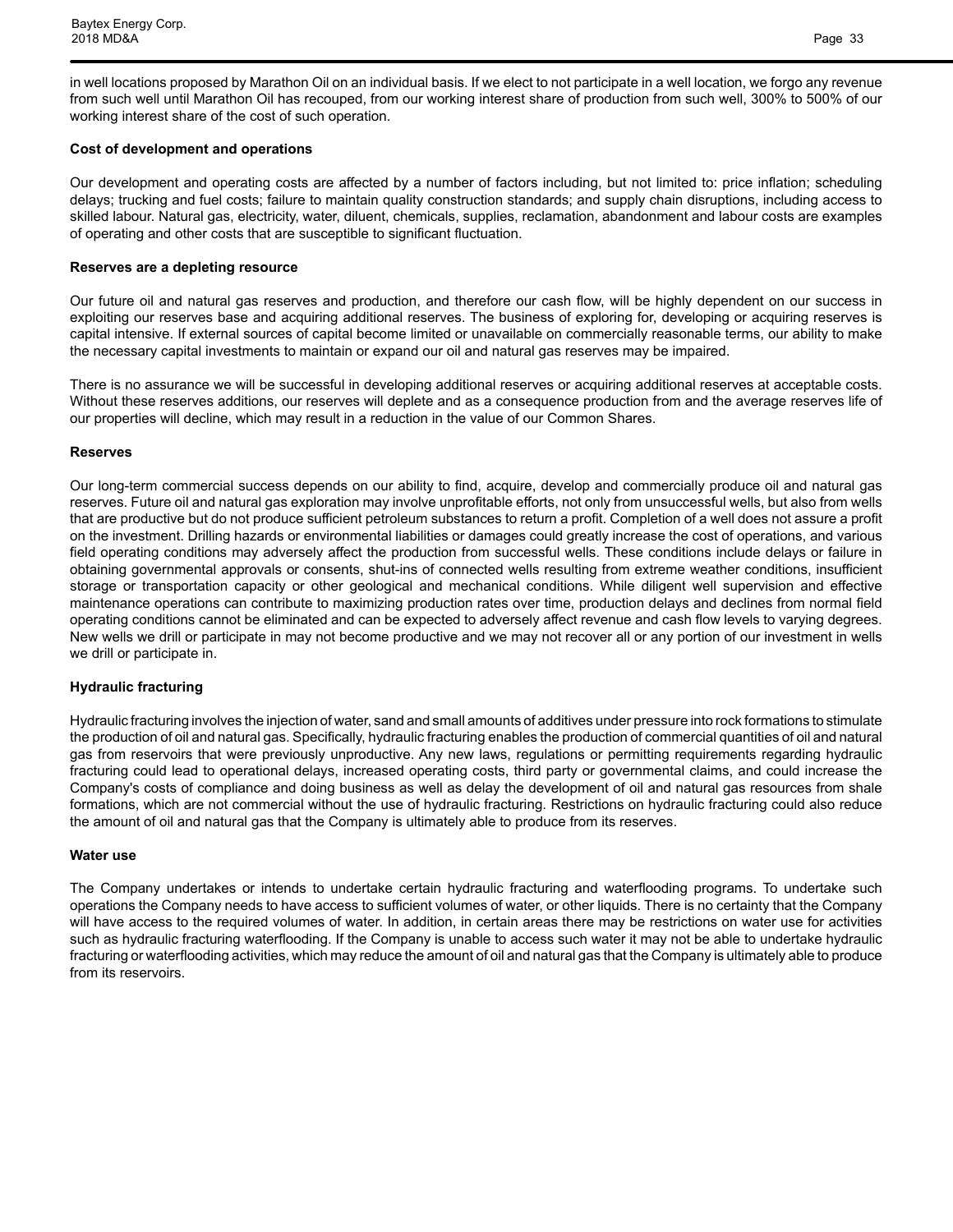#### **Government controls, legislation or regulation**

The oil and gas industry is subject to extensive controls and regulations governing its operations (including land tenure, exploration, development, production, refining, transportation, and marketing) imposed by legislation enacted by various levels of government and, with respect to pricing and taxation of oil and natural gas, by agreements among the governments of Canada, Alberta, Saskatchewan, the United States and Texas, all of which should be carefully considered by investors in the oil and gas industry. All such controls, regulations and legislation are subject to revocation, amendment or administrative change, some of which have historically been material and in some cases materially adverse and there can be no assurance that there will not be further revocation, amendment or administrative change which will be materially adverse to our assets, reserves, financial condition, results of operations or prospects.

The oil and gas industry is also subject to regulation by governments in such matters as the awarding or acquisition of exploration and production rights, oil sands or other interests, the imposition of specific drilling obligations, environmental protection controls, control over the development and abandonment of fields (including restrictions on production) and possibly expropriation or cancellation of contract rights.

Other government controls, legislation or regulations may change from time to time in response to economic or political conditions. The exercise of discretion by governmental authorities under existing controls, legislation or regulations, the implementation of new controls, legislation or regulations or the modification of existing controls, legislation or regulations affecting the oil and gas industry could reduce demand for crude oil and natural gas, increase our costs, or delay or restrict our operations, all of which would have a material adverse effect on us. In addition, failure to comply with government controls, legislation or regulations may result in the suspension, curtailment or termination of operations and subject us to liabilities and administrative, civil and criminal penalties. Compliance costs can be significant.

#### **Regulations regarding the disposal of fluids**

The safe disposal of hydraulic fracturing fluids (including the additives) and water recovered from oil and natural gas wells is subject to ongoing regulatory review by the federal and provincial governments, including its effect on fresh water supplies and the ability of such water to be recycled, amongst other things. While it is difficult to predict the impact of any regulations that may be enacted in response to such review, the implementation of stricter regulations may increase the Company's costs of compliance.

#### **Environmental, health and safety controls, legislation or regulations**

All phases of our operations are subject to environmental, health and safety regulation pursuant to a variety of Canadian, U.S. and other federal, provincial, state and municipal laws and regulations (collectively, "**environmental regulations**") governing occupational health and safety aspects of our operations, the spill, release or emission of materials into the environment or otherwise relating to environmental protection. Environmental regulations require that wells, facility sites and other properties associated with our operations be constructed, operated, maintained, abandoned and reclaimed to the satisfaction of applicable regulatory authorities. In addition, certain types of operations, including exploration and development projects and changes to certain existing projects, may require the submission and approval of environmental impact assessments or permit applications. Environmental regulations impose, among other things, restrictions, liabilities and obligations in connection with the generation, handling, use, storage, transportation, treatment and disposal of hazardous substances and waste and in connection with spills, releases and emissions of various substances to the environment. It also imposes restrictions, liabilities and obligations in connection with the management of fresh or potable water sources that are being used, or whose use is contemplated, in connection with oil and gas operations. The provinces of Alberta and Saskatchewan have developed liability management programs designed to prevent taxpayers from incurring costs associated with suspension, abandonment, remediation and reclamation of wells, facilities and pipelines in the event that a licensee or permit holder becomes defunct. These programs generally involve an assessment of the ratio of a licensee's deemed assets to deemed liabilities. If a licensee's deemed liabilities exceed its deemed assets, a security deposit is required. Changes in the ratio of our deemed assets to deemed liabilities or changes to the requirements of liability management programs may result in significant increases to the security that must be posted, the timing of our abandonment and reclamation operations and the costs associated with such operations.

Compliance with environmental regulations can require significant expenditures, including expenditures for clean-up costs and damages arising out of contaminated properties. Failure to comply with environmental regulations may result in the imposition of administrative, civil and criminal penalties or issuance of clean up orders in respect of us or our properties, some of which may be material. We may also be exposed to civil liability for environmental matters or for the conduct of third parties, including private parties commencing actions and new theories of liability, regardless of negligence or fault. Although it is not expected that the costs of complying with environmental regulations will have a material adverse effect on our financial condition or results of operations, no assurance can be made that the costs of complying with environmental regulations in the future will not have such an effect. The implementation of new environmental regulations or the modification of existing environmental regulations affecting the oil and gas industry generally could reduce demand for crude oil and natural gas, resulting in stricter standards and enforcement, larger penalties and liability and increased capital expenditures and operating costs, which could have a material adverse effect on our financial condition, results of operations or prospects. See "*Industry Conditions - Environmental and Occupational Safety and Health Regulation*".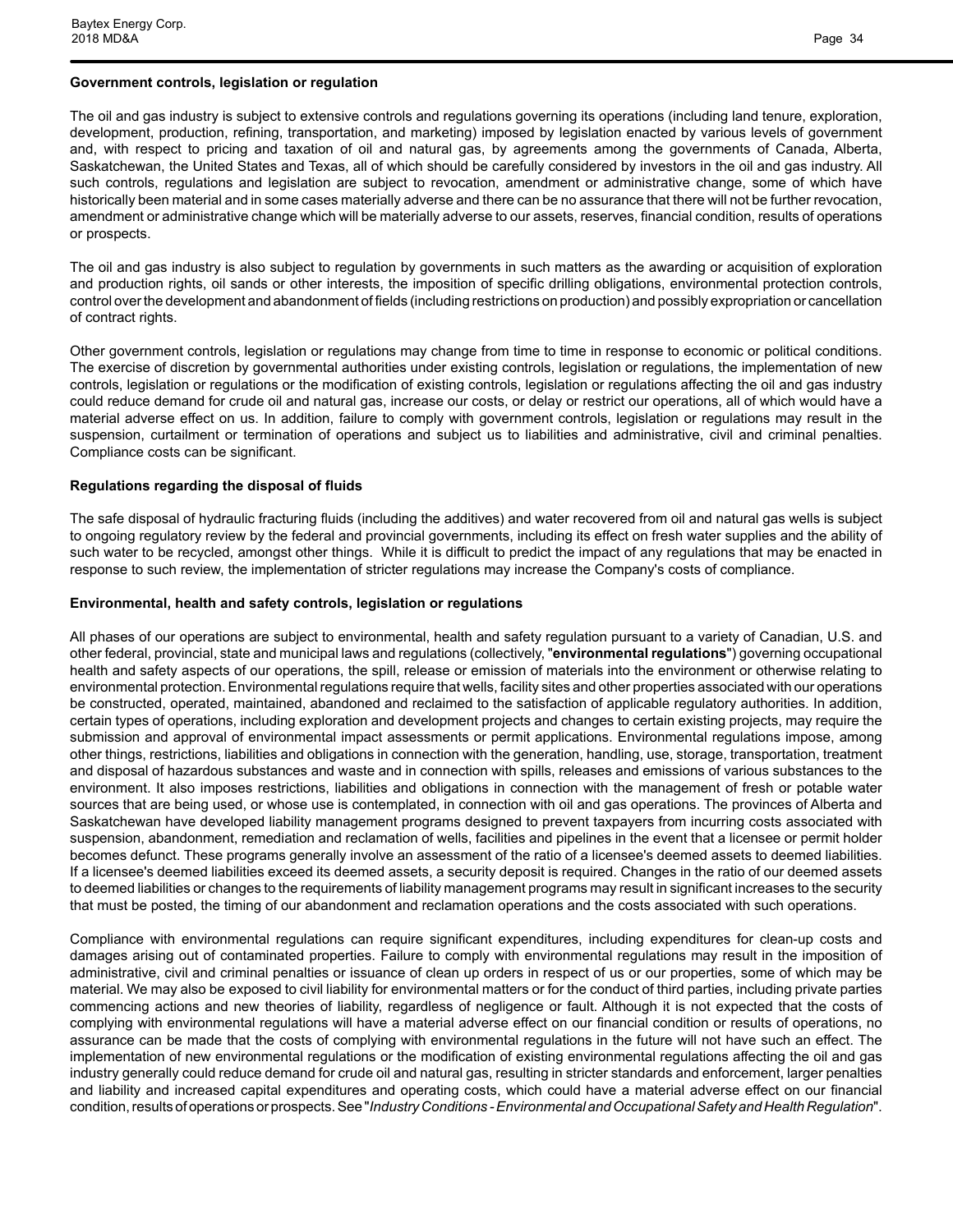In addition to regulatory requirements pertaining to the production, marketing and sale of oil and natural gas mentioned above, our business and financial condition could be influenced by federal legislation affecting, in particular, foreign investment, through legislation such as the *Competition Act* (Canada) and the *Investment Canada Act* (Canada).

## **Public perception and influence on the regulatory regime**

Concern over the impact of oil and gas development on the environment and climate change has received considerable attention in the media and recent public commentary, and the social value proposition of resource development is being challenged. Additionally, certain pipeline leaks, major weather events and induced seismicity events have gained media, environmental and other stakeholder attention. Future laws and regulation may be impacted by such incidents, which could have a material adverse effect on our financial condition, results of operations or prospects.

# **Climate change initiatives**

Our exploration and production facilities and other operational activities emit greenhouse gases ("**GHG**"). As such, it is highly likely that GHG emissions regulation (including carbon taxes) enacted in jurisdictions where we operate will impact us.

Negative consequences which could result from new GHG emissions regulation include, but are not limited to: increased operating costs; increased construction and development costs; additional monitoring and compliance costs; a requirement to redesign or retrofit current facilities; permitting delays; additional costs associated with the purchase of emission credits or allowances; and reduced demand for crude oil. Additionally, if GHG emissions regulation differs by region or type of production, all or part of our production could be subject to costs which are disproportionately higher than those of other producers.

The direct or indirect costs of compliance with GHG emissions regulation may have a material adverse affect on our business, financial condition, results of operations and prospects. At this time, it is not possible to predict whether compliance costs will have a material adverse affect on our business.

Although we provide for the necessary amounts in our annual capital budget to fund our currently estimated obligations, there can be no assurance that we will be able to satisfy our actual future obligations associated with GHG emissions from such funds. For more information on the evolution and status of climate change and related environmental legislation, see "*Industry Conditions - Climate Change Regulation*".

## **Interest rates and foreign exchange rates**

There is a risk that the interest rates will increase given the current historical low level of interest rates. An increase in interest rates could result in a significant increase in the amount we pay to service debt and could have an adverse effect on our financial condition, results of operations and future growth, potentially resulting in a decrease to the market price of our Common Shares.

World oil prices are quoted in United States dollars and the price received by Canadian producers is therefore affected by the Canada/ U.S. foreign exchange rate that may fluctuate over time. A material increase in the value of the Canadian dollar may negatively impact our revenues. A substantial portion of our operations and production are in the United States and, as such, we are exposed to foreign currency risk on both revenues and costs to the extent the value of the Canadian dollar decreases relative to the U.S. dollar. In addition, we are exposed to foreign currency risk as our credit facilities and a large portion of our long-term notes are denominated in U.S. dollars and the interest payable thereon is payable in U.S. dollars. Future Canada/U.S. foreign exchange rates could also impact the future value of our reserves as determined by our independent evaluator.

A decline in the value of the Canadian dollar relative to the United States dollar provides a competitive advantage to United States companies acquiring Canadian oil and gas properties and may make it more difficult for us to replace reserves through acquisitions.

## **Risk management**

In response to fluctuations in commodity prices, foreign exchange and interest rates, we may utilize various derivative financial instruments and physical sales contracts to manage our exposure under a hedging program. The terms of these arrangements may limit the benefit to us of favourable changes in these factors, including receiving less than the market price for our production, and may also result in us paying royalties at a reference price which is higher than the hedged price. We may also suffer financial loss due to hedging arrangements if we are unable to produce oil or natural gas to fulfill our delivery obligations. There is also increased exposure to counterparty credit risk. To the extent that our current hedging agreements are beneficial to us, these benefits will only be realized for the period and for the commodity quantities in those contracts. In addition, there is no certainty that we will be able to obtain additional hedges at prices that have an equivalent benefit to us, which may adversely impact our revenues in future periods.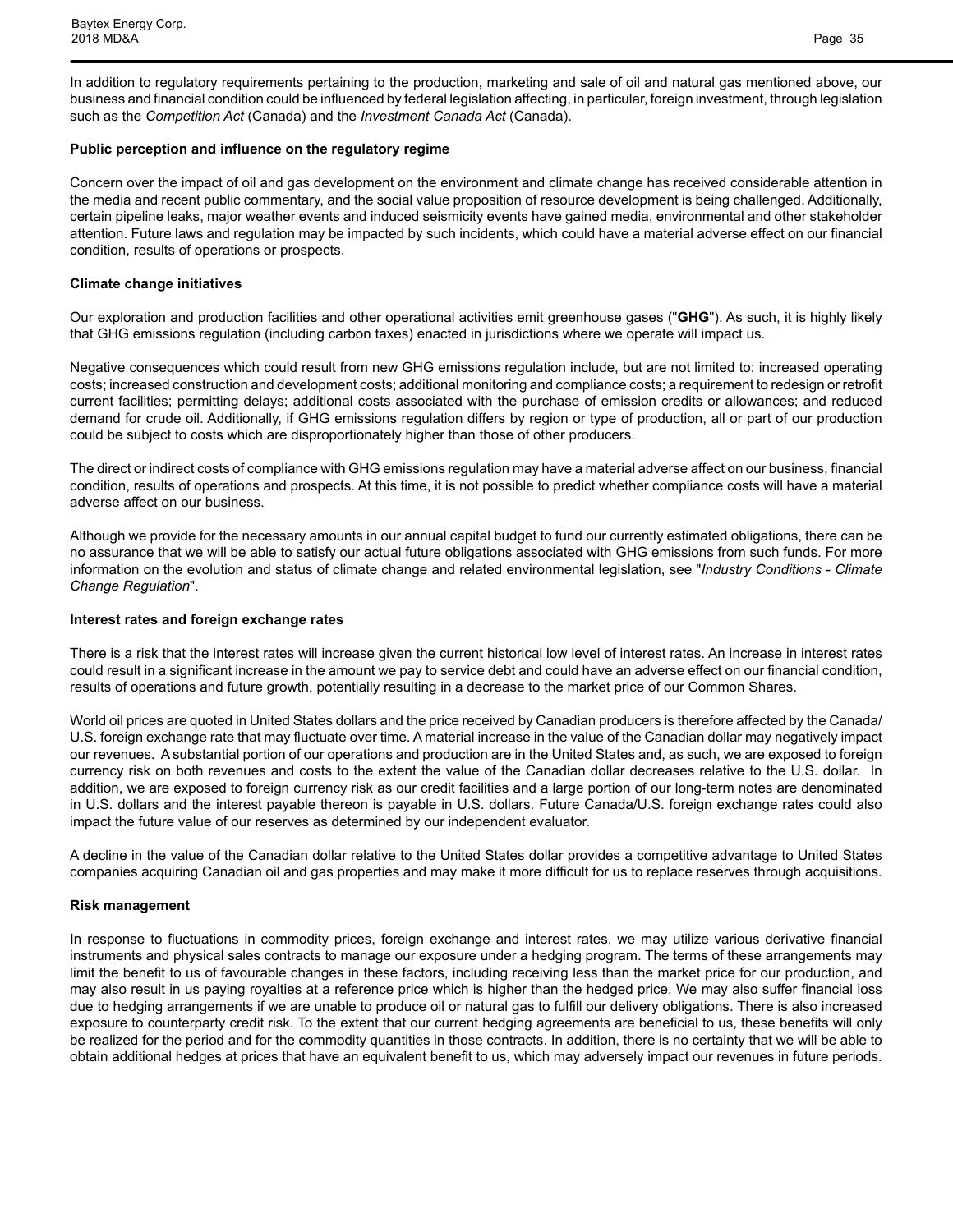#### **Income tax laws and other laws**

We file all required income tax returns and believe that we are in full compliance with the applicable tax legislation. However, such returns are subject to audit and reassessment by the applicable taxation authority. Any such reassessment may have an impact on current and future taxes payable. At present, the Canadian tax authorities have reassessed the returns of certain of our subsidiaries.

Tax authorities having jurisdiction over us or our Shareholders may disagree with the manner in which we calculate our income for tax purposes or could change their administrative practices to our detriment or the detriment of our Shareholders. In addition, income tax laws and government incentive programs relating to the oil and gas industry may change in a manner that adversely affects the market price of the Common Shares.

#### **Reserves Estimates**

The reserves estimates included in this MD&A are estimates only. There are numerous uncertainties inherent in estimating quantities of reserves, including many factors beyond our control. In general, estimates of economically recoverable oil and natural gas reserves and the future net revenues therefrom are based upon a number of factors and assumptions made as of the date on which the reserves estimates were determined, such as geological and engineering estimates which have inherent uncertainties, the assumed effects of regulation by governmental agencies, historical production from the properties, initial production rates, production decline rates, the availability, proximity and capacity of oil and gas gathering systems, pipelines and processing facilities and estimates of future commodity prices and capital costs, all of which may vary considerably from actual results.

All such estimates are, to some degree, uncertain and classifications of reserves are only attempts to define the degree of uncertainty involved. For these reasons, estimates of the economically recoverable oil and natural gas reserves attributable to any particular group of properties, the classification of such reserves based on risk of recovery and estimates of future net revenues expected therefrom, prepared by different engineers or by the same engineers at different times, may vary substantially. If we realize lower prices for crude oil, natural gas liquids and natural gas and they are substituted for the price assumptions utilized in the reserve report, the present value of estimated future net revenues for our reserves and net asset value would be reduced and the reduction could be significant. Our actual production, revenues, royalties, taxes and development, abandonment and operating expenditures with respect to our reserves will likely vary from such estimates, and such variances could be material.

Estimates of reserves that may be developed and produced in the future are often based upon volumetric calculations and upon analogy to similar types of reserves, rather than upon actual production history. Subsequent evaluation of the same reserves based upon production history will result in variations in the previously estimated reserves and such variances could be material.

#### **Insurance**

Our crude oil and natural gas operations are subject to all of the risks normally incidental to the: (i) storing, transporting, processing, refining and marketing of crude oil, natural gas and other related products; (ii) drilling and completion of crude oil and natural gas wells; and (iii) operation and development of crude oil and natural gas properties, including, but not limited to: encountering unexpected formations or pressures; premature declines of reservoir pressure or productivity; blowouts; fires; explosions; equipment failures and other accidents; gaseous leaks; uncontrollable or unauthorized flows of crude oil, natural gas or well fluids; migration of harmful substances; oil spills; corrosion; adverse weather conditions; pollution; acts of vandalism and terrorism; and other adverse risks to the environment.

Although we maintain insurance in accordance with customary industry practice, we are not fully insured against all of these risks nor are all such risks insurable and in certain circumstances we may elect not to obtain insurance to deal with specific risks due to the high premiums associated with such insurance or other reasons. In addition, the nature of these risks is such that liabilities could exceed policy limits, in which event we could incur significant costs that could have a material adverse effect on our business, financial condition, results of operations and prospects.

#### **Credit risk**

We are subject to the risk that counterparties to our risk management contracts, marketing arrangements and operating agreements and other suppliers of products and services may default on their obligations under such agreements or arrangements, including as a result of liquidity requirements or insolvency. Furthermore, low oil and natural gas prices increase the risk of bad debts related to our joint venture and industry partners. A failure by such counterparties to make payments or perform their operational or other obligations to us may adversely affect our results of operations, cash flows and financial position. Conversely, our counterparties may deem us to be at risk of defaulting on our contractual obligations. These counterparties may require that we provide additional credit assurances by prepaying anticipated expenses or posting letters of credit, which would decrease our available liquidity and increase our costs.